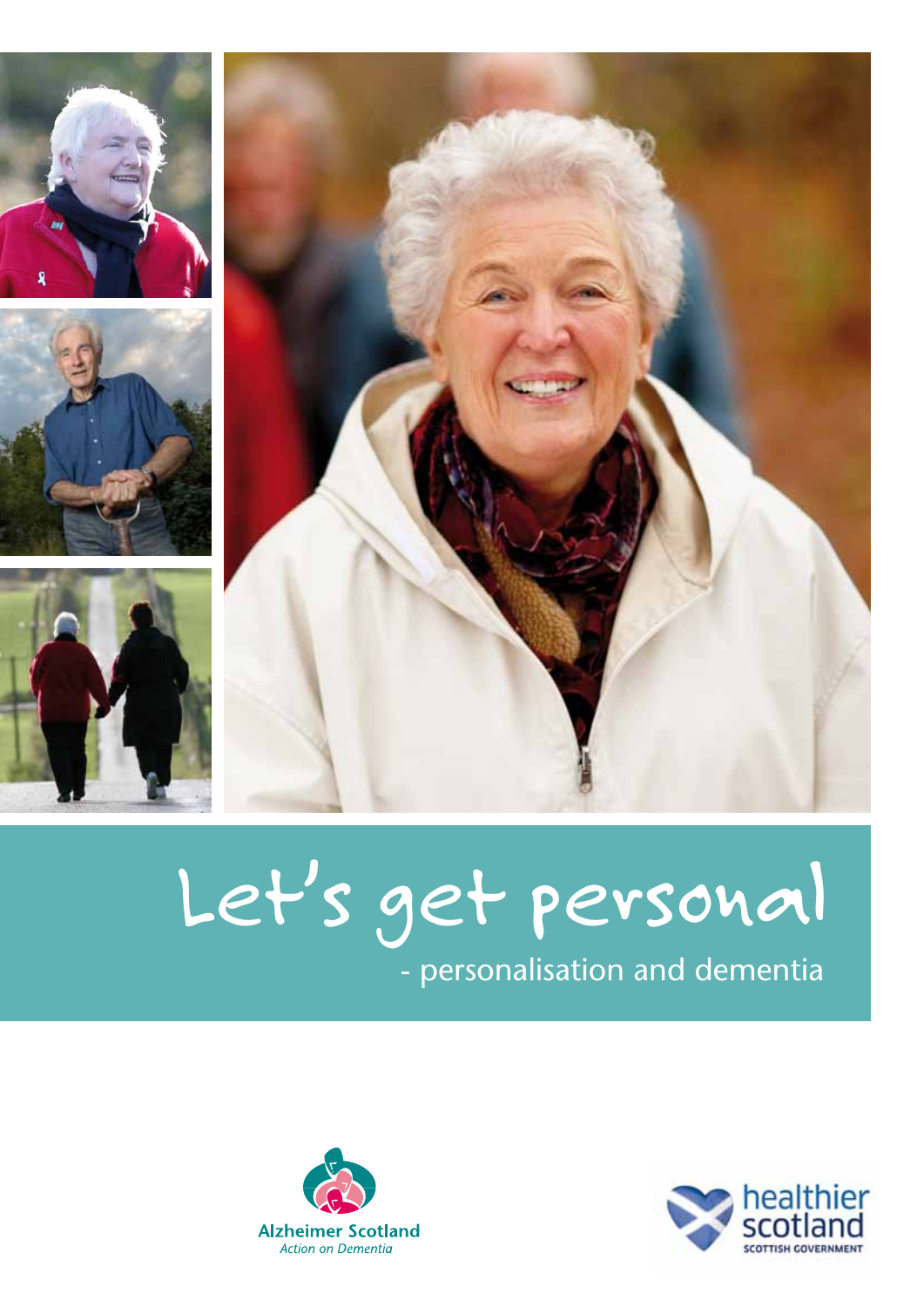#### **Acknowledgements**

We gratefully acknowledge the contributions of the following people to this report:

The 12 carers of people with dementia who shared their experience of direct payments

The 10 social work staff members who were interviewed for the study

The local authority staff who completed the freedom of information questionnaire

Kirsty Jardine, Alzheimer Scotland

Henry Simmons, Alzheimer Scotland

Yvonne Stewart, Alzheimer Scotland

Members of the Research Advisory Group:

Agnes Houston, Scottish Dementia Working Group

Anthea Innes, Senior Lecturer, Stirling University

Pat Laughlin, Client Welfare Manager

Alan Midwinter, Alzheimer Scotland

The research was carried out by Lindsay Kinnaird; the report was written by Lindsay Kinnaird and edited by Kate Fearnley, Alzheimer Scotland.

The research was funded by the Scottish Government Self-Directed Support Team.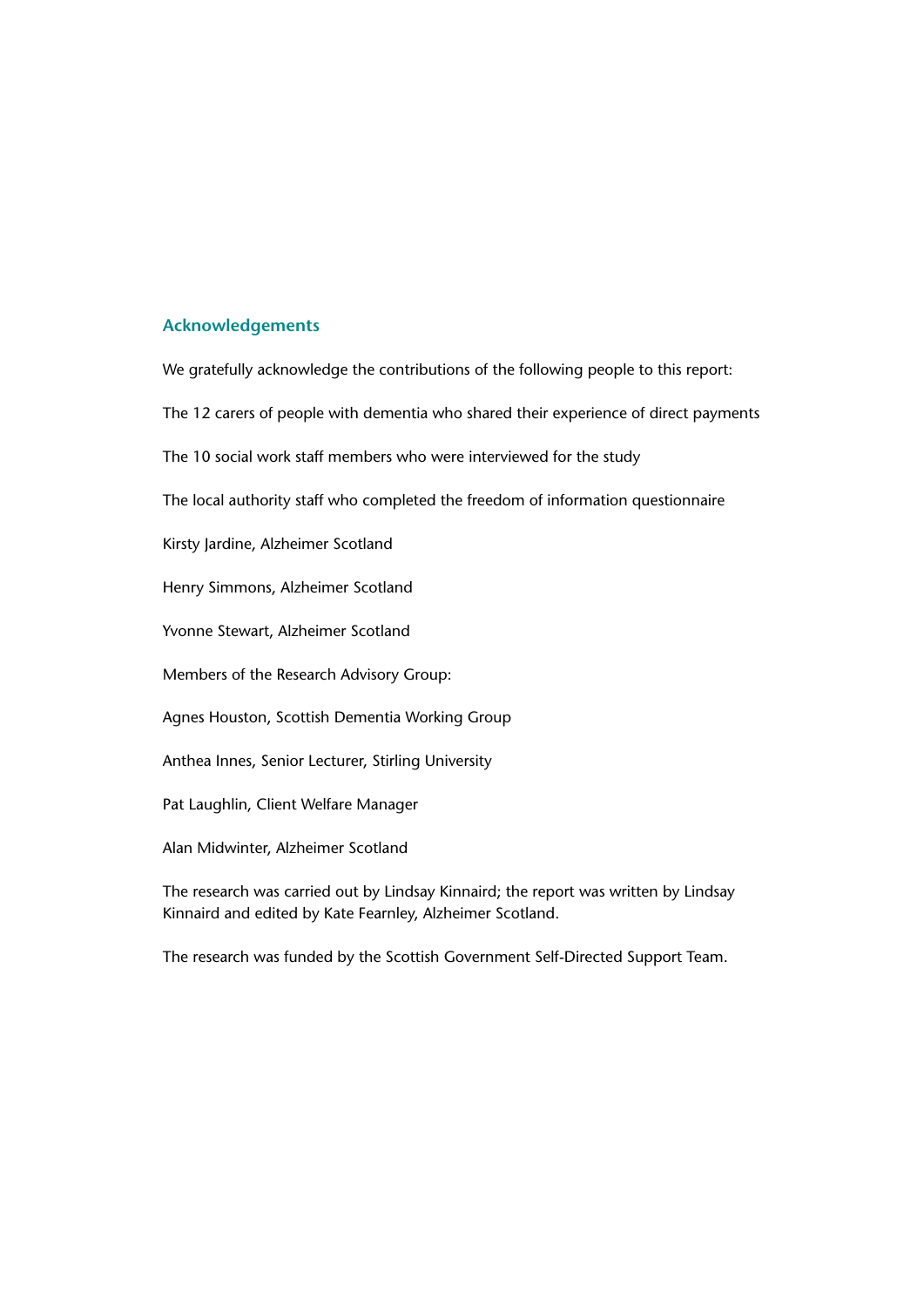# Foreword

Scotland is engaged in a number of important and far-reaching policy debates. Not only are we developing the first national dementia strategy, we are also examining how social care should be structured for the future and seeking to improve our understanding of the needs of family carers.



All this is happening amidst a climate of public sector budget cuts that will have significant implications for the future of services. In addition to this, the increased demand resulting from the forecast demographic changes means that "more of the same" will not do - we must now think and learn to act differently. People with dementia and their families already do much for themselves; it would therefore be a mistake not to harness the unique strengths of the natural supports that they bring to the dynamic of service provision. However, there can be no doubt that earlier intervention and further resources are required in addition to working with the existing supports in the lives of people with dementia.

This research demonstrates that, when empowered to direct their own support, families effectively combine state resources around their own natural supports - creating truly personalised support. However, the research also highlights that this opportunity remains a well-kept secret; the availability of direct payments is being filtered through the systemic assumption that this approach is unrealistic and people are not interested in the cost or the value of their care.

We need to change the whole culture and philosophy of all front line staff and commissioners of services through transforming the system they operate within. If we continue to rely simply on individual innovators working around the current system we will never deliver choice and control to the majority. Personalisation must become the system, not an add-on or peripheral option.

Personalisation can deliver better outcomes for everyone. It fuses together state supports with the natural supports in people's lives and will not only lead to far better and more creative support but will also deliver true value for money. The earlier we intervene and support people with dementia in this way the better, and as the case studies in this research demonstrate, we can apply a personalised approach at every stage in dementia practice.

Will we be the generation that transforms our ailing system to cope with the demands of the future, or the one that lets it regress towards care delivery by monolithic institutions and ever more depersonalised care? Personalisation is the key to coping with the demands of the future whilst treating people with dementia with the respect and dignity they and their families deserve.

#### **Henry Simmons**

Chief Executive Alzheimer Scotland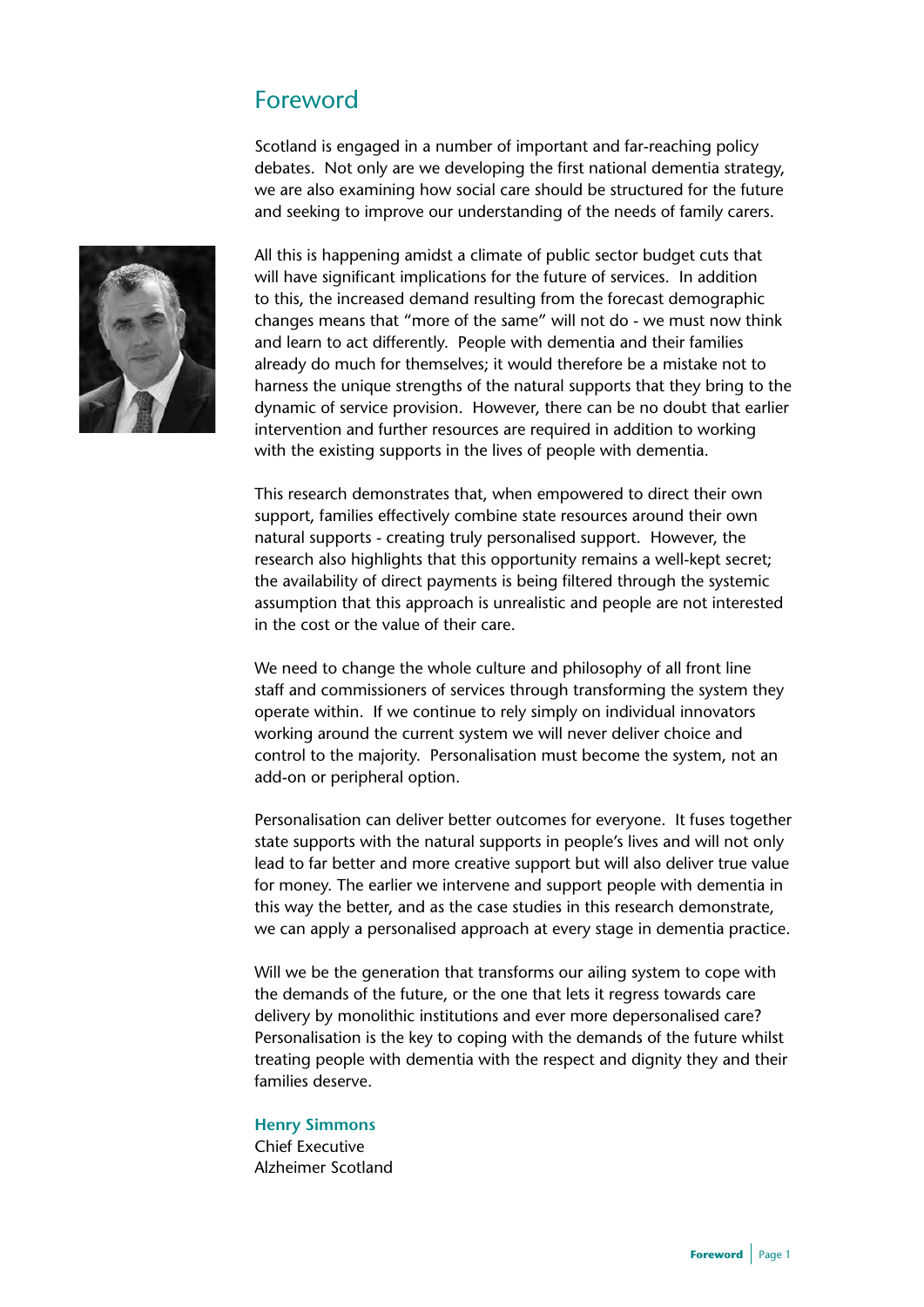# Table of contents

|          | $_{-}$ 3<br><b>Executive summary Executive summary</b>                                                                                                                                                                                                             |                                                                                                                                             |  |
|----------|--------------------------------------------------------------------------------------------------------------------------------------------------------------------------------------------------------------------------------------------------------------------|---------------------------------------------------------------------------------------------------------------------------------------------|--|
|          | Cases study $1 & 2$                                                                                                                                                                                                                                                | $7 - 8$                                                                                                                                     |  |
| 1.<br>2. | 1.2 Current system of adult social care<br>2.2 Literature review<br>2.4 Interviews with social work staff                                                                                                                                                          | $\overline{9}$<br>$-9$<br>$\overline{9}$<br>-10<br>-10<br>-11<br>12<br>12<br>13<br>13<br>14<br>-14<br>15-16<br>17<br>17<br>-18<br>$20 - 21$ |  |
| 3.       | <b>Study findings</b><br>3.1 Introduction                                                                                                                                                                                                                          | 22<br>22<br>23                                                                                                                              |  |
|          | 3.3.2 Higher support costs                                                                                                                                                                                                                                         | 23<br>24<br>24                                                                                                                              |  |
|          | 3.4 Factors influencing up-take of direct payments______________________________<br>3.4.3 Being offered a direct payment                                                                                                                                           | 24<br>25<br>25<br>26                                                                                                                        |  |
|          | 3.5.2 Type of support being purchased                                                                                                                                                                                                                              | 26<br>27<br>27<br>28<br>28<br>29<br>31                                                                                                      |  |
|          |                                                                                                                                                                                                                                                                    | 35<br>36                                                                                                                                    |  |
|          | Cases study $7 \& 8$                                                                                                                                                                                                                                               | 38-39                                                                                                                                       |  |
| 4.       | 4.1 Introduction<br>4.2.2 Individual service fund _____________                                                                                                                                                                                                    | 40<br>40<br>40<br>41<br>42                                                                                                                  |  |
|          | <u> 1980 - Jan Berlin Berlin Berlin Berlin Berlin Berlin Berlin Berlin Berlin Berlin Berlin Berlin Berlin Berlin</u><br>4.3 Alternative approaches to managing a direct payment ________________________                                                           | 43<br>43<br>43                                                                                                                              |  |
|          |                                                                                                                                                                                                                                                                    | 44<br>44<br>-44<br>46                                                                                                                       |  |
|          | Cases study 9 & 10                                                                                                                                                                                                                                                 | 47-48                                                                                                                                       |  |
| 5.       | <b>Conclusion</b><br>5.2 Recommendations - developing personalisation                                                                                                                                                                                              | 49<br>49                                                                                                                                    |  |
|          |                                                                                                                                                                                                                                                                    | 52-53                                                                                                                                       |  |
|          | Cases study 11 & 12                                                                                                                                                                                                                                                |                                                                                                                                             |  |
| 6.       | <b>Appendices</b><br><u> 1989 - Jan James James Barnett, amerikansk politik (d. 1989)</u><br>Appendix 1 - List of participating local authorities<br>Appendix 2 - Case study details experience and a study details of the study of the study of the study details | 54<br>54<br>55                                                                                                                              |  |
|          |                                                                                                                                                                                                                                                                    |                                                                                                                                             |  |
|          |                                                                                                                                                                                                                                                                    |                                                                                                                                             |  |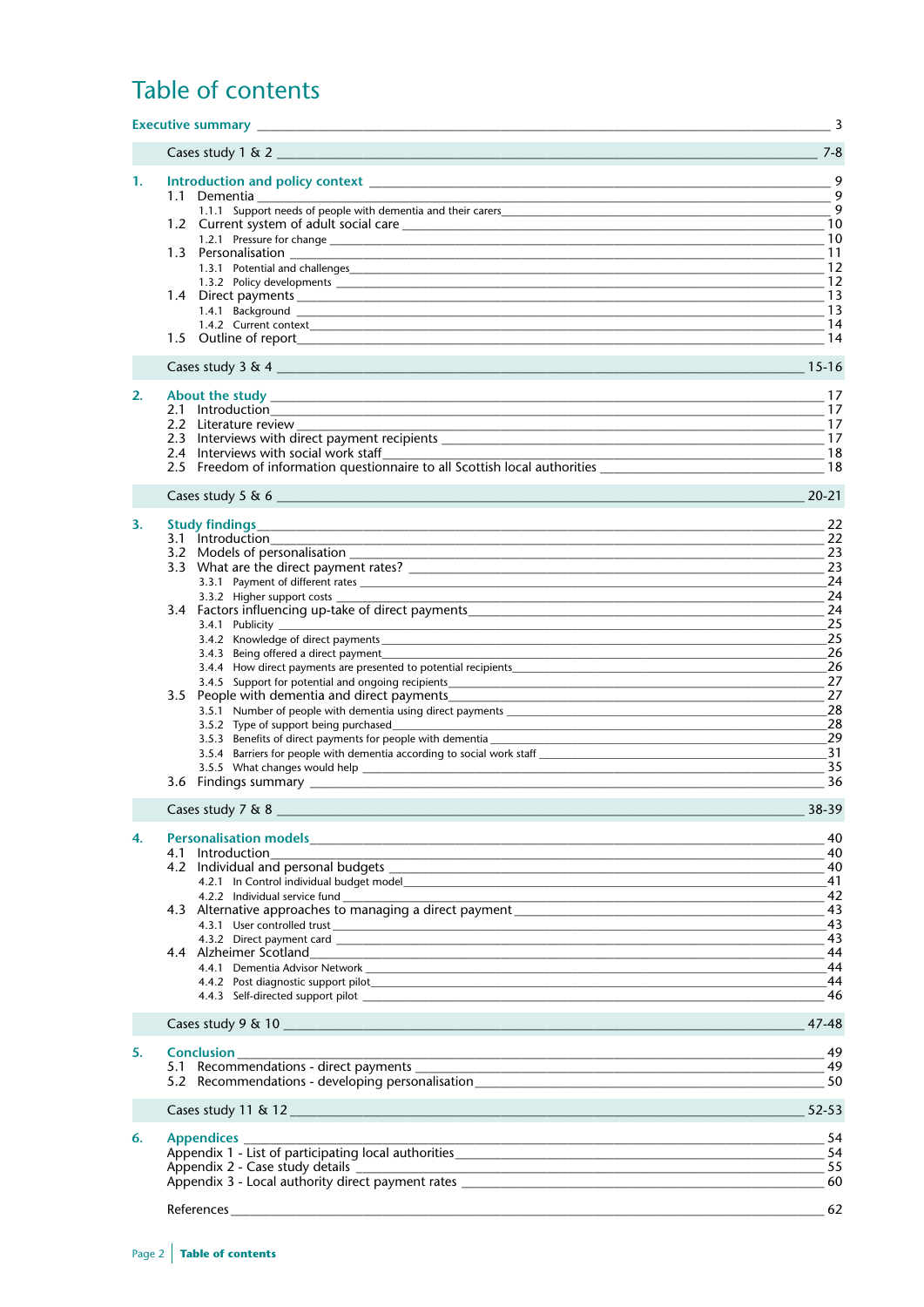# Executive summary

# **1. Introduction**

- 1.1 Personalisation has rapidly become a prominent feature of social policy discussions.
- 1.2 Personalisation provides choice and control to the social care user, with services that orientate around their lives; it can be considered a right of citizenship. It is not just about what services can do, but about ensuring that services work with the natural support provided by people's friends and family and with wider community resources.
- 1.3 However, personalisation is not widely practiced; very few people with dementia and their carers in Scotland have genuine control over the support they receive.
- 1.4 Direct payments have been the main approach to personalisation in Scotland. Alzheimer Scotland has undertaken an in-depth study into how direct payments are working in practice for people with dementia and their carers.
- 1.5 This report sets out the results of the study. It also looks at alternative approaches to personalisation of adult social care within the UK.
- 1.6 Dementia is a key health issue facing the nation over the coming decades. As our population ages, the number of people with dementia in Scotland is set to double over the next 25 years.
- 1.7 The response to current demand by many local authorities has been to restrict those qualifying for support through tightening eligibility criteria.
- 1.8 The *Changing Lives* report highlighted the unsustainability of the current social care system and the need to change in response to increased demand, greater complexity of needs and those using services having little say over how they are delivered.
- 1.9 Growing dissatisfaction has been expressed, particularly by working age disabled people, about the inflexibility and unreliability of directly-provided social care services, which create dependency rather than promote independence and impede the enjoyment of full citizenship.

# **2. About the study**

- 2.1 A literature review provided the context for the research, an understanding of existing evidence and policy development to date.
- 2.2 12 carers of people with dementia were interviewed to provide an in-depth appreciation of their experience of using a direct payment.
- 2.3 Interviews were carried out with social work staff in 10 Scottish local authorities who had an understanding of both strategic and operational issues in relation to the provision of direct payments for people with dementia.
- 2.4 A freedom of information questionnaire was sent to all Scottish local authorities to find out their direct payment rate/s and the circumstances in which these would be paid to recipients. As personalisation is associated with early intervention and prevention, the questionnaire also asked for the authority's current operational eligibility criteria for community care services.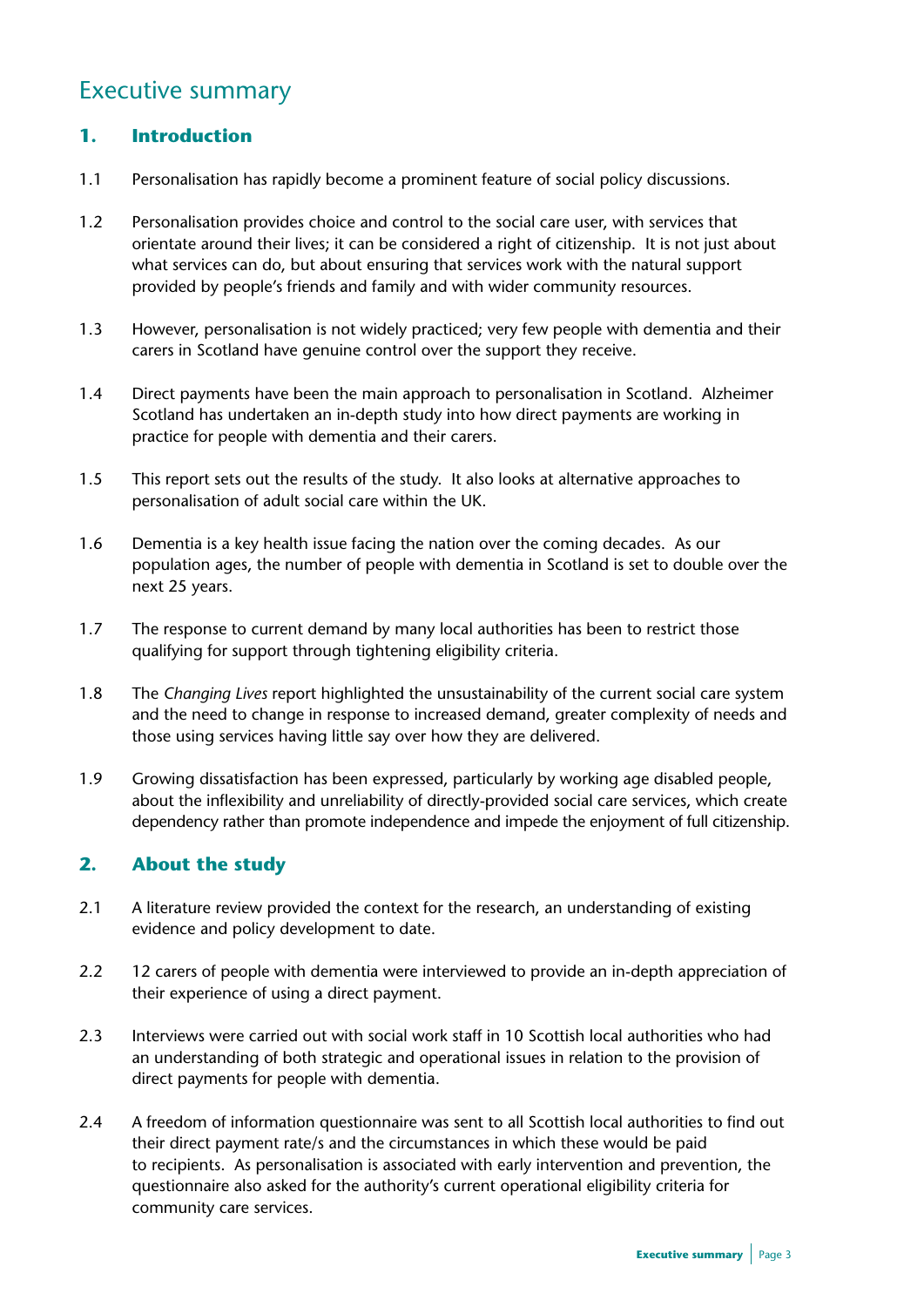# **3. Study findings**

- 3.1 There is a move towards greater personalisation in the majority of local authorities participating in the research, although policy development was at an early stage and direct payments remained the main approach to individualised funding.
- 3.2 Scottish local authorities have a wide range of different direct payment rates and use different criteria to determine what level is paid to each recipient.
- 3.3 Although direct payments were promoted by the local authorities taking part in the research, uptake by people with dementia and their carers was low. More than half of the 12 case study participants found out about direct payments through informal means, such as family and friends.
- 3.4 National statistics show that the number of direct payment recipients for a person with dementia can be no greater than 600 across Scotland; however, the actual number is likely to be much smaller as the national figures will include other care groups. If actual take-up across Scotland mirrors that of the 10 local authorities participating in the research then there would be approximately 300 direct payments for people with dementia.
- 3.5 There are many parallels between the benefits of direct payments as highlighted by the social work interviews and the experience of the 12 case study participants including:
	- flexibility, choice, control and consistency over when support is provided and by whom
	- providing appropriate responses to the particular needs of people with dementia
	- helping to keep the person with dementia at home in the advanced stages of the illness.
- 3.6 The study has highlighted a number of barriers that limit the wide scale implementation of direct payments for people with dementia and their carers including:
	- the need to have someone willing to take on the responsibilities and requirements that go along with holding a direct payment
	- eligibility thresholds often result in people with dementia qualifying for support only when their condition has deteriorated, limiting the opportunity to arrange support in a planned way
	- the time taken to set-up a direct payment can be prohibitive, given that dementia is a degenerative condition with care needs increasing over time.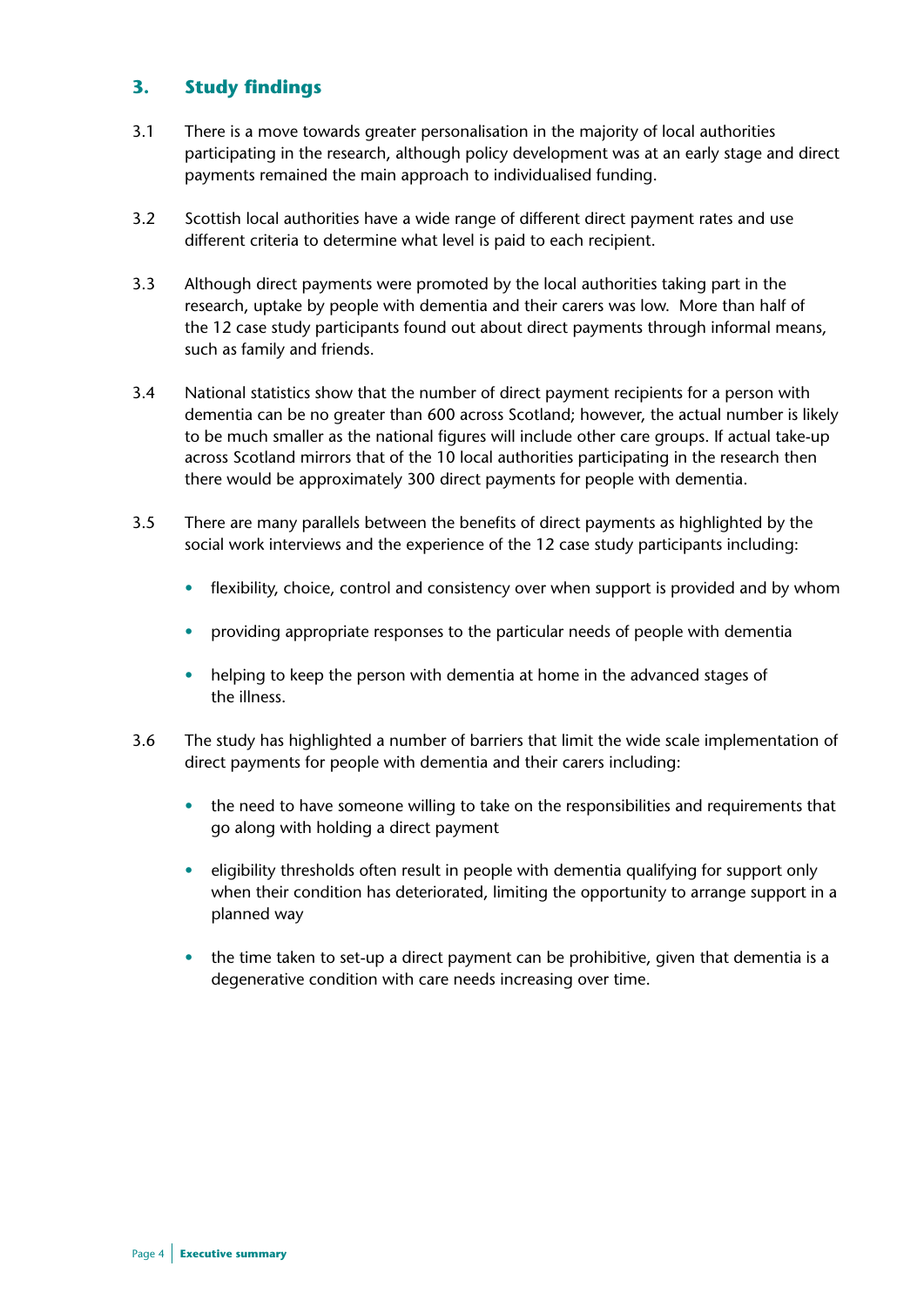# **4. Personalisation models**

- 4.1 There is a wide range of approaches to providing the service user and their family choice and control over the support they receive. They can enable people with dementia and their carers, unwilling or unable to take on the management of a direct payment, the opportunity to personalise their support. They also offer practical examples and shared experience for Scottish local authorities in their development of personalisation.
- 4.2 Alzheimer Scotland is committed to promoting the personalisation of services for people with dementia and working to make sure its own services are fully flexible and operating in a way which gives control to service users and their carers and families.

# **5. Conclusion and recommendations**

- 5.1 This study has identified a number of improvements to policy and practice that might increase the up-take of direct payments by people with dementia and their carers:
	- **Increase potential recipients' awareness** through publicity and impartial information, so that people with dementia and their carers are aware of what is involved in taking on a direct payment ahead of an assessment of their needs.
	- **Improve understanding within social work departments** towards direct payments and their potential benefit for people with dementia.
	- **Streamline systems, with reduced bureaucracy and a quicker process** of putting a direct payment in place.
	- **Improve support and information and make reporting requirements more straightforward** for the direct payment recipient.
	- **Work with local authorities to ensure parity in the operation of direct payments**, so that recipients in different areas have equal flexibility and choice over how and when they spend their direct payment, providing it is meeting their assessed needs.
	- **Adapt legislation to allow an appropriate person to take on managing the direct payment** on behalf of a person with dementia, when the person lacks capacity and there is no one with power of attorney or guardianship.
	- **Introduce a straightforward process for health money to be included in direct payments** in recognition that the needs of people with dementia do not fit neatly into social work or health board defined parameters.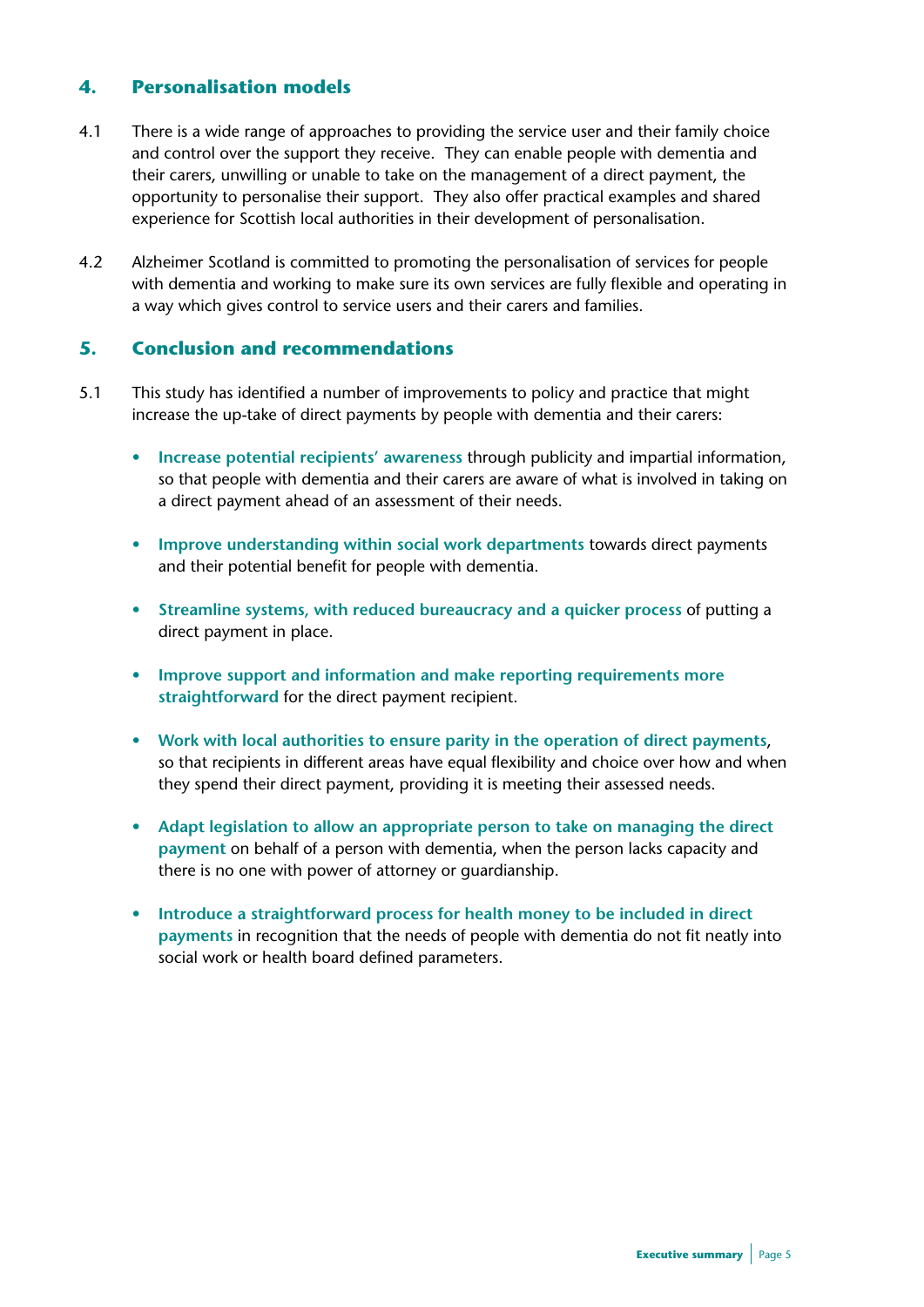- 5.2 There is a need for transformational change in order to scale-up personalisation so that the majority of people with dementia and their carers can have genuine control over their support:
	- **Local authorities should use an outcomes based approach** when assessing the support needs of people with dementia. The focus should be on the impact or end result of support and/or services on the person with dementia and their carers life. People with dementia and their carers should also be supported to take an active role in assessing their own need for support.
	- **Social work resources should be structured so as to facilitate individualised funding**, with a fair and equitable budget to allow support to be designed around the person with dementia and their family, and a variety of options for managing the social care money to suit individual circumstances.
	- **Health boards and local authorities should ensure the provision of good early stage support and a preventative approach** to supporting people with dementia and their carers.
	- **The Scottish Government should establish a change fund** to enable the development of post diagnostic support planning, with a flexible budget to help people to maintain their natural supports from an early stage and an indicative budget for future care planning to follow the person as their needs progress.
	- **Local authorities should develop a preventative and planned approach** to funding support for people with dementia and their carers throughout the journey of the illness, taking a long term view on the cost of care. There should be a focus on value for money and the best outcome with the removal of restrictive cost ceilings and an unlocking of resources to facilitate the creation of a range of options open to families as the needs of the person with dementia progress.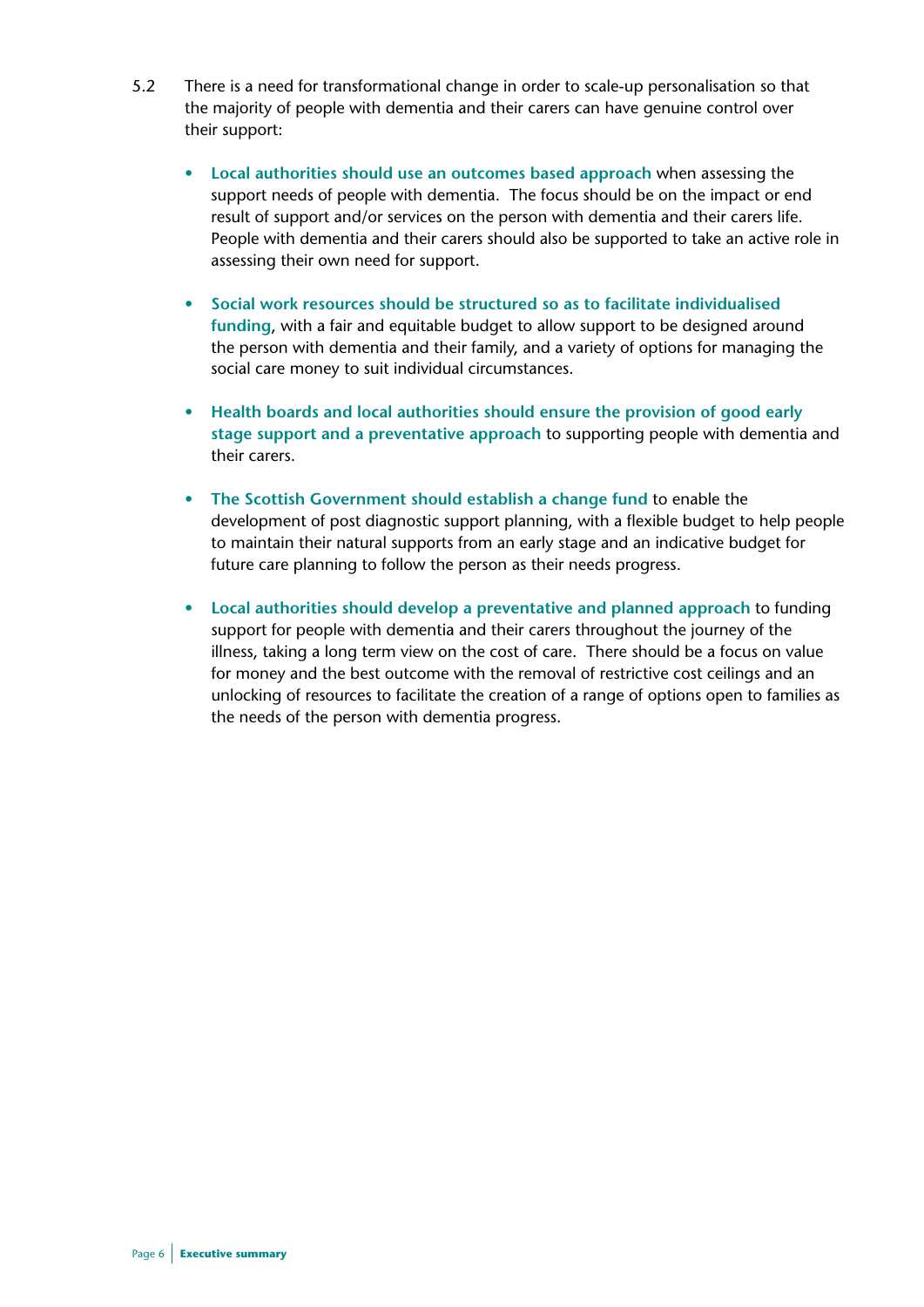# **Personalised respite**

Lisa cares for her elderly mother May, who has vascular dementia; they live in a remote rural part of Scotland. As May did not want to go into the local respite unit, Lisa asked their social worker for an alternative. The social worker suggested using a direct payment to arrange their own support.



# **Holiday cottage**

*"The social work department were open-minded, flexible and supportive"* Lisa

Lisa's sister lives in England, a journey May was unable to undertake. The direct payment was used to rent a holiday cottage a short drive from Lisa's home, with her sister and brother-in-law travelling to the cottage to care for May. This allowed Lisa and her husband to spend time alone in their home for the first time since moving in six years ago; they could relax in the knowledge May was being cared for by family.

# **Good outcome for all**

Whilst the direct payment provided personalised respite for the family, it also provided good value for money for the local authority as there were no care costs involved in providing the respite. The direct payment was used to pay for the holiday cottage, May's expenses, such as meals out, and her daughter's travel expenses from England.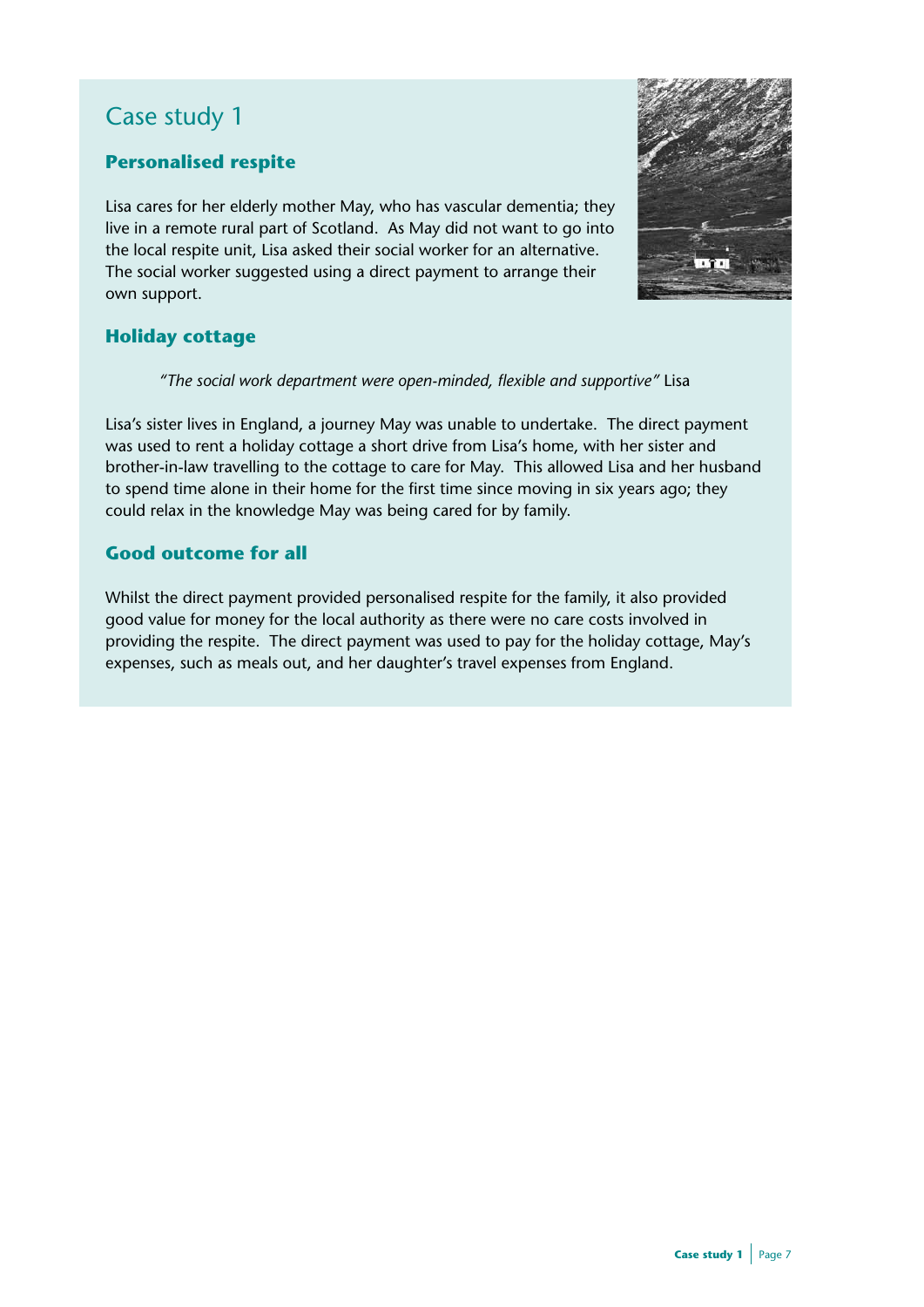# **Employing a personal assistant for personal care**

Al cares for his wife Marion who has dementia; they live in a city centre. Marion has been assessed as needing 1 hour and 45 minutes of personal care per day. Having previously received support from private sector agencies, arranged by the social work department, Al now uses a direct payment to employ a personal assistant for Marion.

# **Making the change to direct payments**

Al was unhappy with the inconsistency of carers and the standard of service provided by the first private sector agency he experienced. He asked the social work department to use a different agency, a request which took three months to implement.

*'Carers would regularly cut visits short and blatantly cut corners. The agency regularly sent different care workers, which meant spending time showing them where things were and what was required.'* Al

Whilst the new agency was good for the first few weeks, they soon resorted to the same bad practices as the first agency. Al made complaints about the service but felt they had no impact, as he felt that the care workers knew they had the backing of the system.

Al found out about direct payments by chance at a welfare rights talk given at an Alzheimer Scotland carer support group. Once he applied for a direct payment things moved fast, with the support of his social worker and all other staff members involved in the process.

They initially received a direct payment at the lowest hourly rate; however, Al felt they needed a carer with an awareness of Marion's illness. He asked his social worker for a higher rate, so that he could employ someone with better understanding of dementia. This was approved by the social work department once they received a supportive letter from Marion's consultant.

# **Teething problems**

Al initially found it difficult to find an appropriate person to employ; he wanted someone who would be working for them only so they were not "*slotting you in*" with other clients. He feels the nature of dementia makes flexibility essential, and having someone who is not fully booked for the day means they can provide the extra help they may need at any time. Al's daughter helped with the advertising and selection of a personal assistant, and they found their current carer after a few attempts. Al feels it is important to build a good relationship with the carer so they start to feel like one of the family.

# **Flexibility**

Their personal assistant has accompanied them on a trip to London to visit family. Although Al could only pay the normal daily hours, their carer appreciated the opportunity to explore London. When staying in their daughter's holiday home in Spain, Al used the direct payment to pay a local person to help with Marion's personal care.

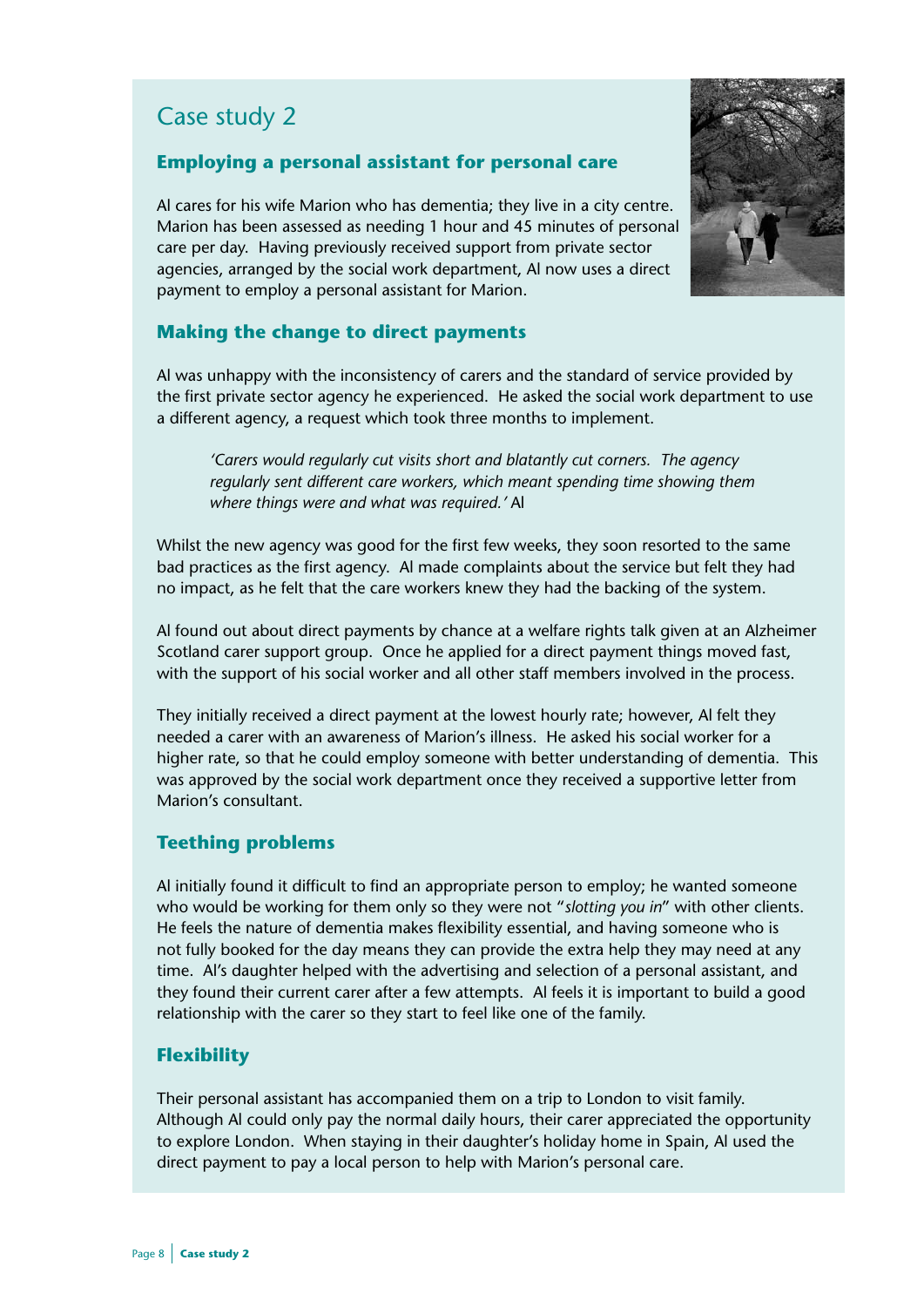# 1. Introduction and policy context

## **Summary**

- Whilst there is a broad commitment to the principle of personalisation, policy development is at an embryonic stage.
- There are many models of personalisation; however, direct payments have been the main approach in Scotland to date.
- The number of people with dementia will double within the next 25 years; the existing system of social care is unable to cope with current demand.
- This report examines how direct payments are working for people with dementia and their carers.
- It also considers the potential of other approaches to personalisation for people with dementia and their carers.

In the last few years, the principle of personalisation has rapidly become a prominent feature of social policy discussions. However, it is not widely practised; very few people with dementia and their carers in Scotland have genuine control over the support they receive.

Personalisation provides choice and control to the social care user, with services that orientate around their lives; it can be considered a right of citizenship. Personalisation is not just about what services can do, but about ensuring that services work with the natural support provided by people's friends and family and with wider community resources.

Direct payments have been the main approach to personalisation in Scotland. Alzheimer Scotland has undertaken an in-depth study into how direct payments are working in practice for people with dementia and their carers. This report sets out the results of the study. It also looks at alternative approaches to the personalisation of adult social care within the UK.

# **1.1 Dementia**

Dementia is a global term used to describe a range of brain diseases characterised by a progressive decline in intellectual and other mental functions. Whilst Alzheimer's disease and vascular disease represent the most common causes, there are a number of other less common forms of dementia<sup>1</sup>.

There are currently 71,000 people with dementia in Scotland, around 2,300 of whom are under the age of  $65<sup>2</sup>$ . Dementia is the second highest<sup>a</sup> contributor to years lived with a disability in people aged over 603.

Dementia is a key health issue facing the nation over the coming decades. As our population ages, the number of people with dementia in Scotland is set to double over the next 25 years.

# **1.1.1 Support needs of people with dementia and their carers**

As dementia is a degenerative condition, people's care and support needs will increase as the illness progresses. In the early stages of the illness people will require support to maintain skills, confidence and independence and to maintain their connections with friends and community. Gradually over a period of years, people's ability to manage day-to-day activities without help

a Dementia contributes 11.9% of all years lived with a disability for those aged over 60 years for chronic non-communicable illness.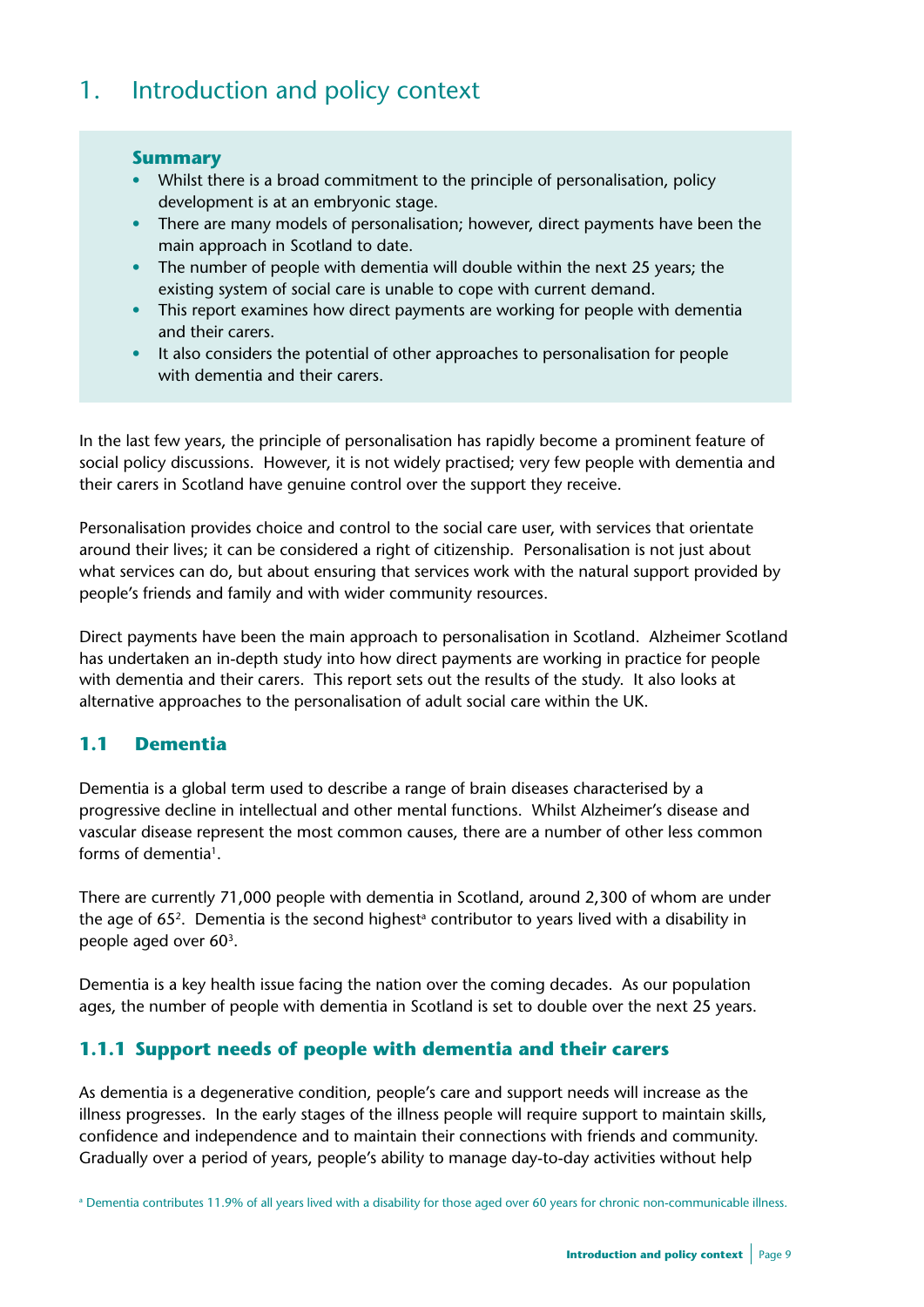decreases; ultimately most functions of the brain will be affected and people with dementia will eventually need constant supervision and help with all aspects of personal care and activities of daily living.

The complex, unpredictable and progressive nature of the condition means dementia has a profound impact on both people with dementia and those who care for them. Most support for people with dementia is provided by informal carers, typically a family member. Family carers need support in order to maintain the caring relationship and their own health and well-being.

# **1.2 Current system of adult social care**

The trend in adult social care provision has been away from meeting relatively low-level need towards more intensive care needs. There is a widespread lack of post diagnostic and early stage support for people with dementia. Public resources are aimed at those with the highest level of need, but even amongst this group, services are only being used by a relatively small proportion of people with apparently similar levels of need<sup>4</sup>.

There are proportionately fewer resources in social care funding for older people compared to other groups<sup>5</sup>; there is also a propensity towards personal care, as opposed to social support, and an expectation that older people lead more restricted lives than younger adults.

The current system is largely based on the care management model, where the professional assesses need, determines entitlement and puts in place support. Those with an assessed need are often fitted to pre-purchased services, with support rarely commissioned for an individual<sup>6</sup>. Services struggle to respond flexibly enough to individual needs. Research in 2008 by Alzheimer Scotland found that whilst existing services have been shown to provide appropriate support for many people with dementia, there was a lack of flexibility and people with dementia were not qualifying for support until their condition had deteriorated<sup>7</sup>.

# **1.2.1 Pressure for change**

The *Changing Lives*8 report highlighted the unsustainability of the current social care system and the need to change in response to increased demand, greater complexity of needs and rising expectations of those who require support. The problems it identified included those using services having little say over how they are delivered and often having to accept what is available rather than what is needed.

Dementia is predominately an illness of old age. Scotland faces increased future demand for social care as the population ages; the number of people aged 75 and over will continue to grow, with an increase of 84% over 25 years<sup>9</sup>. The response to current demand by many local authorities has been to restrict those qualifying for support through tightening eligibility criteria<sup>10</sup>.

Growing dissatisfaction has been expressed, particularly by working age disabled people, about the inflexibility and unreliability of directly-provided social care services, which create dependency rather than promote independence and impede the enjoyment of full citizenship<sup>11</sup>. In addition, services often do not provide the flexibility to complement and work around the support provided by family and friends. Expectation levels amongst older people are also set to increase, with the baby-boomer generation likely to be more demanding social care users, objecting to age discrimination and insisting on greater choice and quality<sup>12</sup>.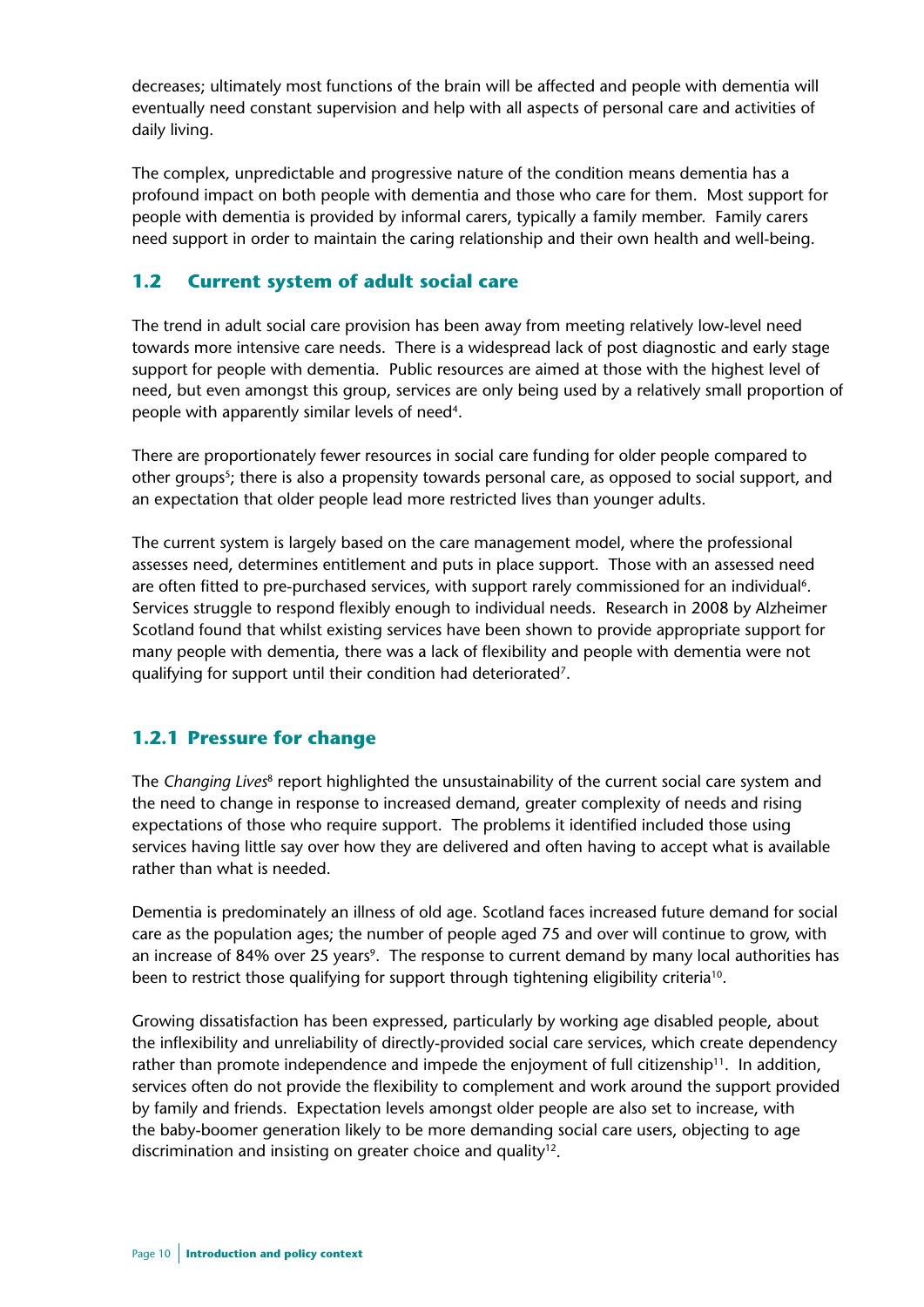# **1.3 Personalisation**

Personalisation represents an over-arching principle which is based on choice and control for the individual adult social care user. However, it is not just about what social care services can do; natural supports and wider community resources are central. Personalisation can also be considered as a point of principle that citizens have a right to dignity and to control over their support, and should expect services to orientate themselves around their lives, rather than the other way round<sup>13</sup>. Personalisation can help people be supported to live the lives they want to live - from being passive recipients of services they become involved in shaping their support.

Whilst the term personalisation may be relatively recent, the ideas behind it have evolved over a number of decades and are reflective of the goals and values which underpin the social work profession. Personalisation has its origins in the independent living movement, which led to the creation of the first means of individualising funds within the social care system (Independent Living Fund) and subsequent development of direct payments<sup>14</sup>.

In Scotland the policy approach to making adult social care more responsive to the individual has been to support increased take-up of direct payments whilst developing the recommendations of the *Changing Lives* report, which considered increasing the personalisation of services to be *both an unavoidable and desirable direction of travel*15.

# Terminology of personalisation

There are many terms surrounding personalisation, with confusion over what they refer to. This report will adopt the following definitions:

**Personalisation** - the umbrella term that describes an individual having choice and control over the shape of their support along with a greater emphasis on prevention and early intervention.

**Self-directed support** - Scottish Government term that describes the ways in which people can have an informed choice about the way support is provided to them and greater control over how their care needs are met, and by whom. It involves a range of options, including direct payments and individual budgets, which may or may not involve the transfer of money to the individual.

**Direct payments** - money in lieu of services organised by a social work department, which allows a person with an assessed need the opportunity to arrange their own personalised care. Direct payments can also incorporate additional funding sources including health board monies and Independent Living Fund payments. They have been available to adults of working age since 1997 and were extended to those aged 65 and over in 2000.

**Individual budget** - a way by which people play a more central role in assessing their needs, with the provision of an indicative budget that details the amount of money allocated to support them, which may combine several funding sources. An individual budget provides people unwilling or unable to take on a direct payment greater control over the money being spent on their behalf.

**Personal budget** - a term used to describe individual budgets that are made up of funds from local authorities alone; largely social care funding but potentially including housing support monies.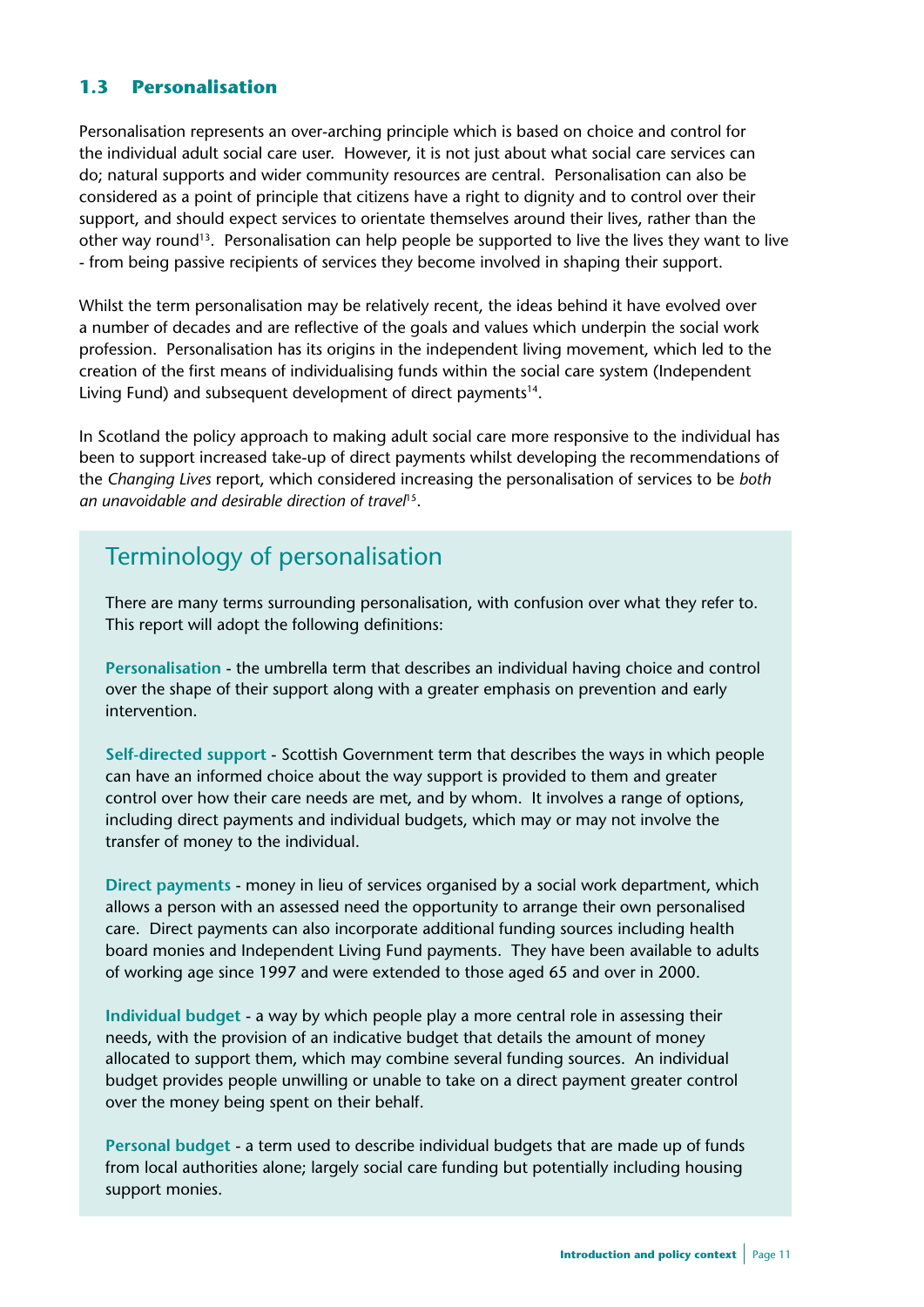# **1.3.1 Potential and challenges**

Whilst the values of personalisation have been in existence for some time, the practice is not tried and tested; a number of concerns surround its implementation. Personalisation does not provide a ready-made answer to the problems that currently exist with adult social care, and brings its own set of challenges. The greatest challenge may be funding new approaches alongside maintaining existing services for reducing numbers of service users<sup>16</sup>.

The approach raises questions about the tension between flexibility and accountability. Whilst the current system is criticised as being risk-averse, giving choice and control to service users raises concerns about culpability and how the role of regulatory bodies should adapt. There are also concerns about equity and how it can be made to work for all client groups regardless of location. In rural areas local variations affect the capacity to tailor support and to sustain developments<sup>17</sup>. Smaller packages of care and a less developed experience of individualised funding present particular issues for making personalisation work equitably for older people. Older people have also been shown to face particular barriers in accessing direct payments, including a protectionist culture within care management $18$ .

Personalisation represents a shift from a medical model to a social model of support, with the professional working alongside the person; it should deliver support that is suited to individual needs and circumstances. It advocates prevention and early intervention, which may reduce the need for more costly support in response to crisis, providing long term benefits for both the individual and the system<sup>19</sup>. It also makes use of and sustains community and natural supports, reducing the burden of expectation on local authority social work departments.

Personalisation may enable the needs of people with dementia to be addressed more appropriately; the needs of people with dementia fluctuate as well as increase over time, and personalised support provides greater flexibility for changing and intensifying needs. Self-directed support may be used, for example, to purchase support from someone who is known and trusted to support the person with dementia in their own home or a familiar setting, or from a specialist provider.

# **1.3.2 Policy developments**

#### **England**

In England the personalisation of adult social care is being driven by the Department of Health, who expect local authorities to make significant progress towards introducing personal budgets by 2011. *Putting people first*20, a concordat between central government, local government and the social care sector, provides a statement of intent and sets the direction of adult social care. Personalisation is also a key concept for the future of the NHS in England, with individual health budgets to be piloted in England for users of NHS health services<sup>21</sup>.

Thirteen local authorities completed a three year individual budget pilot project (2005 to 2007) and around one fifth of authorities have now mainstreamed personal budgets in England<sup>22</sup>. However, the target of 30% of people who have community-based social care packages having a personal budget by 2010/2011 is unlikely to be achieved by most local authorities<sup>23</sup>. In 2009 there were 92,878 people receiving personal budgets and of these 38,000 were older people; however, the proportion within individual local authorities varied widely from 1% to 31%<sup>24</sup>.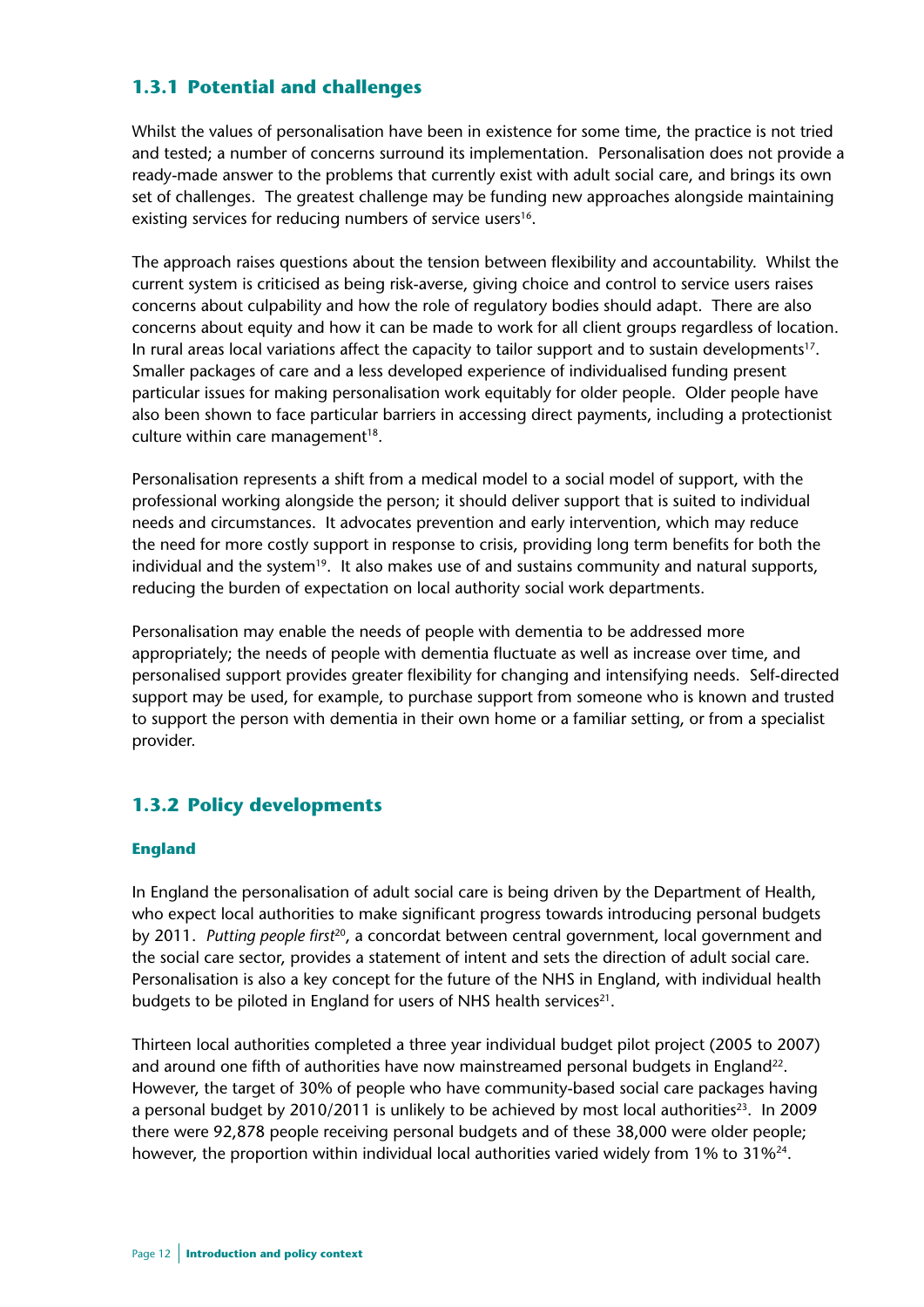Evidence from the evaluation of the individual budget pilots in England suggested that older people often approach services at a time of crisis when they feel vulnerable or unwell, when decision making and support planning will be stressful<sup>25</sup>. It was considered important to work with people in the short term to stabilise the situation and build confidence before planning longer term support. It was also important that personal budgets for older people were in the context of a whole system change including access to good information, advice, advocacy and enablement services<sup>26</sup>.

Older people's support plans have been shown to reflect a high level of need for personal care rather than social activity; in addition individual budgets smaller than those for other groups restricted the scope for innovation<sup>27</sup>. People with dementia are considered the last care group the personalisation agenda is working for, with, unlike other care groups, assumptions being made about their abilities<sup>28</sup>.

#### **Scotland**

There is a commitment to personalisation at a national government level in Scotland<sup>29</sup>, and the Association of Directors of Social Work has also stated its support for personalisation<sup>30</sup>. Direct payments have been the main approach to personalisation in Scotland. Whilst the *Changing lives*<sup>31</sup> report advocated the personalisation of social care as both *an unavoidable and desirable direction of travel*, policy development varies between local authorities and is largely under-developed32.

At the time of writing this report, a Scottish Government consultation is underway on a 10-year strategy to develop personalisation in health and social care in Scotland<sup>33</sup>. The strategy refers to self-directed support in its wider sense<sup>b</sup>, and unlike English Government policy, it does not advocate the implementation of a single approach. The purpose of the strategy is not to provide detailed guidance for local authorities to implement; however, it is intended to begin a cultural shift to drive broader choice and control for people using health and social care, with or without taking direct control of the money in the form of a direct payment.

# **1.4 Direct payments**

# **1.4.1 Background**

Direct payments have their origins in the disability movement in England, whose activism led the way for policy implementation<sup>34</sup>. Whilst enabling legislation was implemented in 1996, those aged 65 and over only became eligible for direct payments in 2000. The largest group of recipients has consistently been those with a physical disability, with mental health service users having the greatest difficulty accessing a direct payment<sup>35</sup>.

Experience of implementing individualised funding of any kind is less developed for older people than younger disabled adults. The low uptake of direct payments by older people was the driving force behind the introduction of a mandatory duty to offer payments to all eligible clients from 200336.

The timing of policy developments and data on the growth of direct payments illustrate that national government policy has some impact on uptake. However, regional variations in the number of direct payment recipients highlight the influence of local political and policy factors<sup>37</sup>.

**b** A range of options that enable the individual to have informed choice about the way support is provided to them, including direct payments and individualised funding.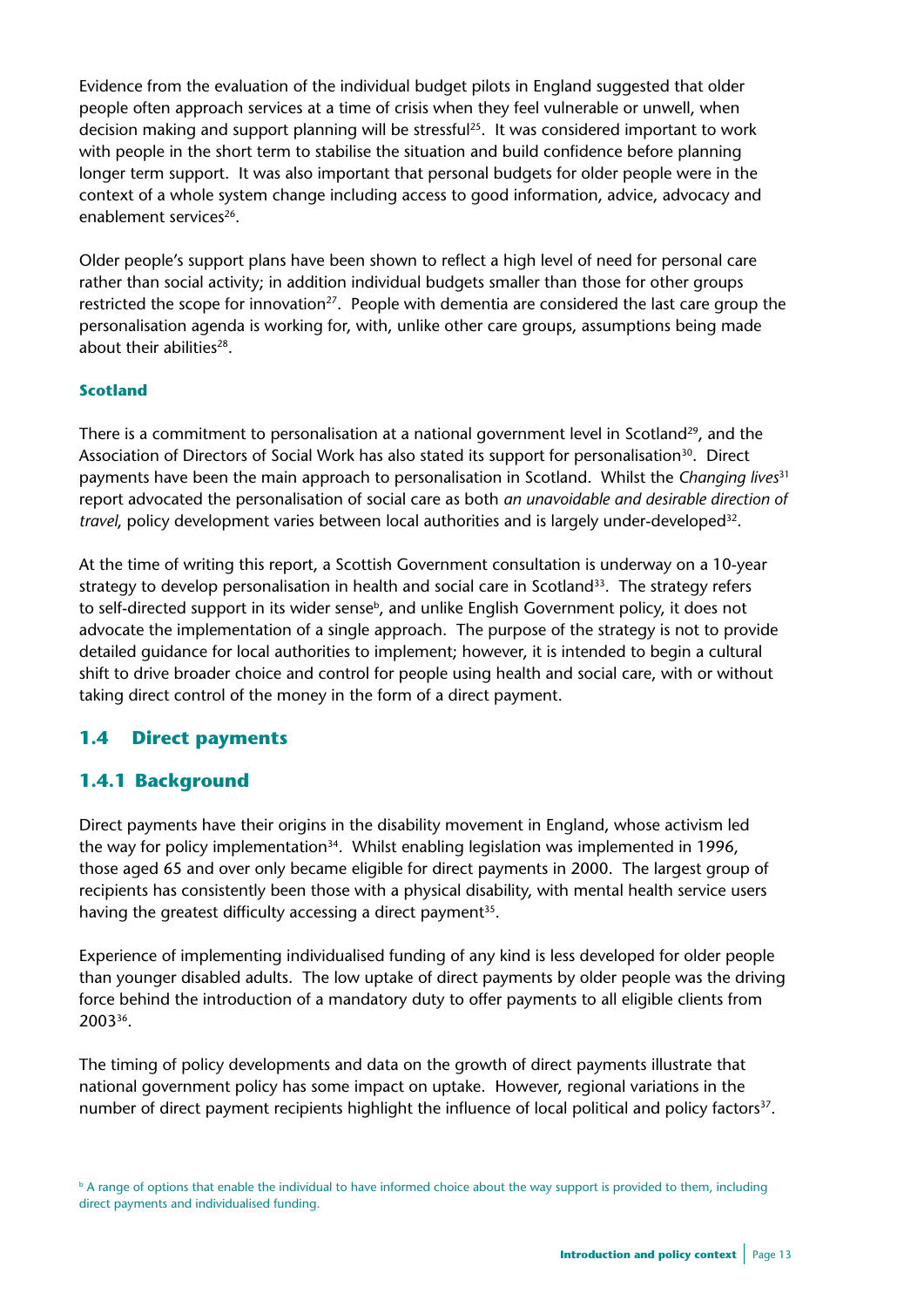# **1.4.2 Current context**

Despite the requirement to offer a direct payment to everyone with an assessed need for adult social care<sup>c</sup>, the number of people receiving a direct payment is very low relative to the number of people receiving support. There were 3,017 direct payment recipients in Scotland in 2008/2009, almost half of whom had a physical disability<sup>38</sup>. This should be considered in the context of 68,334 home care clients in 2009<sup>39</sup>, which is only one of a range of supports direct payments can be used to purchase.

National statistics on the number of people receiving a direct payment do not allow for the number of people with dementia receiving payments to be identified. Given the different recording practices of local authorities, people with dementia are likely to be contained within a number of different categories that will also include individuals from a number of other care groups; these are *mental health, unknown client group and others*. These three classifications represent a total of  $626<sup>d</sup>$  direct payment recipients.

Whilst the Social Work Inspection Agency inspection reports<sup>40</sup> of local authority social work departments praised five authorities for their performance in relation to direct payments, they were critical of almost two thirds of authorities. Criticisms were mainly in relation to lack of promotion and information. Further issues included the time taken to put a direct payment in place, overly bureaucratic systems, failure to inform potential recipients and resistance from staff.

# **1.5 Outline of report**

This report describes the study by Alzheimer Scotland into the current operation of direct payments for people with dementia and their carers; it also outlines other approaches to personalising adult social care.

Chapter two outlines the purpose of the study and the research methods adopted.

Chapter three presents the study findings.

Chapter four provides an understanding of different approaches to personalisation and their application.

Chapter five outlines recommendations for action to address the issues identified by the study.

Throughout, the direct payment experiences of the 12 people with dementia and their carers interviewed for the research are presented as case studies.

c A person must be capable of managing a direct payment, with or without assistance; in addition, before receiving a payment they must give consent. However, someone with appropriate power of attorney or guardianship can provide consent on the person's behalf and take on the direct payment. People subject to certain mental health or criminal legislation are excluded from receiving a direct payment.

d These statistics are divided into age groups; this number includes people aged 35 and over.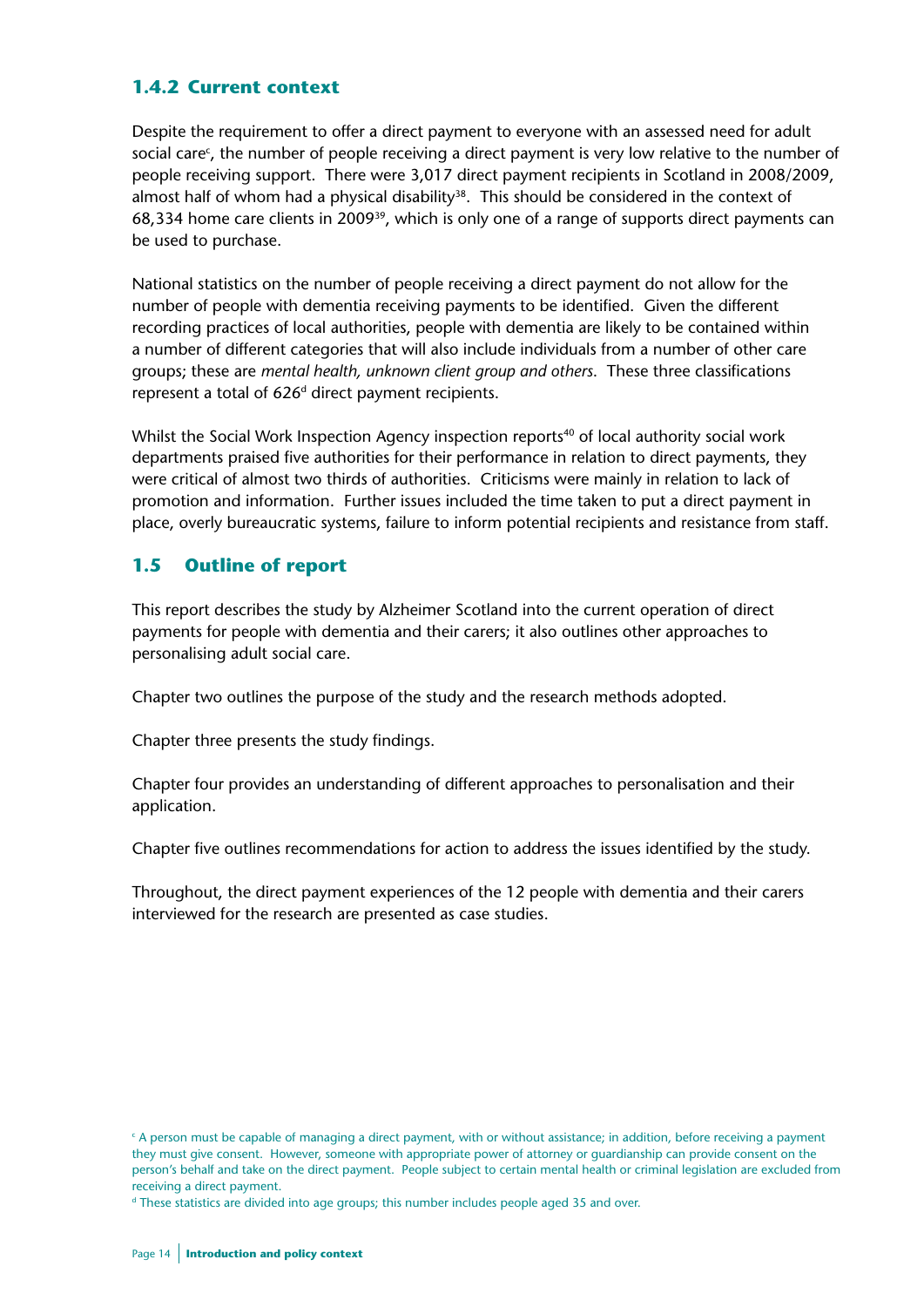# **Self-employed personal assistants to provide sensitive discreet support**



Susan cares for her elderly mother Elizabeth, who has dementia. They live in an accessible rural area. Elizabeth is physically

active and independent, and doesn't accept that she needs to be cared for. However, her confusion and disorientation mean someone must be on hand to ensure her wellbeing both within and outwith their home. Susan was keen to ensure care was provided in a way that preserved her mother's dignity and self respect.

Susan runs her own business from home, but must carry out a number of tasks outwith the home. As the local authority day centre did not suit their requirements, the social worker told Susan about direct payments. Susan has power of attorney for her mother, so she is able to manage the payments on Elizabeth's behalf.

# **Familiarity and flexibility**

Elizabeth receives a direct payment of 16 hours per week, which is used to purchase the services of two self-employed personal assistants. These carers are also separately employed by Susan to help with her business and carry out household tasks, an arrangement that preceded the direct payment.

*"People must be both known and trusted, as you are leaving them in your home to care for a vulnerable person"* Susan

Direct payments provided a very effective method of providing assistance that meets the needs of both Susan and Elizabeth. It has enabled care to be provided in a discreet way by people who are known to Elizabeth; it also provides the flexibility necessary to have care at times to suit Susan's business schedule.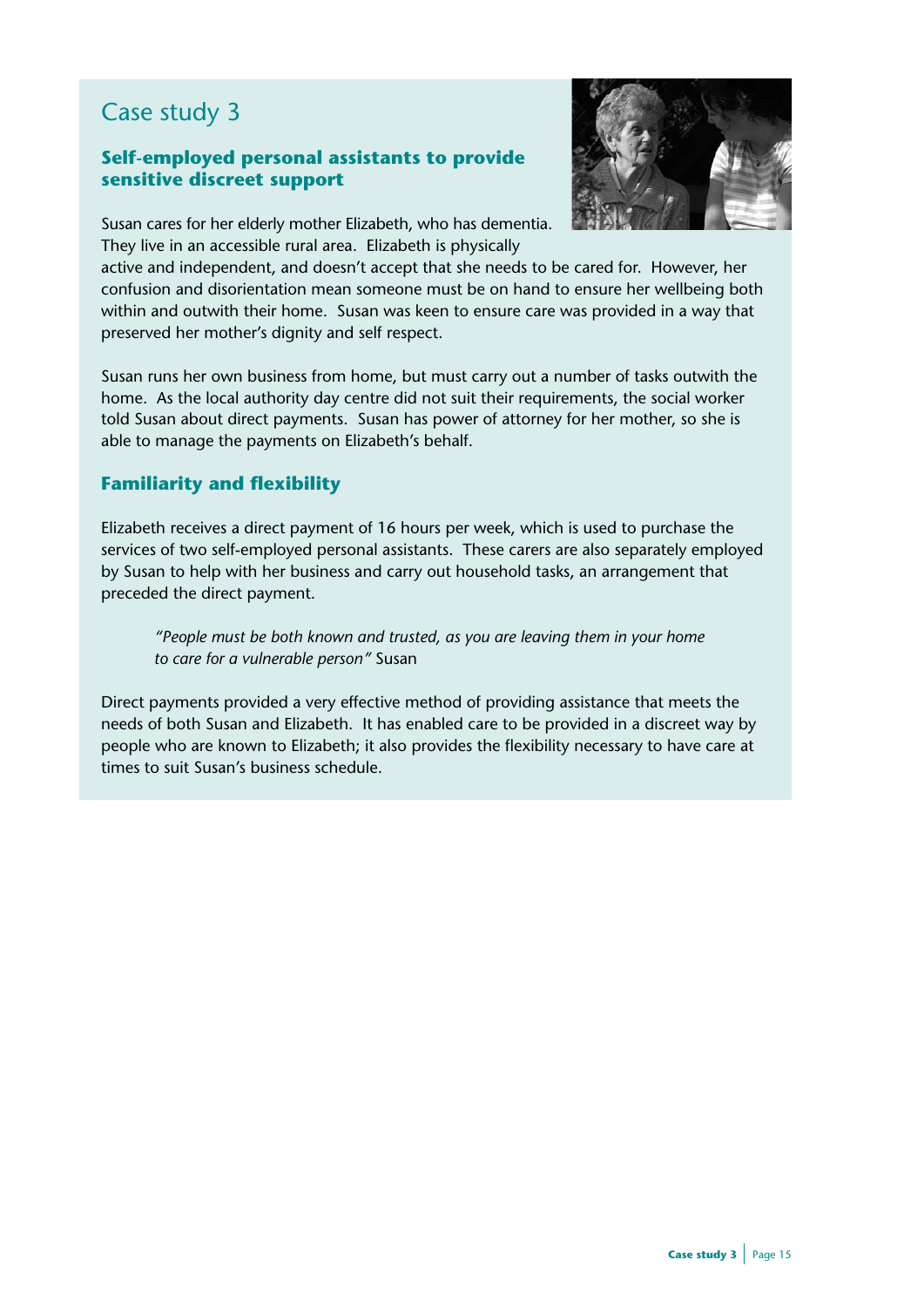## **Employing personal assistants as part of mixed care arrangements**



Bill has been caring for his wife Anne, who has advanced Alzheimer's disease, for 16 years; they live in an urban area.

Bill cares for his wife with the support of two personal assistants, employed with a direct payment, and home care workers provided directly by the social work department.

Bill has been in receipt of direct payments for eight years, and whilst he believes they are a good system on balance, his experience is that they can be 'fraught with difficulties'.

## **Difficulties along the way**

Bill initially used the direct payment to purchase support through a private sector agency. However, Bill found the standard of care workers provided varied enormously - he was forced to tell the agency that some of the carers could not return to his home.

Bill found it difficult to find suitable people to employ as personal assistants; he has also experienced staff problems along the way. One personal assistant failed to return to work or make contact after Bill highlighted a problem with the care she was providing.

#### **Current support**

One of their personal assistants has been with Bill and Anne for four years; and whilst the other has only been with them for a short while, she is settling in well to providing for Anne's needs. They also have consistency with the home care workers provided by the social work department.

#### **Relationships and flexibility**

The personal assistants have developed a strong relationship with Anne and have a good understanding of her needs and preferences.

*"By holding Anne's hand I will know if she is relaxed, upset or in pain"* Personal Assistant

The care provided by the personal assistants allows Bill to go out and maintain his interests and community activity, and the direct payment means support can be arranged at times to suit his needs. Anne also attends a social work department day centre twice a week along with one of her personal assistants, who provides for her personal care needs at the centre.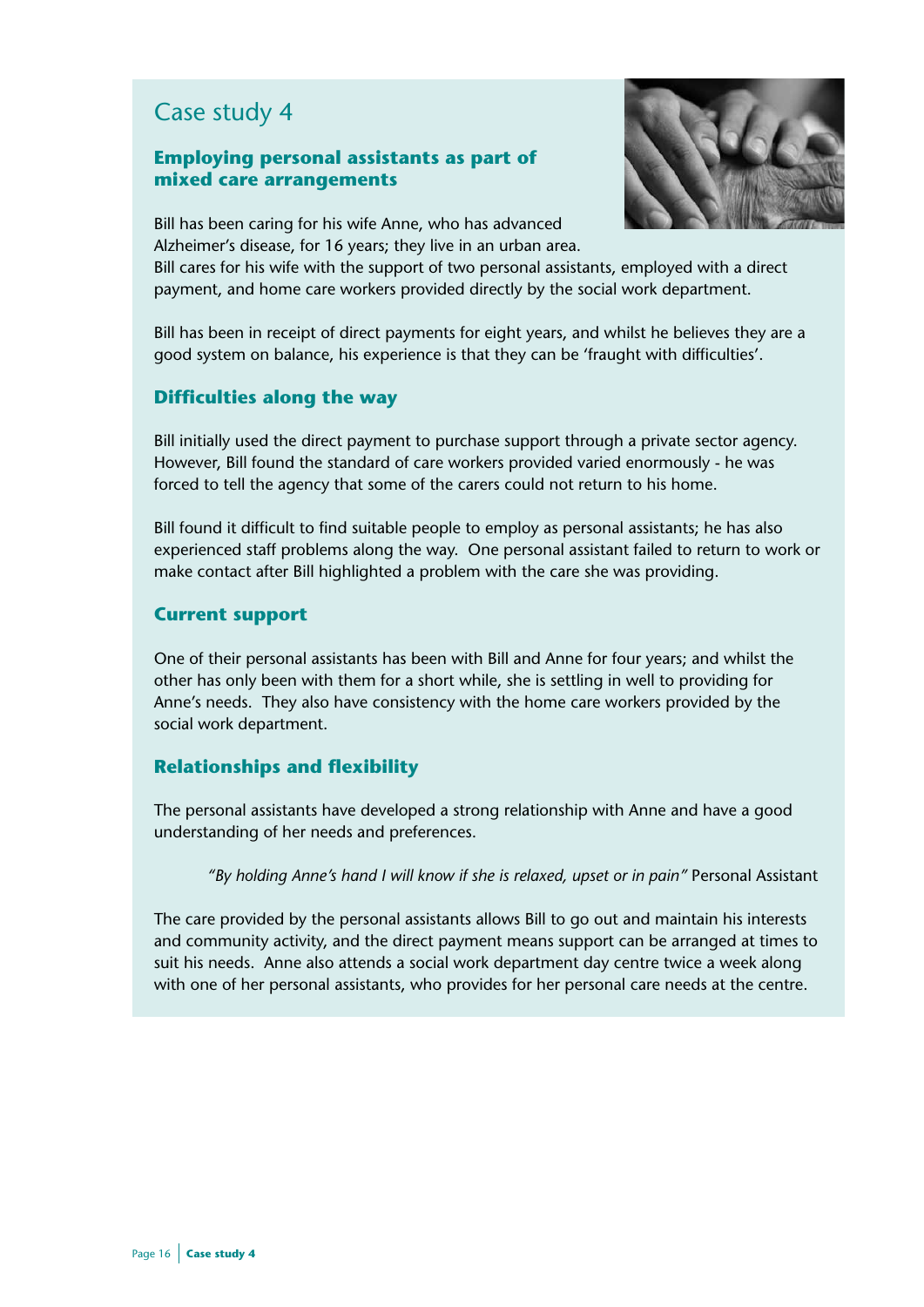# 2. About the study

## **Summary**

The study looked at how direct payments are working for people with dementia and carers in Scotland and at other ways of personalising services. It used four methods:

- A literature review
- Interviews with 12 carers using direct payments on behalf of someone with dementia
- Interviews with 10 social work staff involved with direct payments
- Freedom of information questionnaire to all Scottish local authorities about direct payment rates and eligibility criteria for social care services.

# **2.1 Introduction**

Direct payments are the main approach to personalisation in Scotland. The study sought to identify how they are working in practice for people with dementia and their carers in Scotland. It also sought to highlight alternative approaches to personalisation of support.

This chapter outlines the research methods adopted, their purpose and difficulties encountered.

# **2.2 Literature review**

A literature review was undertaken to set the framework for the research. The review focused on set questions in order to provide an understanding of policy development and current context surrounding personalisation and direct payments.

As personalisation is a developing policy area, internet searches and recent publications, such as journal articles and specialist magazine news stories, provided an insight into alternative approaches to the personalisation of support.

# **2.3 Interviews with direct payment recipients**

A case study approach was adopted to provide examples of how people with dementia and their carers are using a direct payment to personalise the support they receive, whilst identifying the benefits and any problematic issues in practice. The acknowledged low number of people with dementia using a direct payment in Scotland made recruiting participants for the research potentially difficult. There was also concern that the nature of the illness and associated stresses meant that, when users were identified, participating in the research could understandably be considered an unnecessary burden. Despite these issues the target of 10 case studies was exceeded, with 12 research participants being identified.

Recruitment of research participants was sought via the distribution of an information sheet through Alzheimer Scotland networks<sup>e</sup> and via the independent self-directed support organisations that support recipients of direct payments throughout Scotland. Twenty local authority social work departments were also contacted with a request to identify direct payment recipients. The authorities contacted represented a mix of urban and rural locations; however, no case studies were identified through local authorities.

e Alzheimer Scotland distribution networks included its newsletter and website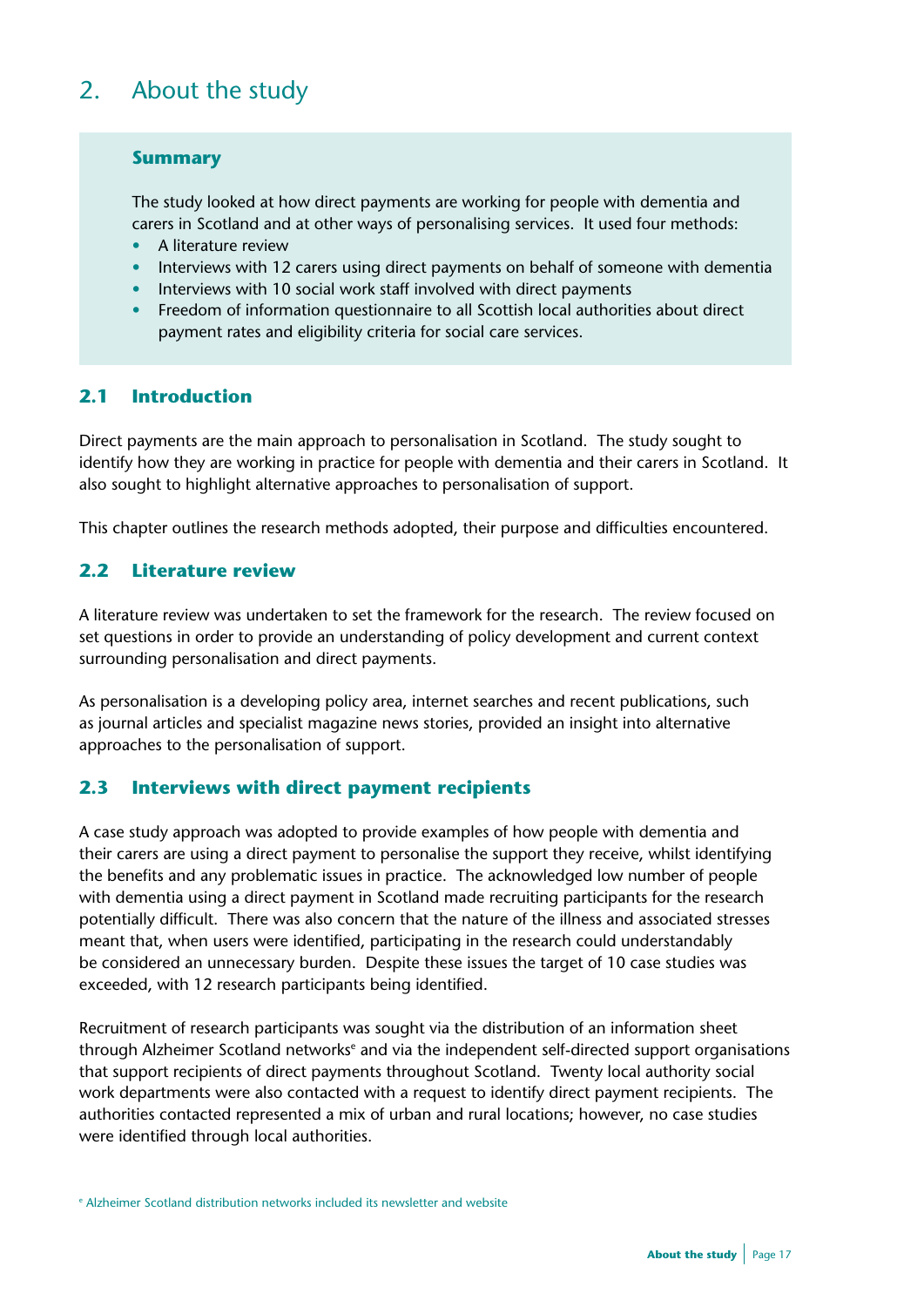The information sheet provided an outline of the research project, the purpose of participation, an assurance of anonymity, an explanation of how the information would be used and the researcher's contact details. Interview participants essentially self-selected their participation in the study.

Face-to-face<sup>f</sup> or telephone<sup>g</sup> semi-structured interviews were used to provide an in-depth appreciation of participants' experience of direct payments. A total of 12 case study interviews were carried out. The interview schedule sought to identify the reason for using a direct payment, how they found out about it, the process of putting payments in place, mental capacity issues, how it is working in practice, benefits and any difficulties. These interviews were carried out between May and November 2009 on an anonymous confidential basis.

The 12 case study stories are interspersed throughout the report, with analysis of the findings presented in chapter three. They are presented on an anonymised basis, names have been changed and the accompanying photos are posed by models.

# **2.4 Interviews with social work staff**

A target was set to carry out interviews in one third of Scottish local authorities with a member of staff involved in the operation of direct payments. The purpose of the interview was to seek their views and experience on the policy's operation for people with dementia and their carers, identifying benefits and any barriers. Interviewees were also asked about the development of other forms of personalisation in their local authority.

Twenty local authorities were initially contacted in May 2009 to seek ethical approval for a member of staff to participate in the research. These authorities represented a cross-section of urban and rural locations; they also had a mix of high, medium and low numbers of direct payment packages in place, according to the Scottish Government's national statistics. This approach did not provide a sufficient number of participating authorities. The remaining 12 authorities were then contacted in August 2009 and asked to participate in the study.

Face-to-face<sup>h</sup> or telephone<sup>i</sup> semi-structured interviews were carried out with a member of social work staff in 10 local authorities. The interviews were with managers or specialist members of staff who had an understanding of both strategic and operational issues in relation to the provision of direct payments. These interviews were carried out between July and October 2009 on an anonymous basis. The participating local authorities are listed in appendix one.

Findings from the interviews are presented in chapter three.

# **2.5 Freedom of information questionnaire to all Scottish local authorities**

A freedom of information questionnaire was sent to all Scottish local authorities. The purpose of the questionnaire was to find out their direct payment hourly rate or rates and the circumstances in which these would be paid to recipients. As personalisation is associated with early intervention and prevention, the questionnaire also asked for the authority's current operational eligibility criteria for community care services. This was to establish the threshold at which people with dementia and their carers became eligible for support.

<sup>f</sup> Ten face-to-face case study interviews

<sup>&</sup>lt;sup>9</sup> Two telephone case study interviews

<sup>h</sup> Eight face-to-face interviews

<sup>i</sup> Two telephone interviews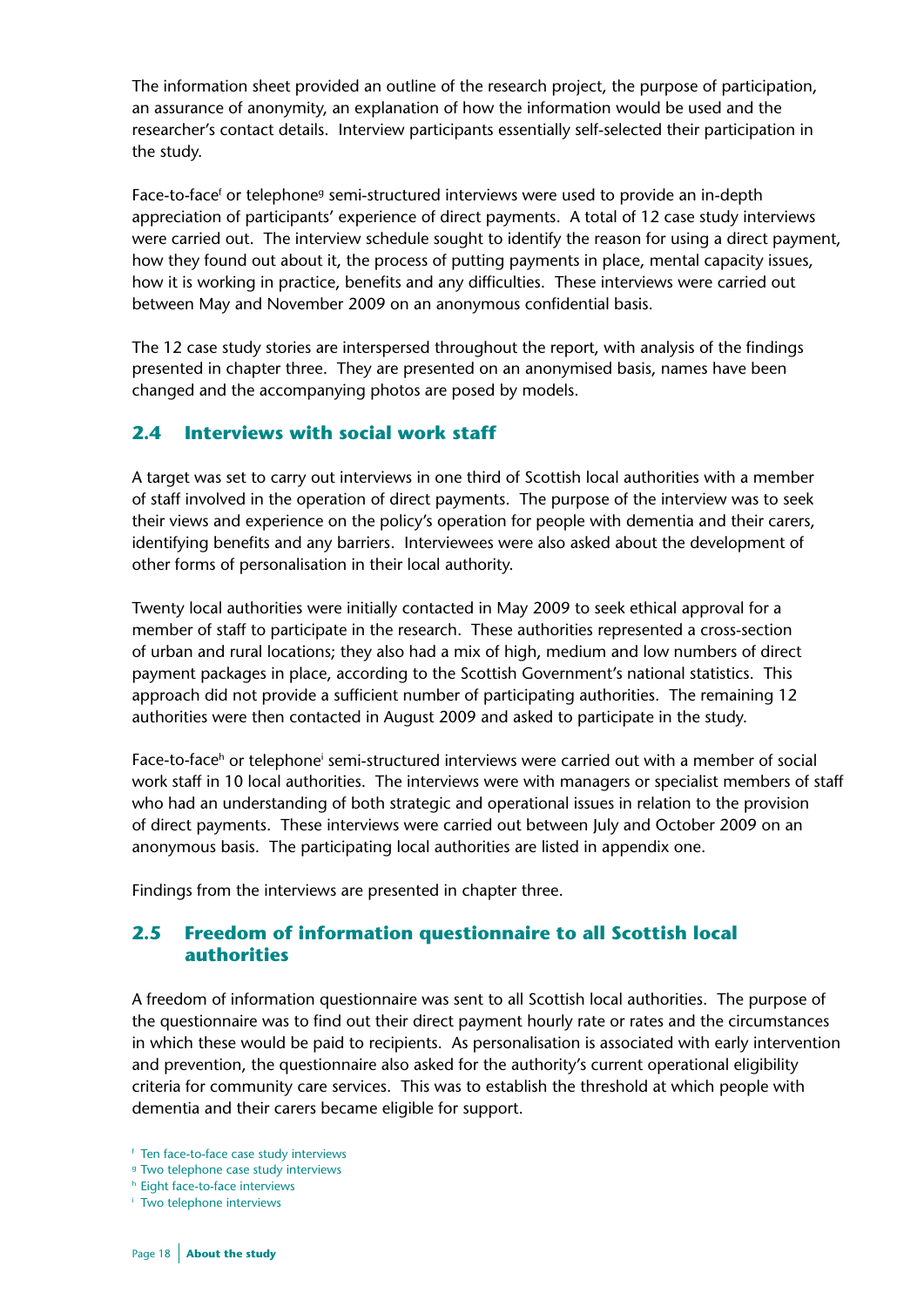Responses were received from 28 of Scotland's 32 local authorities. Whilst authorities provided details about their direct payment rates, many authorities were unable to provide their current eligibility criteria as these were under review as a result of the implementation of the Scottish Government's national eligibility guidance. Analysis of responses is presented in chapter three.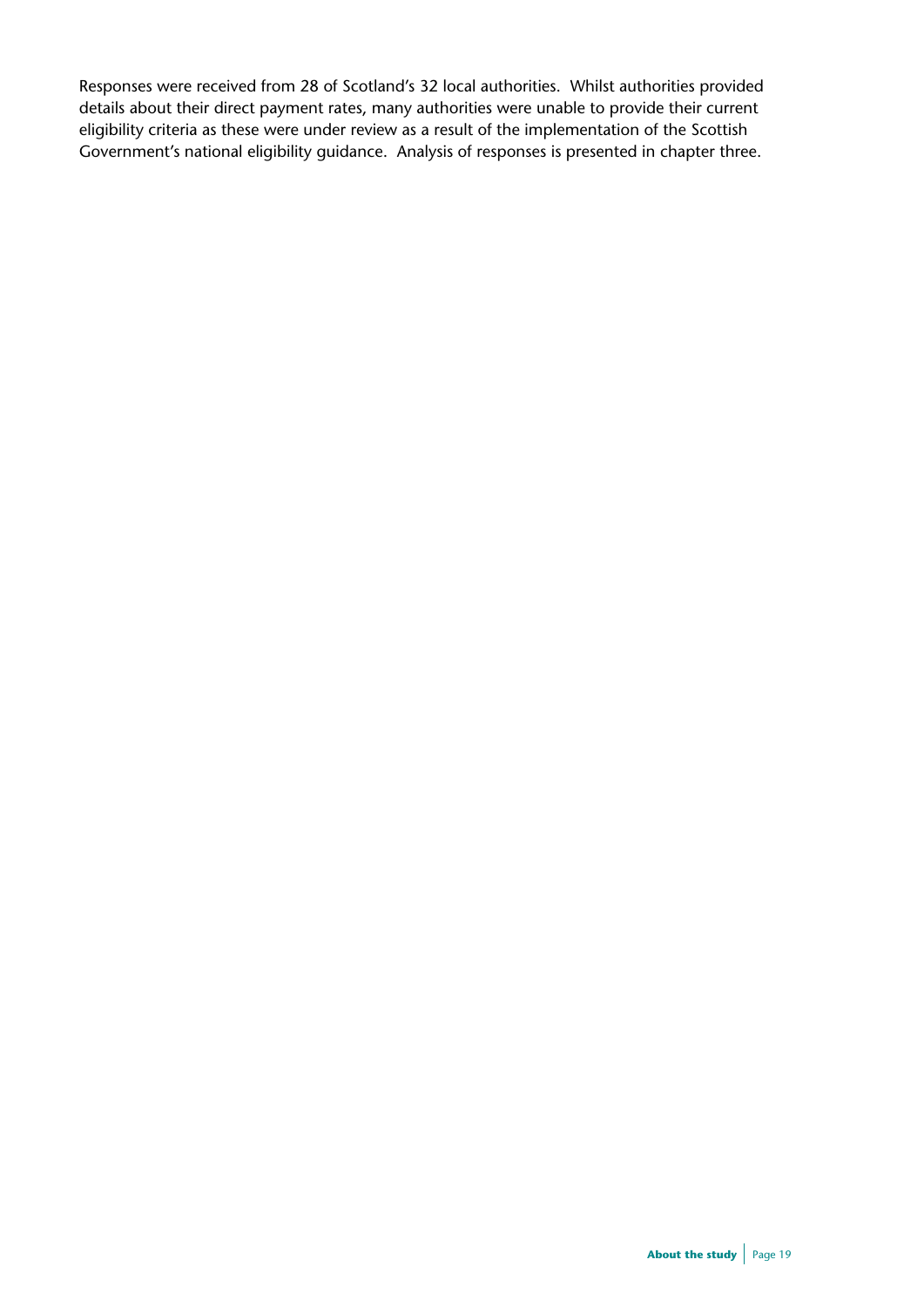# **Overnight care at home**

Susan cares for her husband George, who has Pick's disease, a type of dementia characterised by slow deterioration of social skills and changes in personality. The couple moved from London to a remote rural part of Scotland in 2001 and have become established in a supportive local community. Whilst George is retired, Susan continues to work part time.



Their social worker told Susan about direct payments, after she expressed a desire to have a break away from home for a week.

# **Break from caring**

They receive an annual direct payment to pay for a carer to stay overnight with George so that Susan can have time away from home. Susan contributes £17.45 per night's care. Carers, employed on a needs basis, are people known to Susan; they also work for the social work department as carers. The couple have also used a voluntary sector agency to provide overnight care; however, their rate was significantly higher than the directly employed carers.

# **Alternative use**

The direct payment has provided an opportunity for Susan to have a break away from home, staying in a holiday cottage and also spending time with family on a city break. However, Susan has found it difficult to plan time away as George does not always like or understand her being away from home. It also requires her to take time off work.

Susan would like to use the direct payment in other ways to get a break, a change their social worker has said should be possible.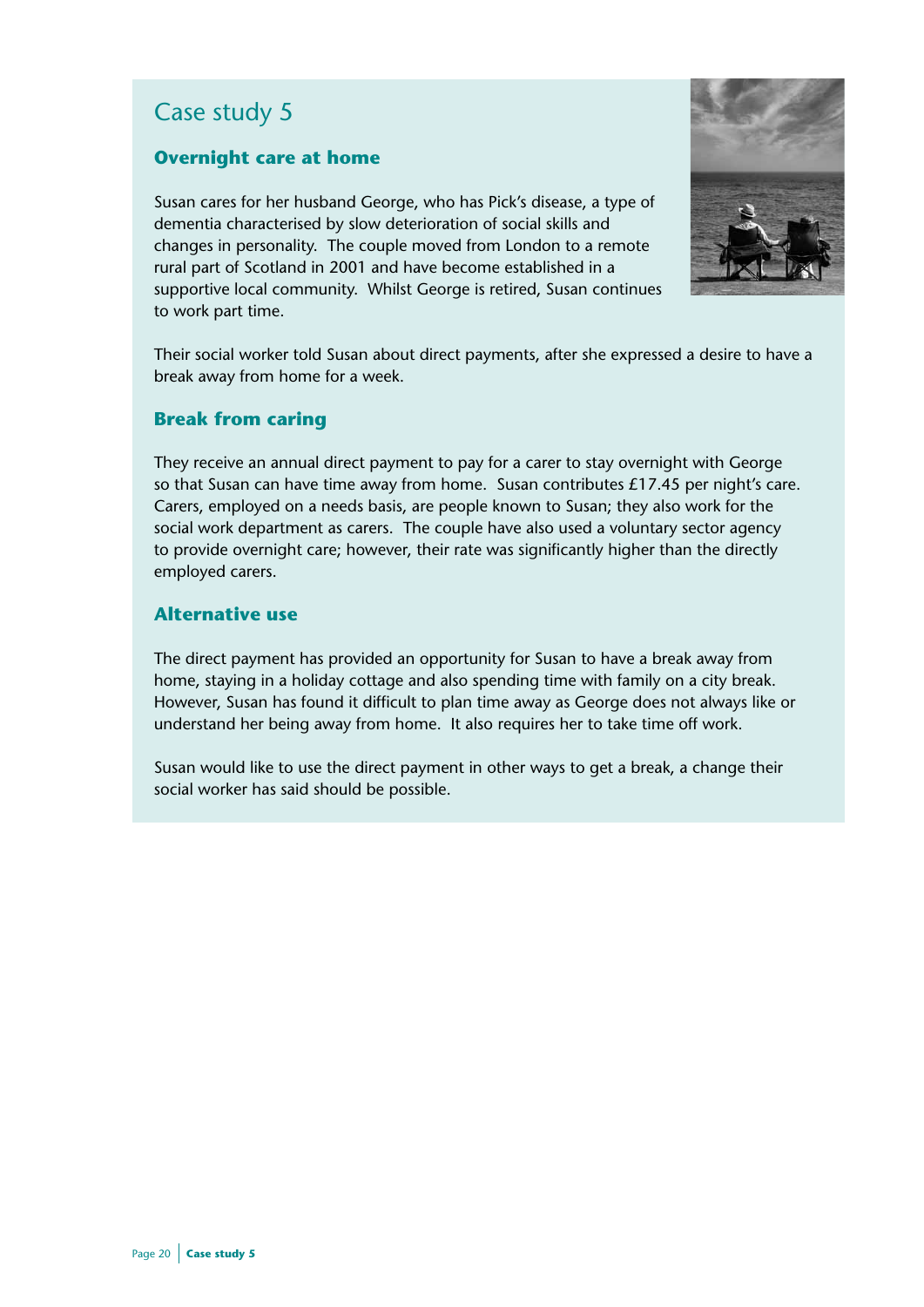# **Employing a personal assistant to remain at home**

John cares for his elderly father Bill, who was diagnosed with Alzheimer's disease in 2004; they live in a city and received a direct payment for a year prior to Bill moving into a care home. The direct payment, initially for 14 hours per week increasing to 22 hours, was used to employ a personal assistant to complement the care provided by Bill's family.



# **Extra support for family carers**

Prior to receiving the direct payment, Bill was supported by his family to live in his own flat near to his son. They were told about direct payments by a friend, after the social work department had been unable to offer any support that met Bill's needs.

# **Friendship and flexible support**

They found Ron, an experienced personal assistant, through a friend. He lived within walking distance of Bill's flat and was very flexible; he would drop-in for short periods, which meant 22 hours provided a lot of coverage in a week.

Ron and Bill proved a good match for each other, with their relationship adding to Bill's quality of life. Ron continues to visit Bill as a friend now that he lives in a care home.

# **Best possible outcome**

The family felt fortunate to have had Ron as a carer; direct payments had provided them with this opportunity. Ron's flexibility provided great value for money for the local authority.

'We could not have achieved such an intensive high quality service by any other means' John

After Bill suffered a fall and was admitted to hospital, deterioration in his illness meant he could not return home. However, the direct payment had been an essential part of keeping Bill at home for an additional year.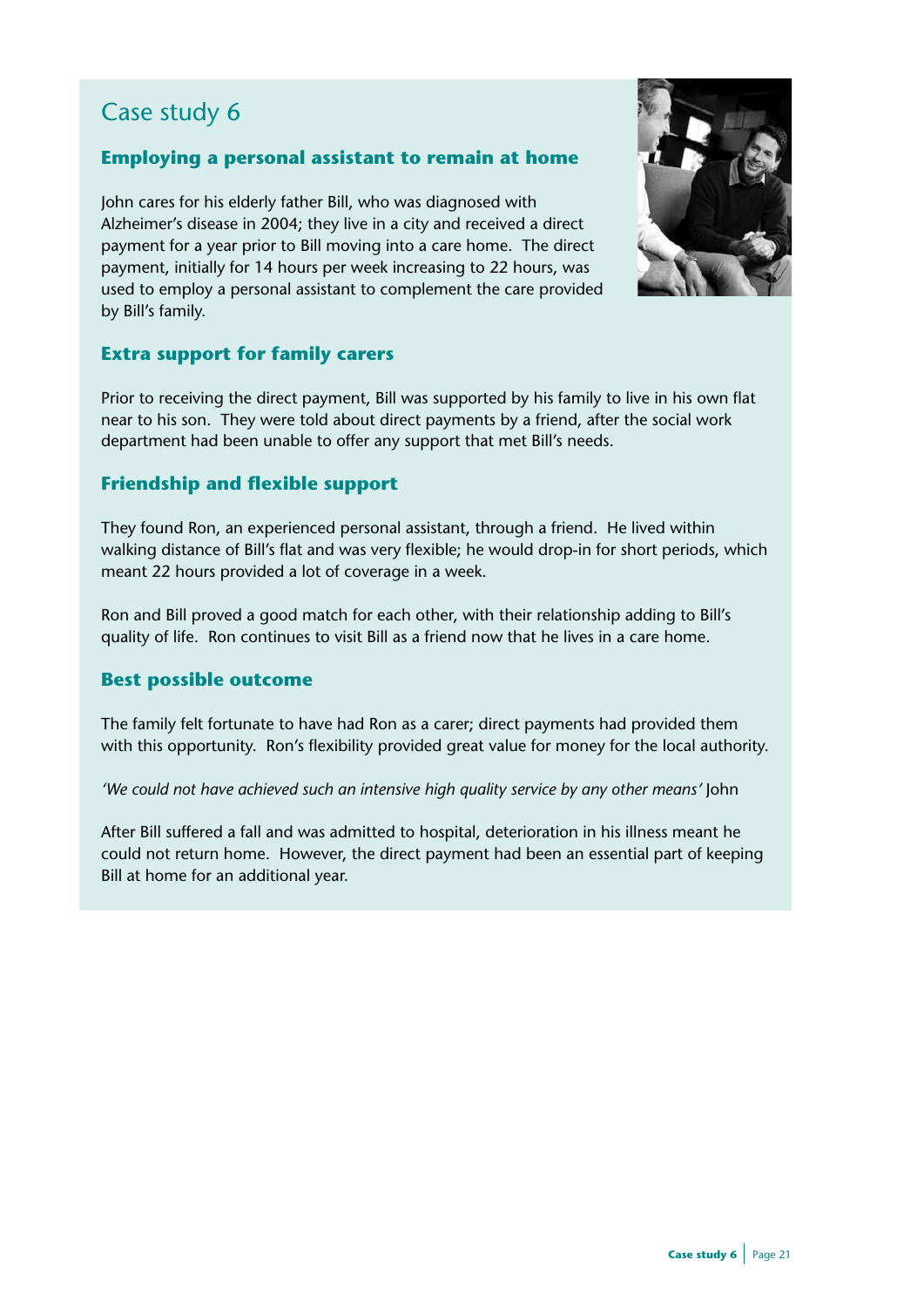## **Summary**

- There is a move towards greater personalisation in the majority of local authorities participating in the research, although policy development was at an early stage and direct payments remain the main type of individualised funding in each of the authorities.
- Scottish local authorities have a wide range of different direct payment rates and use different criteria to determine what level is paid to each recipient.
- All local authorities which took part in the research said they promoted direct payments; however, uptake by people with dementia and their carers was low. More than half of the 12 case study participants found out about direct payments through informal means, such as family and friends.
- National statistics show that the number of direct payment recipients for a person with dementia can be no greater than 600<sup>j</sup> across Scotland; however, the actual number is likely to be much smaller as the national figures will include other care groups. If actual take-up across Scotland mirrors that of the 10 local authorities participating in the research then there would be approximately 300 direct payments for people with dementia.
	- There are many parallels between the benefits of direct payments as highlighted by the social work interviews and the experience of the 12 case study participants, with the main benefit being the flexibility provided.
	- Significant barriers exist to the wide scale implementation of direct payments for people with dementia.

# **3.1 Introduction**

This chapter provides the findings from the interviews with 10 social work staff, in 10 local authorities, involved in the operation of direct payments and of a freedom of information request to all Scottish local authorities<sup>k</sup>. It also brings together the experiences of the 12 carers interviewed to provide the case studies of people with dementia and their carers who were using or had used direct payments<sup>!</sup>.

The research found many benefits to direct payments for people with dementia and their carers; overall it was working well for the 12 case study participants. However, there were several limitations that meant direct payments were not seen by social work staff as universally appropriate for people with dementia.

<sup>j</sup> These statistics are divided by age groups; this figure represents the total for mental health, unknown client group and others (aged 35 and over).

<sup>k</sup> Responses were received from 28 out of 32 Scottish local authorities.

<sup>l</sup> Whilst the case studies provide an insight into the factors that may influence peoples' experience, it is acknowledged that no general conclusions can be drawn from these findings.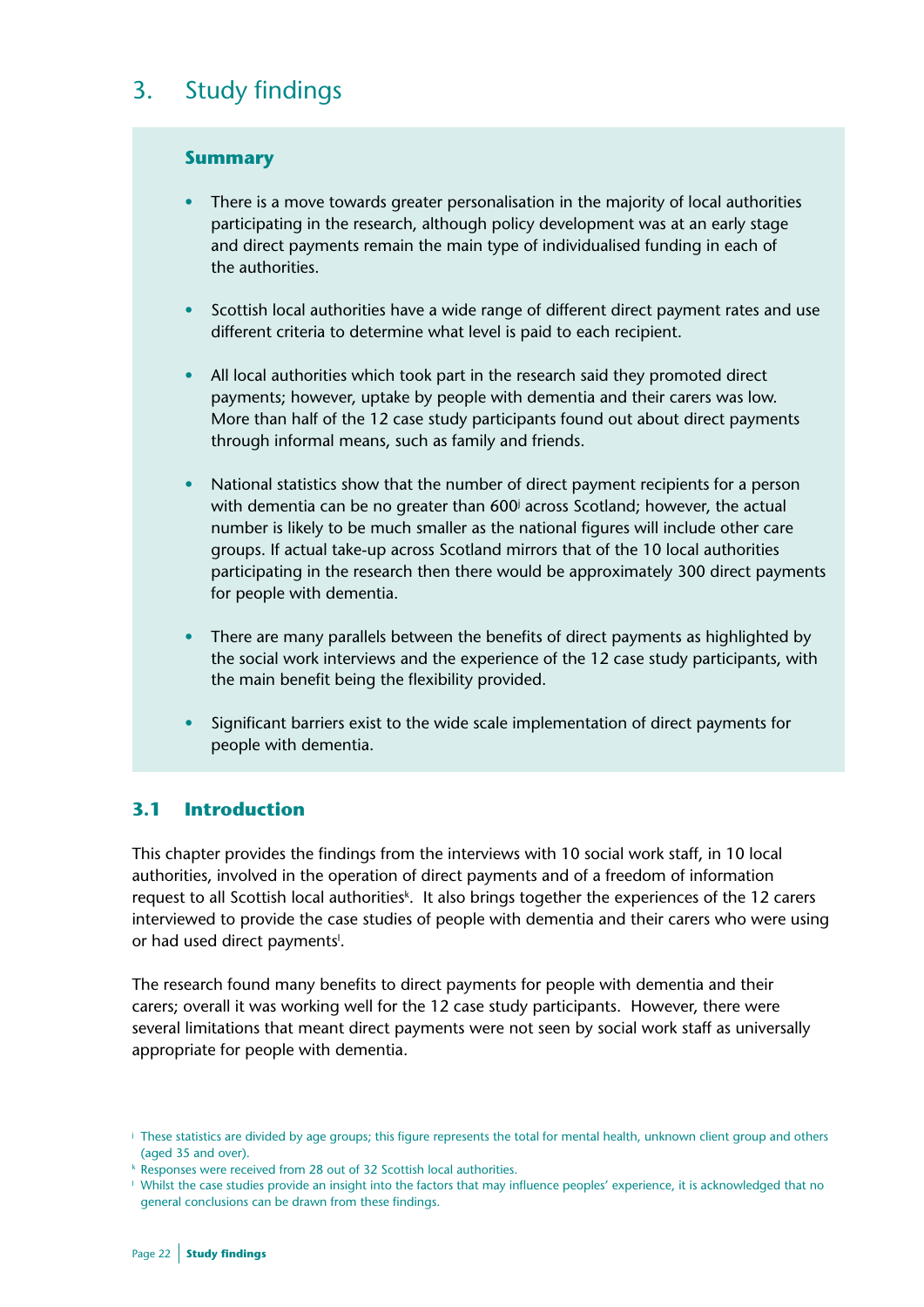# **3.2 Models of personalisation**

Social work staff were asked about any alternative approaches to personalisation their local authority had put into practice or might be considering implementing. Direct payments were the main type of individualised funding in each of the local authorities participating in the research study. However, there were moves in six of the 10 local authorities towards other types of personalisation. In two cases there were projects already in place:

- In one local authority there was an individual budget project which was gradually being increased to greater numbers of people, which included people with dementia.
- In another local authority, a home care tendering pilot was one year into implementation, with the results expected to inform wider practice and future procurement. Contracts were tendered on the basis of the service recipient at the centre, with people having choice over who their paid carers were and when they came into their home.

In four local authorities possible changes were at an early discussion stage; in three cases this was looking at the possibility of individual budgets, whilst the other was discussing self-directed support in its wider sense, but as this was at an early stage it was not yet clear what shape any policy changes might take.

# **3.3 What are the direct payment rates?**

Each Scottish local authority<sup>m</sup> was sent a Freedom of Information request asking for:

- Their direct payment rate/s per hour.
- If they had more than one payment level, the circumstances in which each would be paid.
- What would happen if the recipient wished to purchase support from a more expensive provider.

The majority of local authorities had more than one direct payment level. There was wide variation in these levels, with the lowest payment rate ranging from  $£6.58$  to  $£12.07$  and the higher rates from £11.42 to £22.50. There was also some variation between the seven authorities that had a single flat rate, ranging from £10.20 to £11.42.

There was no direct correlation between the levels of direct payments and the numbers of payments<sup>n</sup> in place in each local authority, suggesting that the level of payment is not the only factor influencing uptake.

A breakdown of local authority direct payment rate/s and their rationales for the level paid are outlined in appendix three.

<sup>m</sup> Responses were received from 28 out of the 32 Scottish local authorities.

<sup>n</sup> Rate per 10,000 population according to the Scottish Government national statistics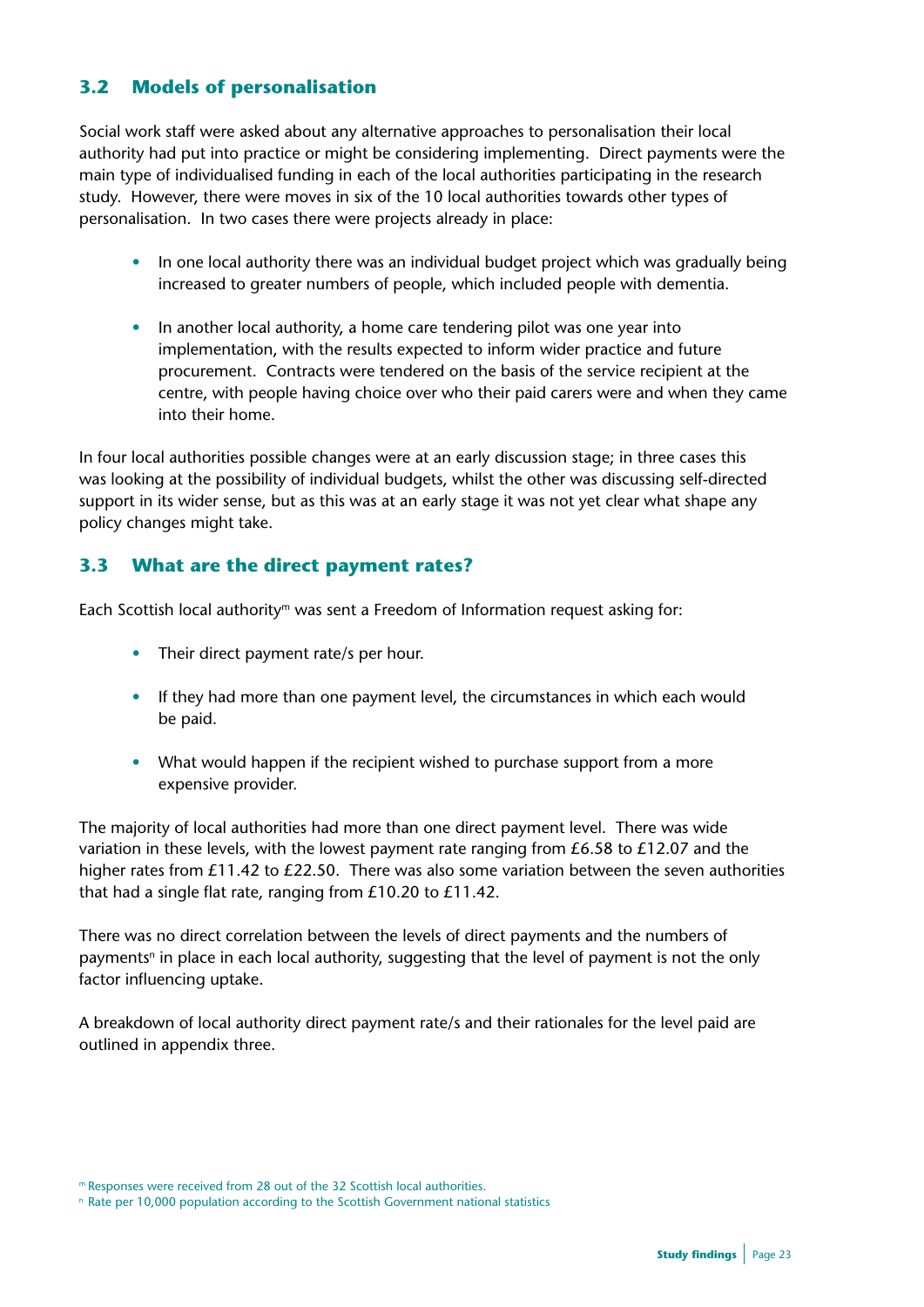# **3.3.1 Payment of different rates**

The 21 local authorities which had more than one payment rate used a variety of factors to determine the level they paid to each recipient:

- Seven authorities based this on the assessed need and type of support required.
- Seven based their payment level on whether the recipient would use it to employ a personal assistant or purchase the service of an agency, with the agency payment level being higher in each instance. In a further two authorities this was a determining factor alongside the recipient's geographical location within the authority<sup>o</sup>.
- Two authorities had multiple rates dependent on type of support and whether a personal assistant or an agency was to be used.
- Two authorities determined the rate paid according to the client group the person was assigned to e.g. older people, learning disability.
- One authority paid the hourly rate it would have cost them to provide or purchase the support directly.

# **3.3.2 Higher support costs**

Local authorities also had a variety of approaches if the recipient wished to purchase support from an agency with a higher hourly rate than their set rates:

- 13 local authorities might pay a higher rate; many qualified this by adding that the circumstances would be a factor, for example if this was the only agency that could meet the person's needs.
- Eight authorities would allow the person to purchase fewer hours.
- $\bullet$  16 authorities would allow the person to top-up the direct payment level<sup>p</sup>.

# **3.4 Factors influencing up-take of direct payments**

Existing research evidence highlights the importance of effective leadership, staff knowledge and positive attitude, good quality information provision for potential recipients and ongoing support for those using a direct payment<sup>41</sup>.

<sup>o</sup> Those living in rural locations would receive a higher direct payment to reflect the additional cost of purchasing support.

<sup>p</sup> These were not mutually exclusive policies, with some local authorities taking more than one approach when the recipient wished to purchase support from a more expensive provider.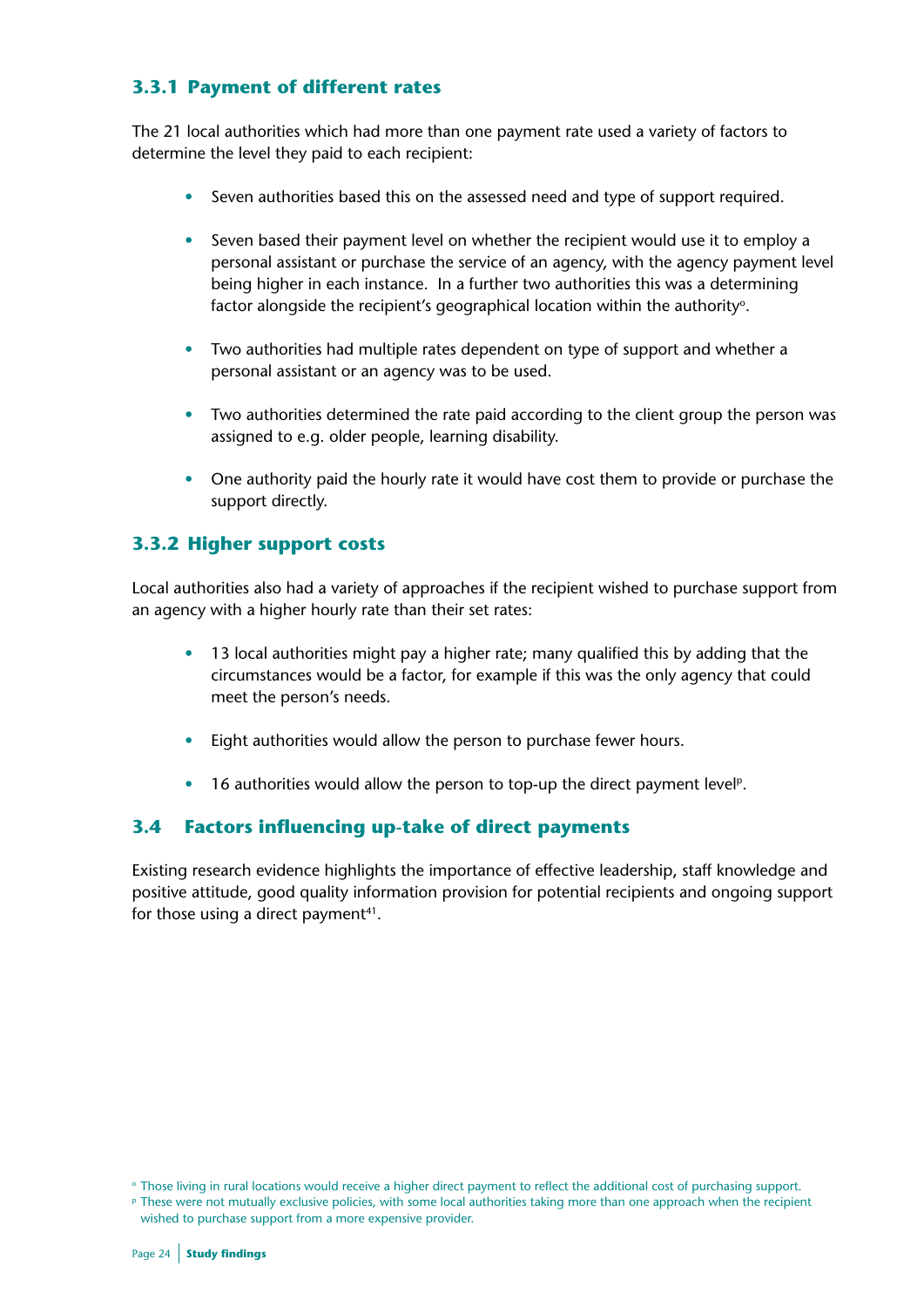# **3.4.1 Publicity**

*"Very few people come to us and specifically say they are interested in direct payments"*  Social work staff member

All 10 social work staff said their local authority undertook some level of publicity in order to inform the general public about direct payments. This mainly took the form of written information in social work offices, public libraries and on the local authority website. Five local authorities also carried out targeted outreach events, such as talks at carer group meetings, whilst a further three authorities supported the work of independent organisations in their promotion of direct payments.

Some of those interviewed considered promotion to the general public unnecessary, as it was only relevant to those with an assessed need for adult social care, whilst some were concerned that wider promotion might create unrealistic expectations given limitations on availability.

*"There is more we could be doing in relation to advertising direct payments, but there is concern you are raising expectations because if you do not have the funding then people will have to remain in the nursing home where they are, get home care services or day care until funding becomes available"* Social work staff member

# **3.4.2 Knowledge of direct payments**

The majority of social work interviewees believed awareness of direct payments was good amongst social work staff members. However, one felt knowledge should be better, whilst a further two felt awareness was better in some teams than others; for example that those who worked with the traditional user groups, such as physical disabilities, knew more than those who worked with older people.

*"My impression is that staff think it [direct payments] is a mine field and steer away"*  Social work staff member

All authorities had measures in place to support staff in delivering direct payments, through some combination of a central point of reference, training and/or ongoing support. Guidance was general and not specific to different care groups. Some interviewees highlighted the issue of staff not having the opportunity to put the knowledge into practice often, so they would therefore not be confident in using direct payments.

*"If you are not putting it into practice then you lose the knowledge, plus things change so you are not keeping up-to-date"* Social work staff member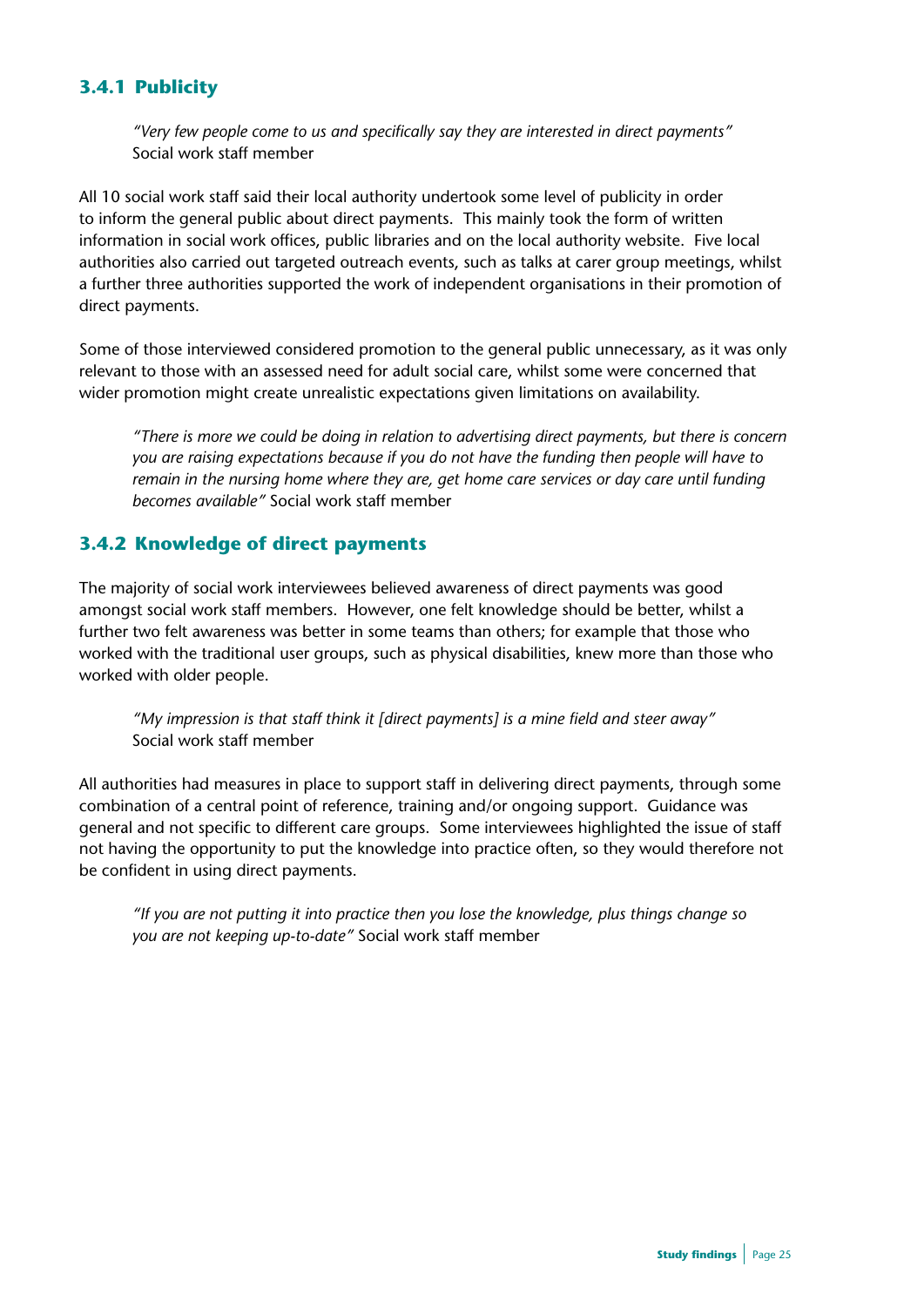# **3.4.3 Being offered a direct payment**

Half of the 10 social work staff interviewed believed everyone would be told about direct payments, whilst half said they could not be certain this was happening. Two suggested that it would be dependent on whether it was felt relevant to the person's circumstances.

*"My guess is that this does not always happen, given the number of direct payment packages in relation to the number of people on our books"* Social work staff member

Alzheimer Scotland's 2008 survey<sup>42</sup> of 160 carers of people with dementia found 12 were using a direct payment out of only 25 who had been informed about them by their social work department.

Most interviewees said that direct payments would be discussed once assessed needs had been established. Two said people would be informed about it before the assessment, at a preassessment meeting in one case and by their reception team in the other.

#### **Finding out about direct payments - 12 case studies**

In five cases the recipient found out about direct payments from their social worker; in most cases this was in response to expressing an interest in something different or in having an alternative to what the social work department could provide directly.

The remaining seven found out about direct payments informally; in most cases this was from a friend or family member.

#### **3.4.4 How direct payments are presented to potential recipients**

Social work staff were asked how they felt direct payments were presented to those with an assessed need for social care. Three of the 10 felt it would be presented as a positive option, and five believed that it would be presented realistically, highlighting the benefits whilst pointing out the requirements and responsibilities.

The remaining two felt that it would depend on the circumstances; in one case this related to the particular views of the social worker involved, with practitioners having differing views influenced both positively and negatively by their past experience.

*"I have come across family carers who have been told "don't think about direct payments" by their social worker"* Social work staff member

The other respondent felt it was dependent on the client and other circumstances. In this person's experience a lot of direct payment recipients were people who had not found services to suit them, and being given a direct payment had then worked well as they felt in control. This person also said that in other cases financial constraints had a bearing.

*"If someone was assessed as requiring support during the day, the social worker would be keeping in mind financial constraints and might not think they could offer a direct payment if there was a vacancy at a pre-purchased service"* Social work staff member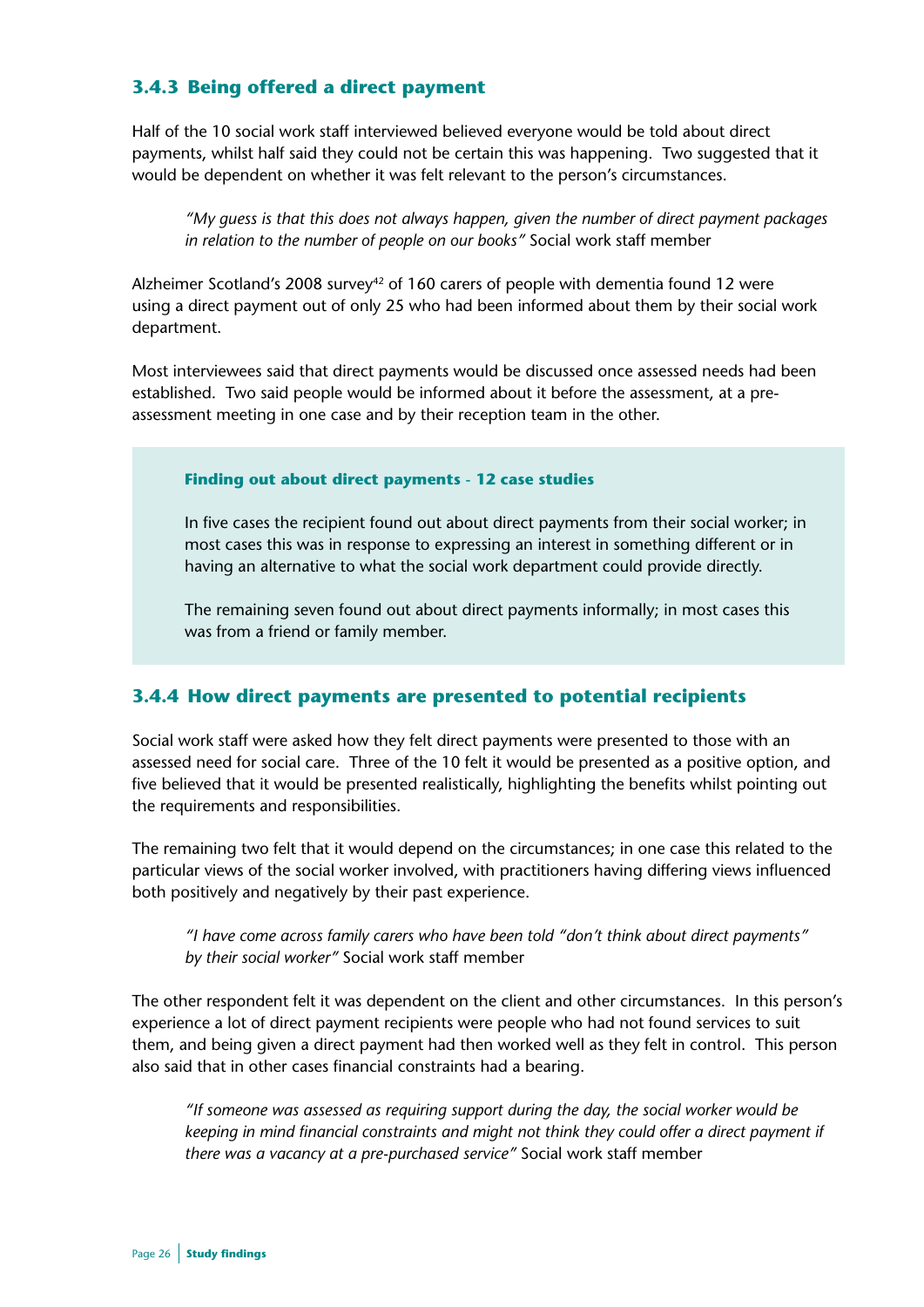# **3.4.5 Support for potential and ongoing recipients**

All local authorities had arrangements to provide information and practical support to potential and ongoing recipients of direct payments. Support included initial advice and information for those thinking about taking on a direct payment, support with employing a personal assistant, help with the practicalities of setting up a direct payment and ongoing support for managing the payment. This varied in relation to who provided the service; around half (four) had a combination of in-house and independent support, whereas the remaining had either in-house (three) or independent (three) support providers.

#### **Process of putting direct payments in place - 12 case studies**

The majority of carers interviewed said the process of putting payments in place had been straightforward, the key factor being the input of a supportive social worker.

*"We received valuable support throughout the process from our social worker"* Family carer

However, four of the case study participants experienced difficulties. In each of these cases there was a delay in the direct payment being put in place as a result of the time taken by the social work department to process the claim. The time taken from initial application ran from several months to over a year.

*"It took nine months from our initial enquiry; three months to be allocated a social worker and six months to receive the first payment"* Family carer

In two instances the process was elongated primarily as a result of reluctance by the professional involved to provide a direct payment in the particular circumstances.

*"I was initially told direct payments were for younger people with disabilities"* Family carer

In a further case, whilst the process of putting the payment in place had been smooth, there had been a delay in the local authority providing information on administrative reporting. This meant the carer did not get off to the right start with everything in place.

"*Mental exhaustion made it difficult to chase things up"* Family carer

#### **3.5 People with dementia and direct payments**

All 10 local authority staff interviewed believed direct payments were relevant for people with dementia; most qualified this by saying it was dependent on having someone to manage the payment<sup>r</sup>. These responses are consistent with existing research evidence<sup>43</sup> and the 12 case studies.

*"We have had quite a few people with dementia getting direct payments; most have been extremely effective"* Social work staff member

<sup>r</sup> A person must be capable of managing a direct payment, with or without assistance; in addition, before receiving a payment they must give consent. However, those with appropriate power of attorney or guardianship can provide consent on the person's behalf and take on the direct payment.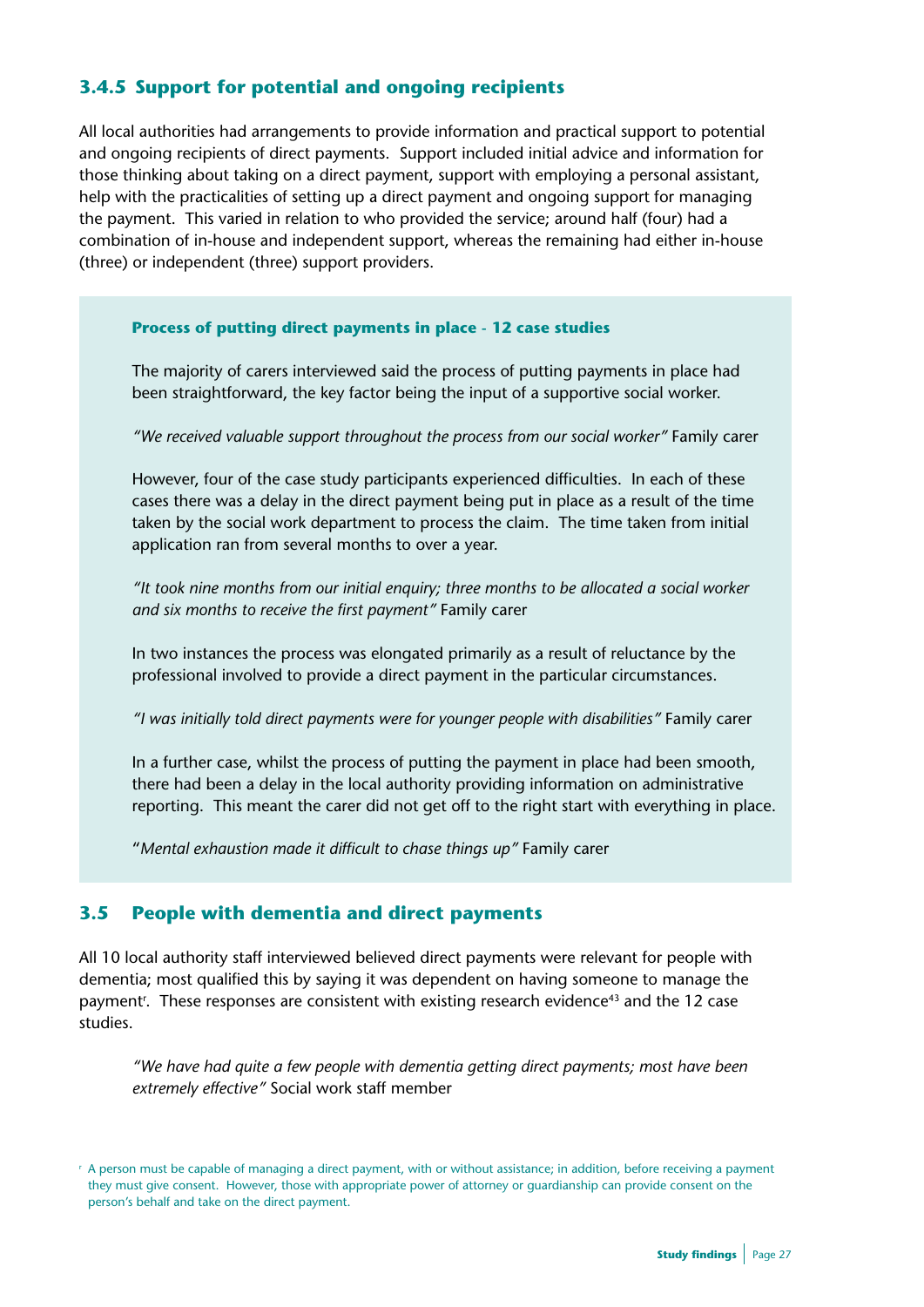# **3.5.1 Number of people with dementia using direct payments**

Of the local authorities participating in the research eight were able to provide an indication of the number of people with dementia receiving direct payments in their local authority. Three authorities had under five recipients, a further three had between five and 10, with the remaining two having 15 and 20 recipients respectively. If actual take-up across Scotland mirrors that of the 10 local authorities participating in the research then there would be approximately 300 direct payments for people with dementia.

# **3.5.2 Type of support being purchased**

National statistics do not differentiate between the types of support being purchased by different age or client group. Overall, payments are used for personal care (57%), social/recreational activities (31%), domestic tasks (29%) and respite (14%). Direct payment recipients use their payments more often to employ personal assistants (44%) than purchase services from a service provider (26%)<sup>s</sup>.

In the local authorities participating in the research, people with dementia and their carers were using their payment for respite, replacement for day care and home support. They were also being used to enable people to remain at home, supported by a large input from family carers.

#### **Reason for choosing direct payment - 12 case studies**

In nine cases the reason for deciding to take on a direct payment was to personalise support so that it was responsive to the individual needs and circumstances of the family. Linked to this six recipients expressed a reluctance to accept directly-provided services, as these either did not suit their requirements or they were concerned about their quality or reliability.

Direct payments were being used as part of a package of care by six of the case study participants in addition to support provided directly by social work or privately purchased support.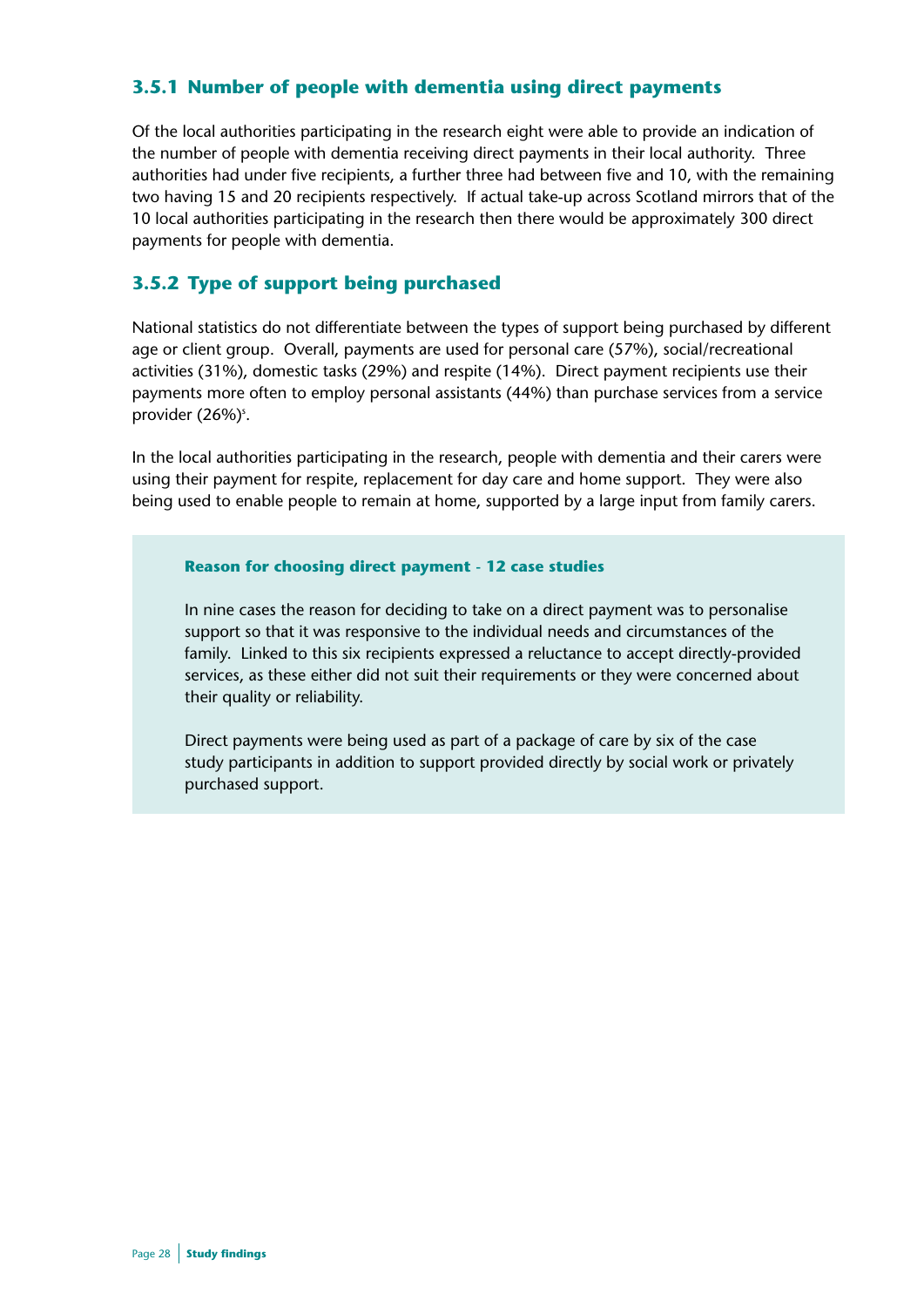# **3.5.3 Benefits of direct payments for people with dementia**

All of the local authority interviewees believed direct payments had benefits for people with dementia and their carers. **Flexibility** was highlighted as the main benefit and this was referred to by everyone interviewed in relation to:

- support suited to the personal circumstances of the family
- better responses to fluctuating, as well as increasing, needs of people with dementia
- complementary support to what was already provided by family carers.

*"With the best will in the world we are providing people with dementia living in the community with support packages that can only provide care four times a day, with possibly an overnight if they require toileting. But there is still a vulnerable time whereby there is no cover and as people progress they need a lot of supervision and I think direct payments is the route to go down in terms of ensuring the person is safe"* Social work staff member

*"If we are providing services it is very difficult to get the flexibility that people with dementia really need"* Social work staff member

*"Flexibility and choice is a big thing, we have our travelling salesman box of services - day care, home care and respite - sometimes they are very relevant, but sometimes they do not fit"* Social work staff member

Additional benefits highlighted by social work staff were:

**• Choice and control** over how support is provided and the form it takes.

*"The person organising support has a hands on role in who is doing what and whe*n" Social work staff member

- **• Consistency** in the timing of support and also who is providing it.
- Enabling family carers to respond to **crisis situations**.

"*Should a crisis situation arise there is money sitting in an account to use to cover it without having to call half a dozen people to get permission"* Social work staff member

• Using direct payments provided **familiarity**: it allows the opportunity to employ someone who is known to the person with dementia, and it can also keep the person in familiar surroundings with recognisable things around them.

"*Whilst we still remembered bits of things all of us would want to be at home"* Social work staff member

<sup>s</sup> Does not add-up to 100% due to missing data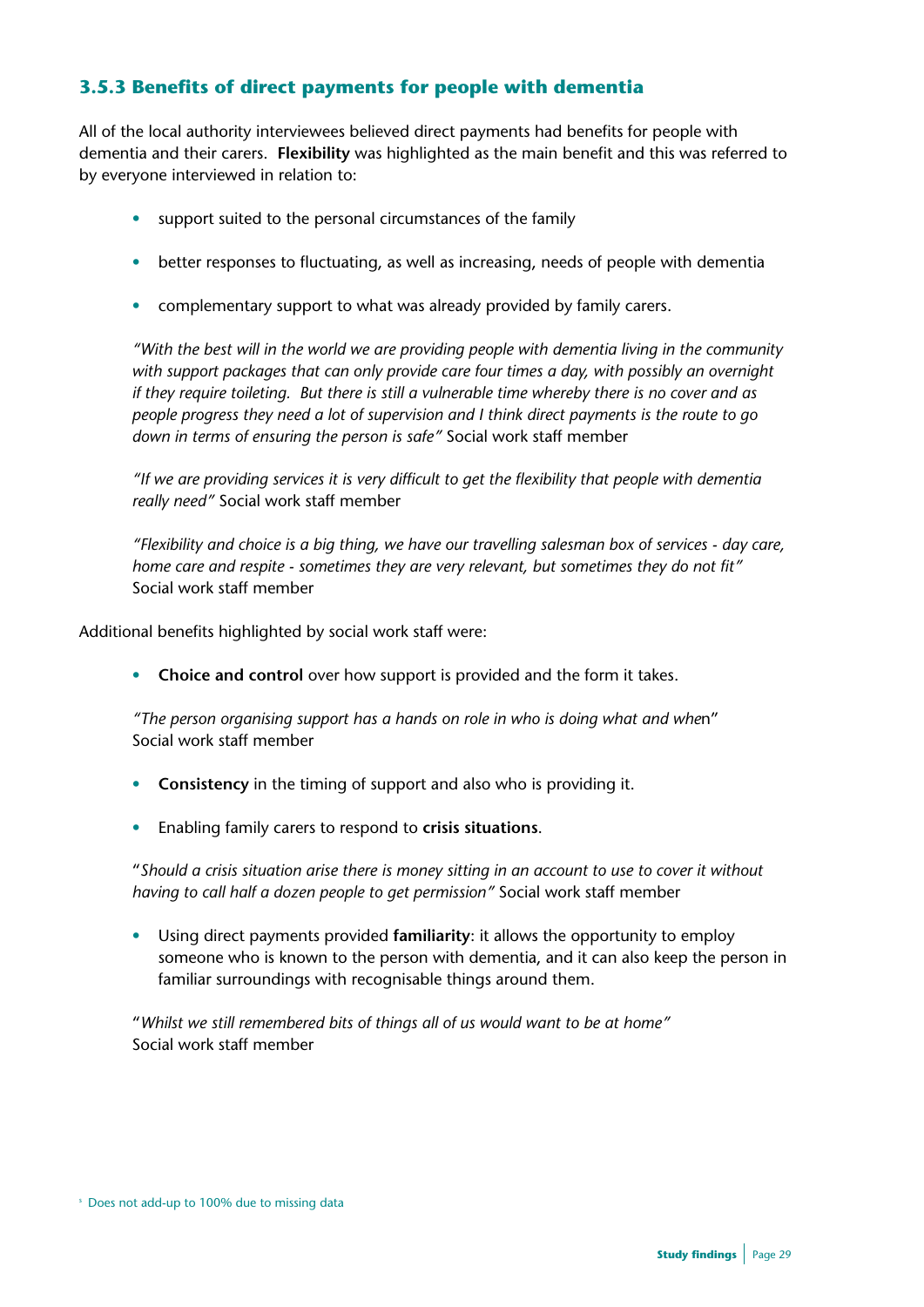• It can **keep people at home** who would otherwise be in long term care by complementing the support provided by family carers; people have continued to have a good quality of life at home.

"*I have a client who would not be in the community without it, the direct payment provides the flexibility to work support around the daughter's work"* Social work staff member

• It can provide **enabling** support rather than task-focused care.

#### **Benefits of using direct payments - 12 case studies**

All 12 case study participants experienced some benefits from using direct payments. Ten highlighted benefits that related to **flexibility, choice** and **control**:

- Enabling the main carer to continue working
- Allowing choice over which agency to use or staff to employ
- Doing things that were not available as a directly provided service
- Working around existing support provided by family carers and/or directly-provided or arranged services
- Enabling recipients to choose the timing of support, either at regular times or varied according to the needs of the family carer/s.
- Allowing support to be provided by people known to the person with dementia.
- Enabling the main carer to leave the home and continue to pursue their own interests.

Three of the case study participants felt the direct payment was adding to the **quality of life** for the person with dementia; it was supporting the person socially, providing trips outwith the home and providing the friendship of the employed carer.

In three cases it had enabled the person with dementia to **continue to be cared for at home** during the advanced stages of the illness; in another case it had enabled the person to remain at home for an additional year before moving into a care home.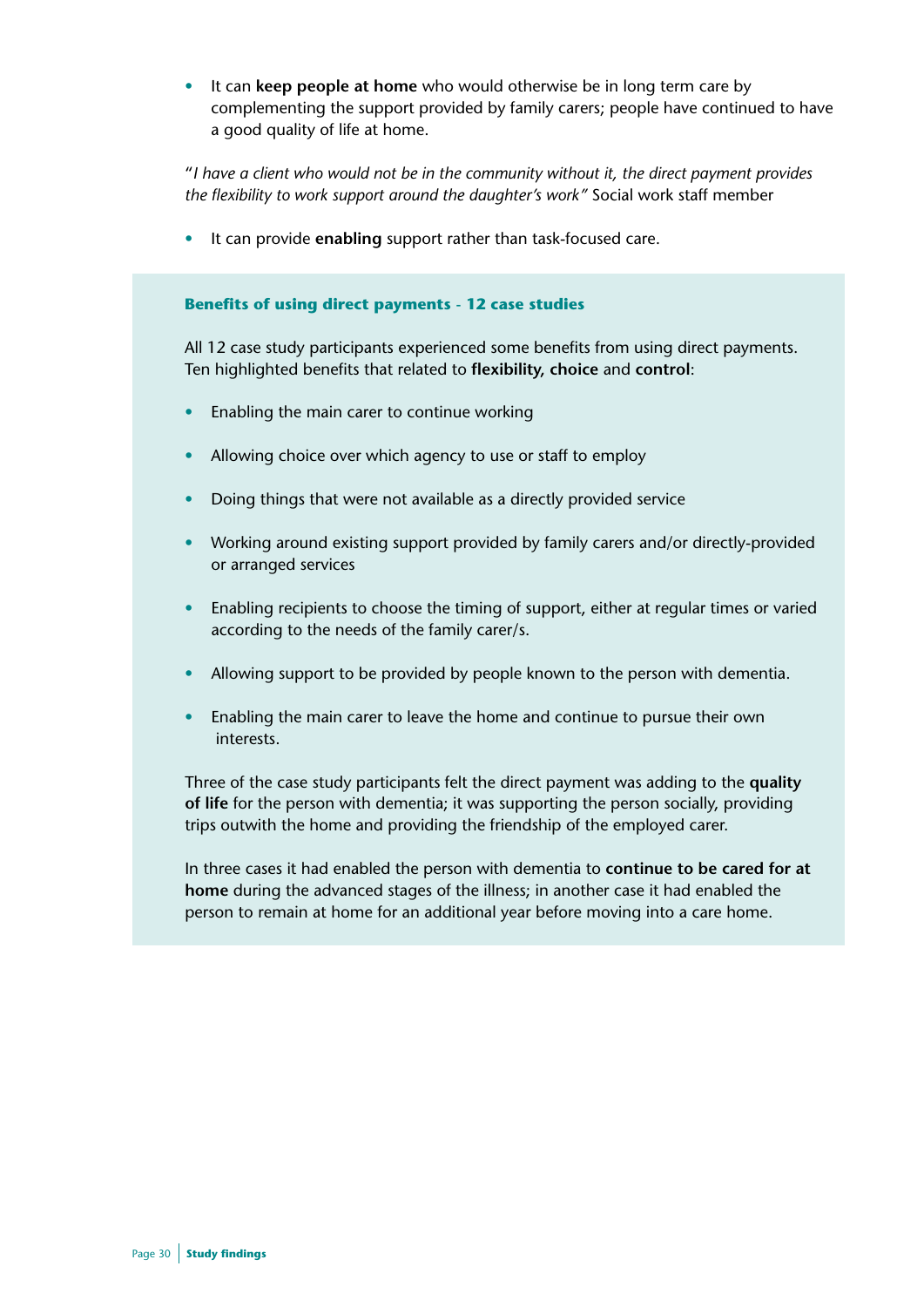# **3.5.4 Barriers for people with dementia according to social work staff**

Social work staff were asked if they believed any difficulties existed that would preclude a person with dementia getting a direct payment. All 10 felt there were potential barriers. Whilst some of these related directly to people with dementia, many were wider structural issues that applied to all care groups.

#### **Capacity and someone to manage the direct payment**

Given the progressive nature of dementia there must be an appropriate person to manage the direct payment as the illness progresses. Many of those interviewed acknowledged the issue of people not being able to get a direct payment unless the person with dementia has capacity to consent or the family carer has appropriate legal powers in place.

*"I was trying to think would a person with dementia on their own have a direct payment, obviously there is the support agency but you would need an agency that really understood dementia"* Social work staff member

*"You need to be a particularly strong person to take it on"* Social work staff member

In each of the case studies the direct payment was managed by the main carer, either the spouse or son or daughter. In most cases the family carer had power of attorney for the person with dementia; in one instance the spouse had guardianship.

#### **Responsibilities and requirements**

*"The difficulty we have in older peoples' services is getting people to actively consider it as an option"* Social work staff member

Some highlighted the responsibility and requirements that go along with having a direct payment being daunting for a person to take on, particularly as an employer. People can feel direct payments are a good idea but choose not to take them up because the requirements are too much.

*"It's a heavy responsibility and stressful; the person who takes it on personalises the responsibility and there can be a lot of stress and anxiety"* Social work staff member

In the majority of the case studies, the management of the payment, administration and level of reporting requirements was unproblematic. However, some commented that they believed it would be difficult for those who do not have relevant experiencet . One recipient felt it was overly bureaucratic given the level of payment they received, whilst another found the administration and reporting was a burden on top of everything else going on in their life.

t Many of those managing the payment had business or administrative experience.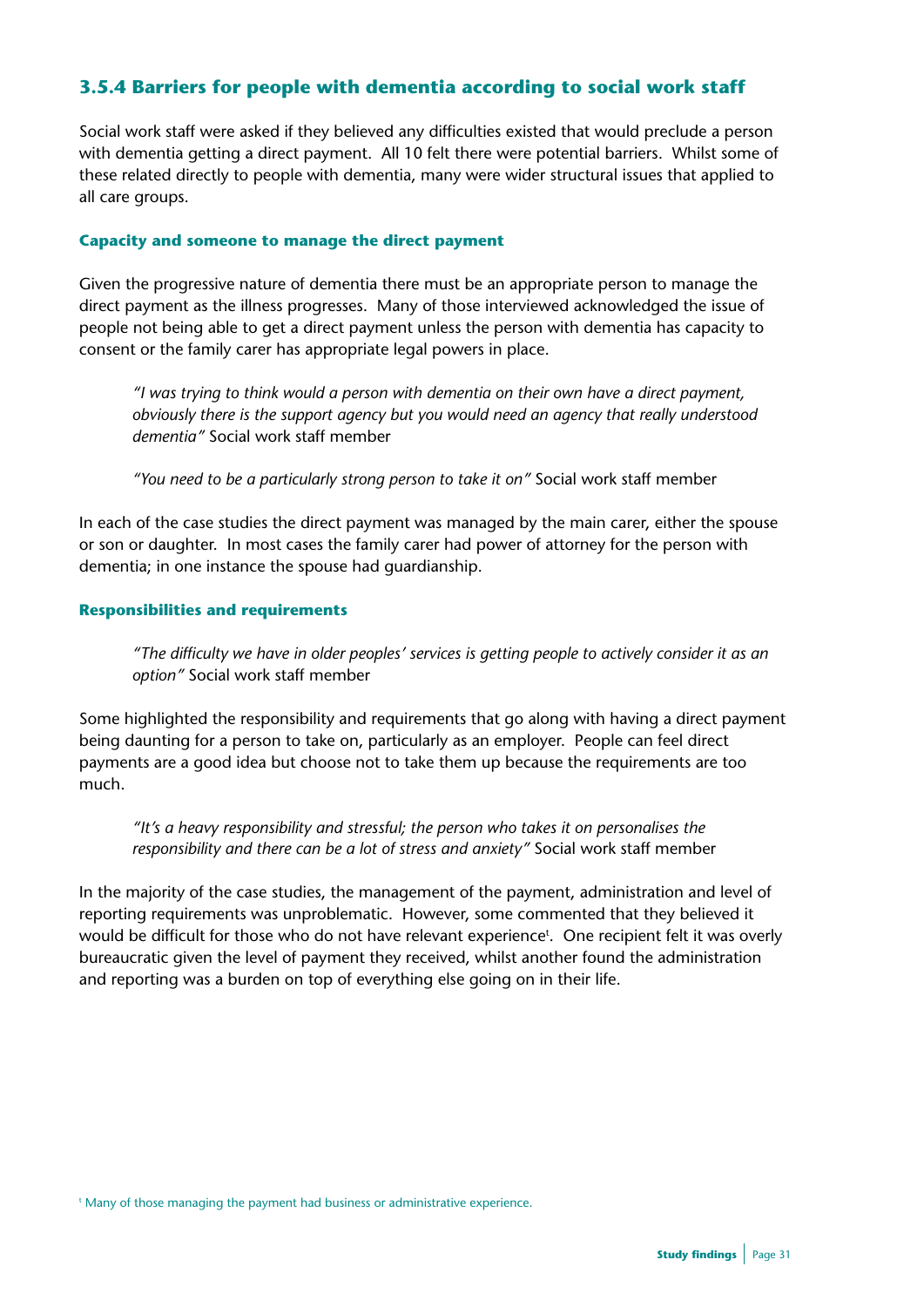#### **Staff and potential recipient attitude**

*"Unless you get the hearts and minds of the social workers on board it is more complicated to put in place"* Social work staff member

Positive staff attitude towards direct payments has been shown in previous research to be an important factor<sup>44</sup>. Some of those interviewed felt the way direct payments were viewed by social work and then presented to people was a potential barrier. The perception of potential recipients as of what it means to have a direct payment was also considered a factor, which some interviewees linked to lack of information.

*"How it is sold by social work is an operational issue we need to resolve as local authorities"* Social work staff member

#### **Lack of awareness and promotion**

Lack of advertising and promotion was considered by some as a barrier. People are not being told about direct payments until they are being assessed and are then asking for a service. If there was more widely available information people might be prepared before the assessment stage to find out more about it.

More than half of the case studies found out about direct payments by informal means through family or friends.

#### **Financial constraints and existing services**

*"We have people waiting for home care packages at the moment because we do not have the services available and the budget - people requesting a direct payment would be no different unless their needs were critical"* Social work staff member

Budgetary limitations and cost ceilings were considered a significant barrier. In addition money can be tied-up in pre-purchased services and there would be a desire to use this first.

*"Budgets are a significant barrier; we have to shut something to free-up money"* Social work staff member

"*If someone requires 24 hour care that is outwith our cost limitations"*  Social work staff member

#### **Level of need and eligibility thresholds**

Some social work respondents highlighted that by the time people with dementia qualify for support, given that they have to meet eligibility criteria by having critical or substantial need, the dementia will be more advanced and there is less opportunity to know the person's own wishes. The family carers will also have been caring for a number of years and may be reluctant to take on the responsibility that goes along with a direct payment.

*"With people with dementia the care has been ongoing for years; by the time people are coming to us they are looking for social care and health to take on responsibility"* Social work staff member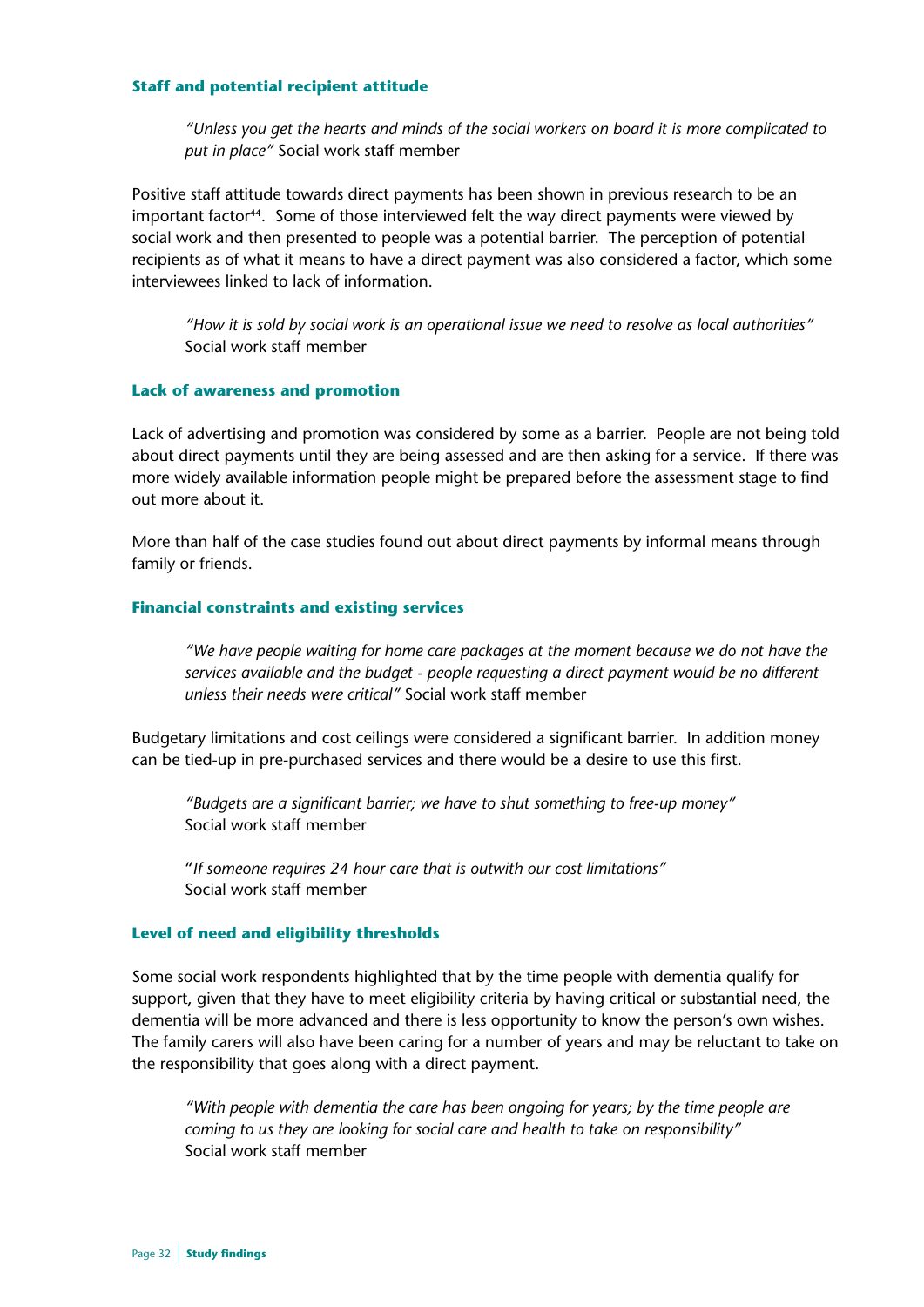#### **Eligibility criteria and threshold for services**

Alzheimer Scotland requested a copy of the current operational eligibility criteria and priority thresholds at which services became available from each Scottish local authority. Many local authorities were reviewing their policy in accordance with the recent Scottish Government's national eligibility criteria for personal and nursing care for older people<sup>45</sup>. The 13 authorities who did respond had four priority levels and restricted services to the top two priority levels (substantial or critical need); some authorities would provide support to those assessed at the third level if resources allowed. Those in the lowest priority group typically received only advice and information. This is consistent with the practices of the majority of Scottish local authorities as identified in 2008<sup>46</sup>.

Whilst the new national eligibility criteria acknowledge the need to take a preventative approach and that local authorities *will want to consider whether the provision of services or other interventions might help prevent or reduce the risk of an individual's needs becoming more intensive*, it also recognises its implementation presents a challenge to personalisation, early intervention and prevention<sup>47</sup>. The criteria are based on four levels of need and risk factors, similar to the eligibility criteria currently in operation in Scottish local authorities, thus indicating the likely continuation of current practice.

#### **Time taken to set-up a direct payment**

The length of time taken to set up a direct payment was thought prohibitive by social work staff, as people have an immediate need for support.

*"It is a time consuming process, from telling people to negotiating and setting up; taking on staff is a lengthy process and ongoing"* Social work staff member

#### **Limitations on choice**

A number of interviewees spoke of having limited choice of supplier of services from whom they could purchase services; monopolies existed in some areas, and there were difficulties in finding people to employ in rural areas.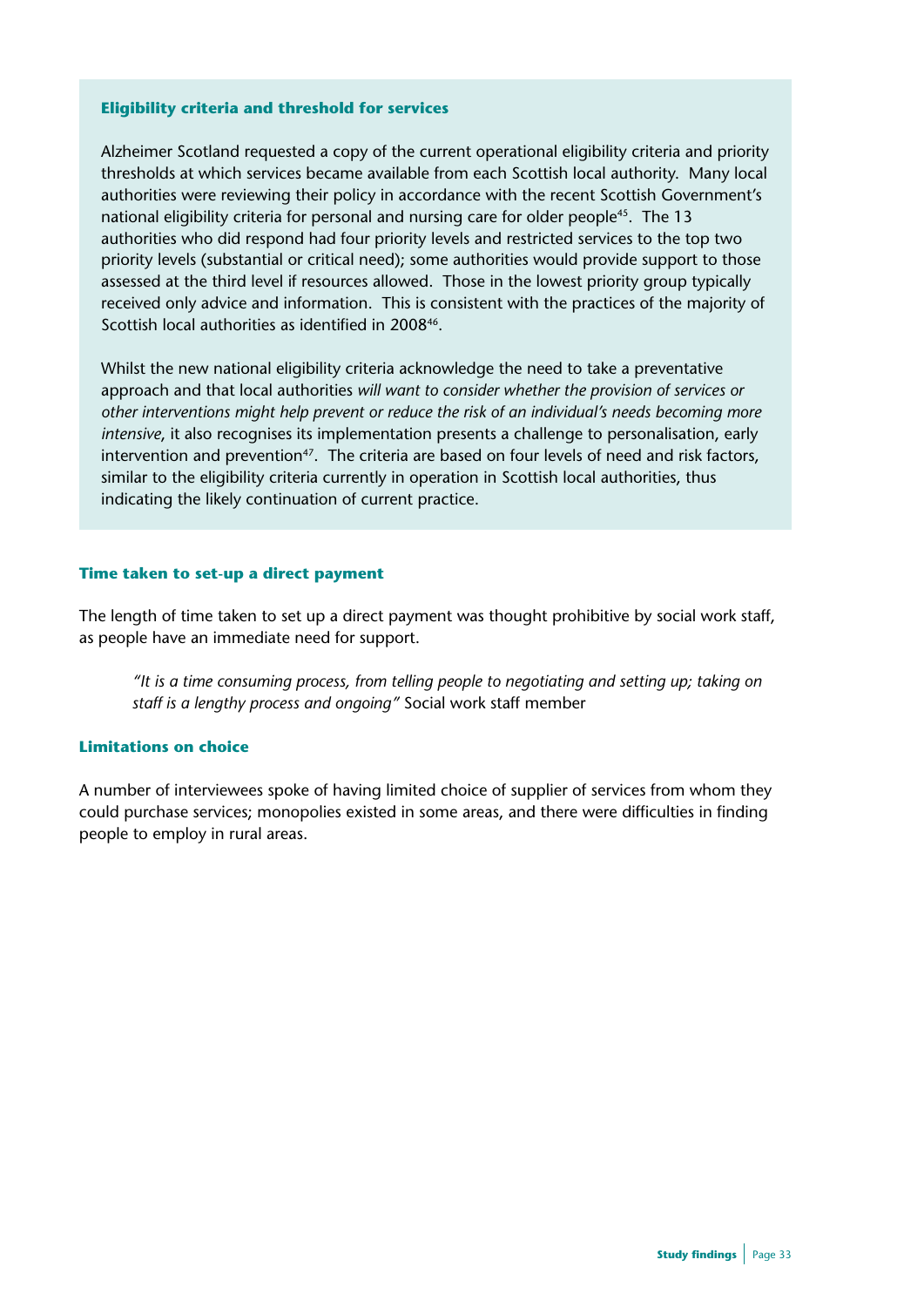#### **Difficulties experienced - 12 case studies**

Three recipients had experienced no difficulties with their direct payment. Whilst the remainder experienced some problems, in most cases this related to one or two temporary problems.

**Difficulties with staff or with agency carers** - Three recipients experienced problems with staffing issues. In two instances personal assistants failed to return to work, leaving the family carer with an extended period of uncertainty and unable to make future plans until proper employment law procedures had been followed; this was almost a year in one case. Another family carer felt their position to be unclear because the paid carers were employed by a private sector agency, which they felt restricted their ability to determine how care was delivered.

**Lack of information and support** - Two recipients experienced significant problems as a result of lack of information and support. They had to be resourceful in finding things out for themselves; in both cases receiving a direct payment required a great deal of persistence and determination.

**Level of direct payment insufficient** - Two recipients experienced problems with the level of payment; in one instance the hourly rate was significantly lower than the charges made by their agency of choice. In the other case the carer successfully requested a higher rate so that a more experienced paid carer could be provided for the person with dementia.

Two experienced more fundamental difficulties:

**Flexibility restricted by social work department** - One recipient experienced a significant lack of flexibility from the social work department who tried to be very prescriptive in how the payment should be used. The family carer had to stand their ground in order to arrange personal care in a three hour block each morning, instead of in three one hour blocks throughout the day as the social work department would have provided it directly. The social work department were also rigid about what activities could be carried out during the personal care time, for example objecting to the time being used to take the person with dementia to the GP surgery, as they considered this a cost that should be met by the NHS.

**Delays in increasing care package resulted in care home being the only option** - For one carer, significant delays in processing the application for an additional direct payment meant that by the time the first payment was received the person with dementia's needs had increased. The social work department offered no explanation to justify this delay, and the family carer experienced a lack of communication between the three staff members involved in the process of setting up the direct payment. Had the process of putting direct payments in place been smoother, the family carer believes that it might have provided an alternative to the person with dementia moving into a care home.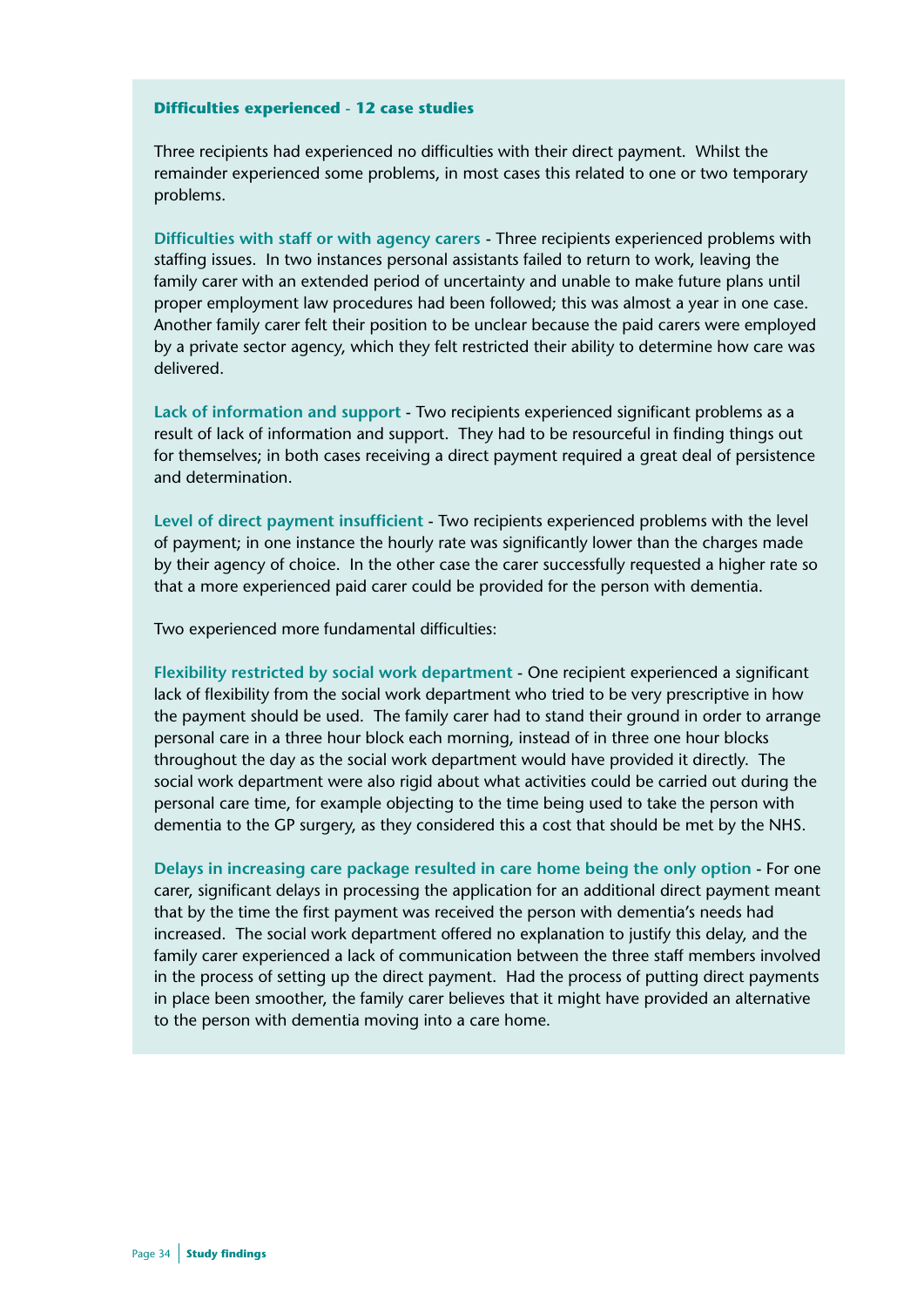# **3.5.5 What changes would help**

Existing research evidence recommends improved information and support for potential recipients, support for frontline social work staff, consistent practices and procedures that focus on flexible care rather than detailed audit of expenditure and clear policy guidance from central government48.

Local authority staff participating in the research made a number of recommendations to improve practice. These related to both structural issues (legislation, funding and guidance) and local authority operational issues.

#### **Structural changes suggested**

A **middle ground** between the recipient of a direct payment having capacity and the necessity for someone to have power of attorney/guardianship.

**Consistency** with the Independent Living Fund in rules on employing close relatives<sup>u</sup>.

Reviewing how money is given to **health boards** so that it can be freed up to be given as a direct payment.

**Bridging funding** as resources are currently tied up in existing and pre-purchased services.

More **realistic guidance** to potential recipients - existing guidance was felt to create an unrealistic expectation.

#### **Operational changes suggested**

**Outcomes focus**, stopping looking at support in terms of hours and focussing instead on what support should be achieving for the individual.

**Reducing bureaucracy** and making the system more straightforward so that it is not overly complicated for the recipient and ensuring there is support for the recipient.

**More funding** and increasing cost ceilings put on care packages so that there is more money to keep people at home and maintain their care in the community.

Taking a **long term view** on the cost of care and value for money; for example giving couples extra respite may delay the need for long term care providing a better outcome for the family and the local authority.

*"£3,000 per year for respite to enable a person to remain at home can be a good use of money and outcome for the family"* Social work staff member

<sup>u</sup> Independent Living Fund allows for the employment of a close relative providing they do not live in the same house, whereas a close relative can only be employed using a direct payment in exceptional circumstances as determined by the local authority.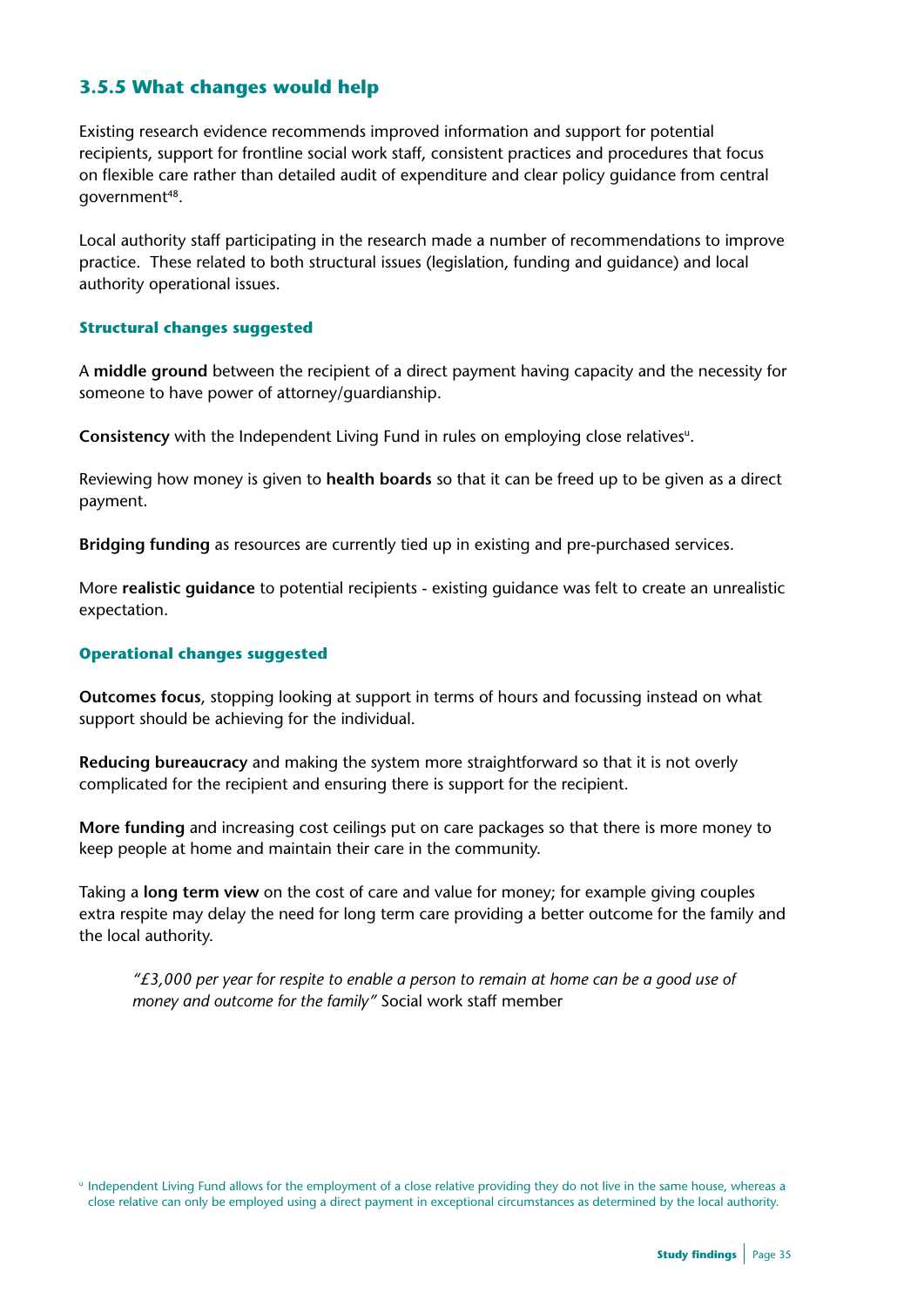**Centralisation** of self-directed support within the social work department, instead of responsibility lying with care management; one point of contact to advise recipients throughout the process, with hands-on support that could bow out once the arrangements were established.

Work to increase **awareness and understanding** of direct payments within social work departments and to potential recipients.

*"Direct payments have been around for a long time and we have used them for a long time, but it still feels like something new"* Social work staff member

*"I think it is about local authorities taking more control over how they promote it to people - it has been part of the assessment and review process for many years but I do not think in older people services it has dramatically increased the number of people getting it - we are obviously not doing something right"* Social work staff member

#### **What would have helped - 12 case studies**

Many of the recipients of direct payments interviewed for the case studies suggested things that would have improved their experience:

**Better, more timely information** so that people are made aware of their rights, know who to contact and are aware of the different stages involved in getting a direct payment.

**More support** with carrying out the reporting requirements of the direct payment.

**Greater flexibility** that allows the recipient full control over the timing of when and how money is spent, providing it meets the care and support needs of the person with dementia and their family carers.

**A system that was quicker to respond** so that, as the needs of the person with dementia intensify, the direct payment can be increased quickly to allow support to be stepped up, enabling the person to continue to live at home.

# **3.6 Findings summary**

The study has shown that whilst there is a general move towards personalisation, policy development is at an early stage and direct payments remain the main approach to giving choice and control over support. It has been demonstrated that direct payments are providing a number of benefits for people with dementia and their carers including:

- Flexibility, choice, control and consistency over when support is provided and by whom.
- Providing appropriate responses to the particular needs of people with dementia, such as providing enabling care aimed at maintaining skills and allowing people who are known to the person with dementia to be employed as personal assistants.
- Helping to keep the person with dementia at home in the advanced stages of the illness.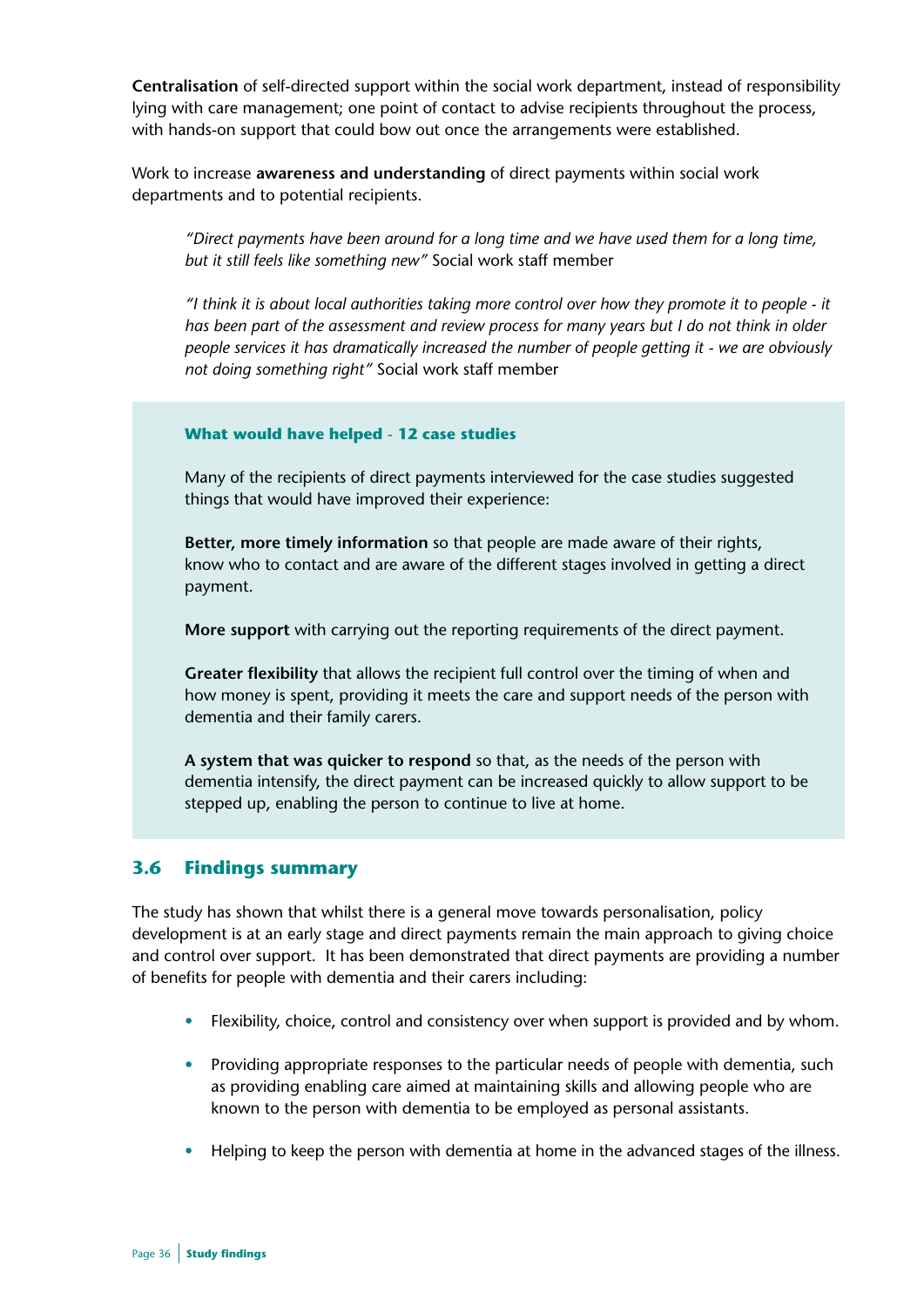Whilst direct payments are working well for some, the numbers benefiting are very small relative to those receiving support. The study highlighted a number of barriers that limit their efficacy for people with dementia and their carers including:

- The need to have someone willing to take on the responsibilities and requirements that go along with holding a direct payment. This is often the main carer who is already providing the majority of support.
- Eligibility thresholds often result in people with dementia qualifying for support only when their condition has deteriorated, thus limiting the opportunity to arrange support in a planned way and have the person's views taken into account.
- The time taken to set up a direct payment can be prohibitive as, unlike many other care groups where the person's condition may be largely stable, dementia is a degenerative condition with care needs increasing over time.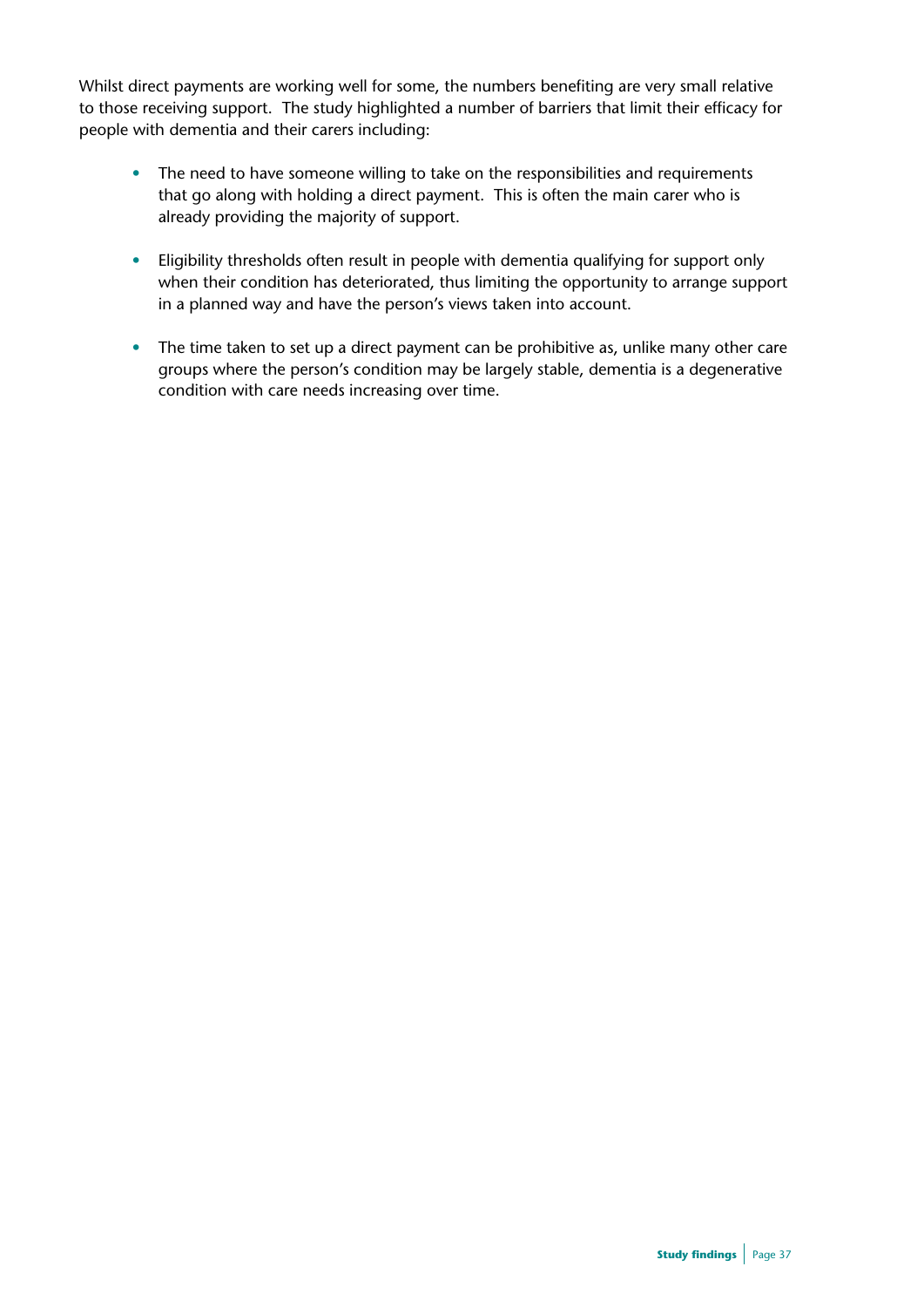## **Private sector agency providing personal care and respite at home**



Evelyn cares for her husband David, who has vascular dementia and a heart condition. They live in a remote rural location.

Having seen a neighbour's experience of local authority home care, Evelyn decided she wanted to have control over when and how their support was provided and was told about direct payments by her son, who runs a care agency in England.

Their direct payment was initially for two afternoon breaks for Evelyn per week, increasing soon after to include three hours' personal care per day after David had a period in hospital.

#### **Restricted choice**

Whilst they use the direct payment to purchase support through a private sector care agency, Evelyn's preference would be to purchase the services of self-employed personal assistants. However, her local authority informed her that this would not be possible<sup>q</sup>.

Given this restricted choice, Evelyn decided to use an agency because she did not want the responsibility and requirements that go along with being an employer. Evelyn chose the agency on the basis of their inspection report; however, the service provided has not matched-up to the report. She now considers the inspection reports to be 'rhetoric', with no effective check on the actual service the agency is providing.

#### **Experience of agency carers**

Evelyn thought carefully before making a complaint when they experienced problems with the carers the agency initially provided, as she was concerned the agency might stop their service. However, she did complain, and they now have the same two regular carers providing the service and are happy with the standard of care provided. However, Evelyn feels their way of working creates dependency.

*"Carers put David's slippers on for him, whereas I would encourage him to do this for himself"* Evelyn

Evelyn feels using an agency makes her position unclear and makes her unable to challenge the way in which carers work as they are not employed by her; she would feel better able to determine how support was delivered if she was using self-employed personal assistants.

<sup>q</sup> Scottish Government self directed support guidance allows for services to be purchased from self employed personal assistants, however, a personal assistant cannot be asked to be self-employed to enable the individual receiving direct payments to avoid taking on employer's responsibility.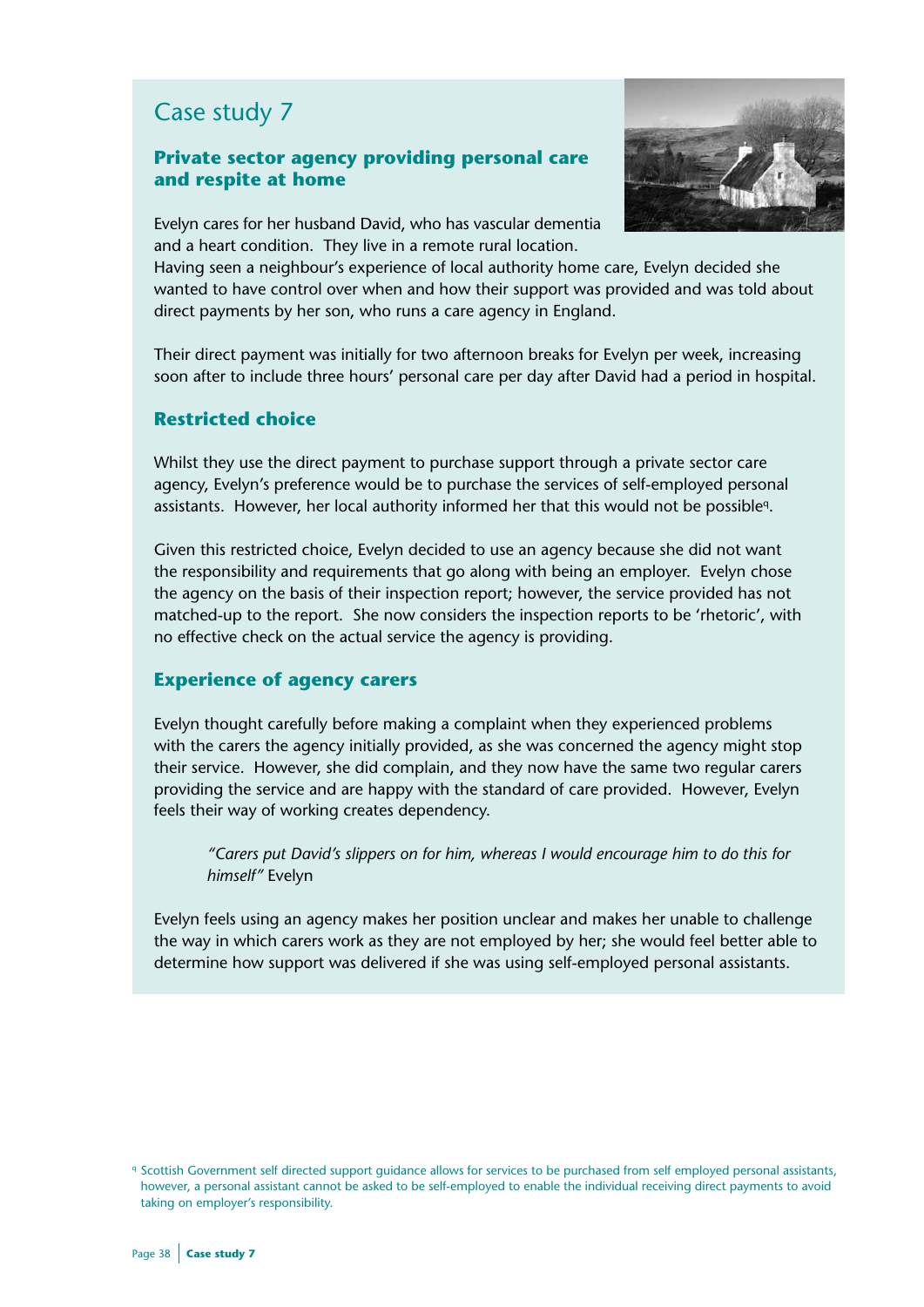# **Personal assistant and private sector agency**

Angela and her mother Catherine, who had advanced Alzheimer's disease, lived a short distance from each other in a small town. Catherine remained in her own home throughout the journey of her illness - made possible by the dedication of her daughter and the support they received through direct payments.



# **Financial struggle and difficulty getting right balance**

Angela's friend told her about direct payments; prior to receiving them Angela found it difficult to get the balance of care right. Catherine received a couple of hours' support here and there, which was being paid for from both her own and her daughter's resources. They had been paying for care in this way for a couple of years, but could not have sustained it financially.

They received a direct payment for around seven years; it was used to employ a personal assistant and purchase care through a private sector agency to support the care provided by Angela and her partner.

# **Familiarity and good quality of life**

Once they received the direct payment they continued to use the same agency they were already using to purchase care privately; Angela had a good relationship with the agency, and the agency could ensure the carer provided was familiar to Catherine. They also employed a personal assistant, who was someone who had previously provided care for Catherine when employed by the agency; Angela therefore knew she would be a good carer for her mother.

The direct payment enabled Angela to continue working; it also gave Catherine a good quality of life with trips out of the house every day including pub lunches and trips to the hairdresser. All Catherine's care needs were provided for by one carer at a time.

# **Trials of managing care staff**

Angela experienced some difficulties along the way. The personal assistant and the agency carer had disagreements on both a professional and personal level. Angela tackled these problems head-on, reminding the carers that Catherine's care was paramount.

A previous personal assistant went on long-term sick leave and the agency had to be used for almost a year to provide care. Angela sought advice from two employment lawyers over this period but they could not offer a remedy; after ten months Angela had to write to the personal assistant to inform her she was being dismissed because she refused to make contact with Angela.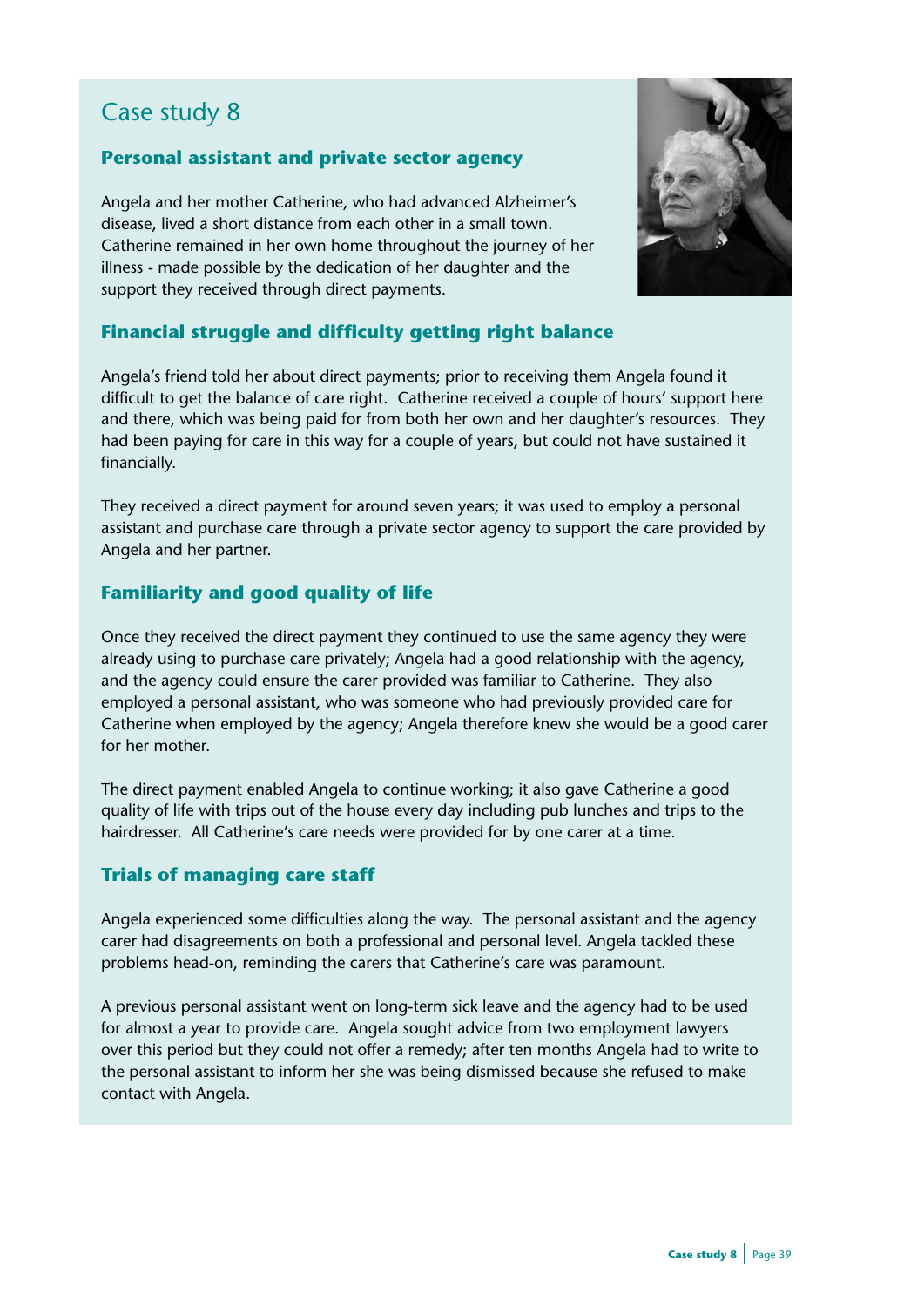# 4. Personalisation models

# **4.1 Introduction**

Personalisation is about meeting the needs of individuals in ways that work best for them. The vast majority of support for people with dementia is provided by family and friends; personalisation therefore offers the opportunity to fit services around these existing supports in people's lives.

The previous chapter demonstrated that whilst direct payments work well for some families they are not suitable for everyone. The most significant barriers include the requirements and responsibilities that go along with holding a direct payment and the financial constraints placed on their use by the existing service-led structure of most social care.

This chapter considers alternative approaches other than direct payments that enable individuals, their family and supports, to shape the support they receive.

# **4.2 Individual and personal budgets**

An individual or personal budget is the amount of money that will fund a person's care and support, following on from a social work assessment of their needs. It provides an indicative overall budget that the person, together with their representatives and social work support, can use to develop a support plan.

Individual budgets can combine resources from a wide range of funding streams<sup>v</sup>, reflecting the needs of many different client groups. They can provide an overall budget for a range of services, which the person may choose to receive as cash or services or a mix of both. The individual budget pilots in England had limited success bringing together all possible funding sources<sup>49</sup>; the Department of Health has since changed its focus to the implementation of personal budgets for all those eligible for social care. Personal budgets are mainly derived from social care resources, but can also include housing support monies.

# **Early experience of individual budgets for older people50**

In response to older people often approaching social work at times of crisis, some of the individual budget pilot local authorities in England initially provided services, introducing individual budgets once the situation had stabilised and support planning was more appropriate.

The most profound impact of individual budgets for older people was for those on the brink of residential care, where equivalent resources were providing a tailored service which maintained care at home. However, for those with lesser needs, even small care packages were being adapted to better reflect an older person's needs and wishes.

<sup>v</sup> Individual budgets can include social care resources, Independent Living Fund, housing support, disabled facilities grant, integrated community equipment services and Access to Work monies.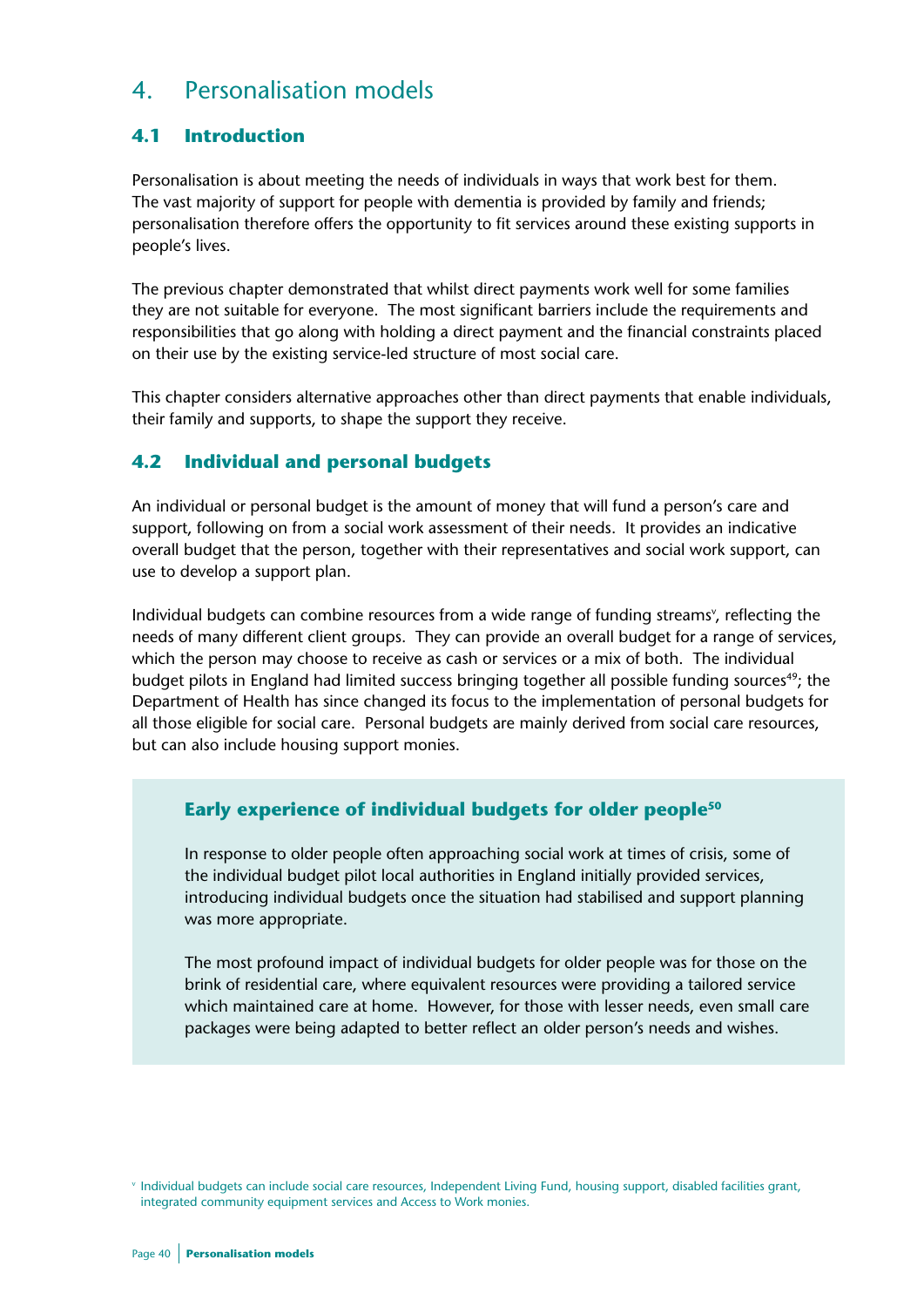There are different ways in which the budget can be held, including by the person themselves or their representative as a direct payment, by their chosen service provider, with an independent broker service<sup>w</sup>, as an individual service fund or by the local authority. Through knowing how much money is available and what must be achieved, the person and their family can plan support around their individual needs and circumstances.

# **4.2.1 In Control individual budget model**

In Control is an independent organisation that works with a number of local authorities in Scotland and England to implement their system of self-directed support<sup>51</sup>. The In Control approach is based on people knowing how much money is available to them and having control over how the money is spent.

In Control provide practical tools to transform the current prevailing care management model of assessment and care planning, towards a system that involves the person participating in assessing their needs and shaping the paid support around their individual circumstances and natural supports<sup>52</sup>.

In Control advocate the use of a Resource Allocation System, a supported self-assessment questionnaire that allows people to know early in the process how much money is available from the local authority to fund their support. Their approach is also driven by an outcomes focus looking at the impact or end result of support and/or services on a person's life.

# **North Lanarkshire In Control demonstration project<sup>x</sup>**

North Lanarkshire Council launched their In Control demonstration project in April 2008; this involved 16 people, together with their families, taking control of an individual budget. The purpose of the project was to demonstrate whether the traditional way of working could be improved by establishing *a more person-centred and flexible approach one based on greater partnership and transparency between the Council, its social work staff, people and their families*53. Those participating in the project could spend their individual budget on anything providing it helped to meet the outcomes identified in their support plan.

Rosemary is the full time carer for her elderly mother who has dementia. The responsibility of being the sole carer was a strain for Rosemary before receiving an individual budget through her local authority. Their individual budget now provides Rosemary with a break of twelve hours a week, whilst her mother is cared for in their own home. They also use their budget to take short trips and holidays together.

*"Holidays make my mother come alive. Her dementia never seems so bad and she has things to talk about and tell other people. Being in receipt of In Control money has given us a life again."* Rosemary

<sup>w</sup> A broker will assist the individual/personal budget recipient to implement their support plan and can also manage the budget on their behalf.

<sup>x</sup> Information on the North Lanarkshire demonstration project is from the review of the project outlined in the publication *Way ahead: our early experience in North Lanarkshire of demonstrating the impact of the In Control approach.*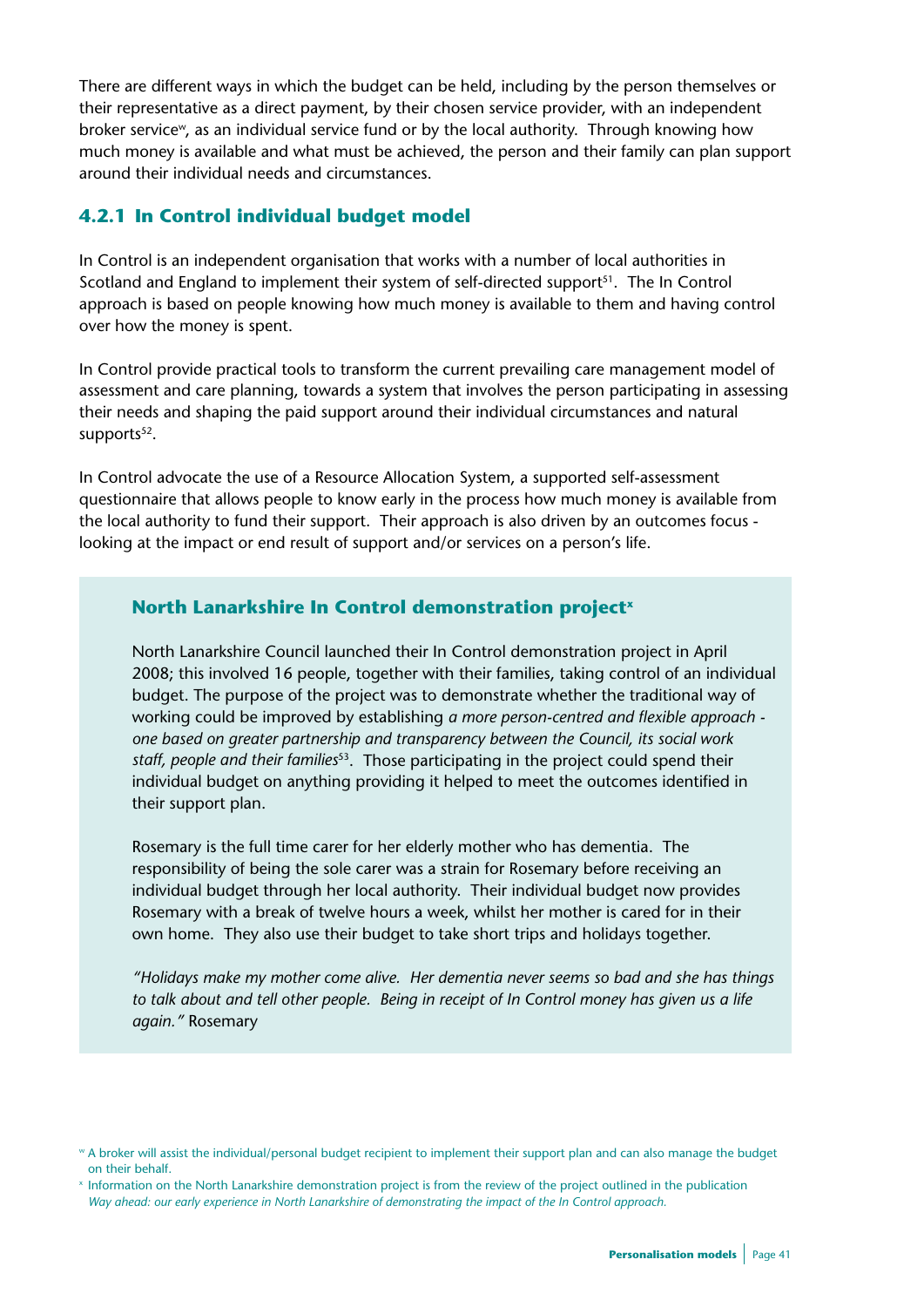# **4.2.2 Individual service fund**

When a person would like to use their individual or personal budget to purchase support from a particular service provider they can use an individual service fund (ISF). The ISF is held by the service provider on the person's behalf, with the person having control over how the money is spent and the service provider being accountable to them. A support plan details the specific support required by the individual, together with when and how they want it to be delivered. This model has been used particularly in the field of learning disability, where individuals may have substantial packages of support and also be able to choose the staff who will work with them.

This approach can be used for one individual's support budget or a block contracty , which a service provider receives on the understanding they are committing to using that money in an individual way and not as part of a general pooled budget<sup>54</sup>. An agreement or contract describes how the service provider will support the individual, what the responsibilities are on either side and how the agreement can be ended.

The ISF approach is quite different from the more traditional way of commissioning services where a provider is commissioned either to provide a block number of hours across a number of service users or a number of hours is "spot purchased" for a single service user. In both these cases, the service user is allocated hours of service and, although this is done in discussion with the person using the service and/or their carer, there is no scope to spend the money on anything other than these hours of support and no control rests with the person.

# **Example of an individual service fund**<sup>z 55</sup>

Margaret, who has reduced mobility, is 64 and lives with her husband; her husband is unable to care for his wife or maintain the house due to his own health problems. Margaret has an individual service fund which she has used to keep the same carers and agencies involved in her care as before.

However, using an ISF meant that she could determine how they support her in the things she particularly needed and wanted help with. This included accompanying Margaret to do her own shopping, instead of having it done for her. It has helped Margaret to get her independence back and regain her social life.

The ISF model does restrict the ability of the service user to use an alternative service provider. There is also the possibility of a conflict of interest, with the provider organisation both holding the fund and also supporting the service user to choose a package of support. This approach may give the service user less direct control and the service provider may view the local authority as the customer56.

y Block contract monies represent a budget to deliver support to a number of people

z This example comes from the Department of Health publication *Putting people first*: *personal budgets for older people*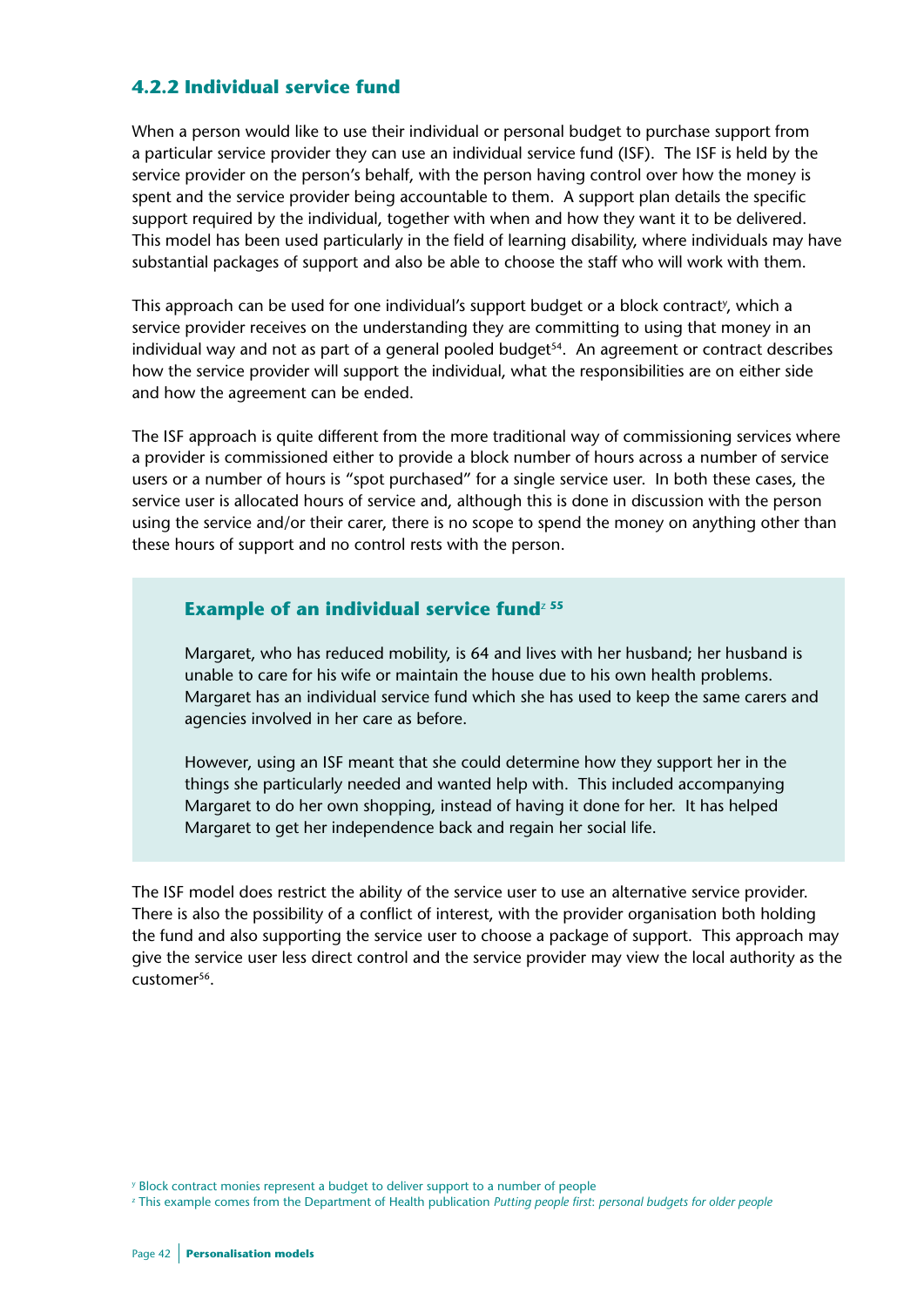# **4.3 Alternative approaches to managing a direct payment**

# **4.3.1 User controlled trust**

A user controlled trust enables a group of people prepared to act on a person's behalf to take on managing a direct payment and organising their care. This provides an alternative approach when the person requiring support does not have mental capacity to manage a direct payment. The trust members sign a deed, creating legal duties and responsibilities. Whilst the person receiving the direct payment cannot be one of the trustees, they can be involved in the planning and have their wishes taken into account. The trust should ensure the individual remains the focal point of any decision making regarding their care<sup>57</sup>.

It is important the trustees are committed to the person for whom the trust is made and have a good knowledge of their needs. A trust can be drawn from family members and wider contacts. Trustees who know the direct payment recipient can ensure an understanding of the person when they have diminishing capacity, whilst having trustees drawn from a wider basis than family members can help provide safeguards to the direct payment recipient, and could help to take pressure off the direct carer.

# **4.3.2 Direct payment card**

A Chip and Pin card is being used in some areas as a means of people receiving their direct payment. This provides an alternative approach to the direct payment being paid into a bank account, which means recipients do not need to open a bank account exclusively for the management of the direct payment.

The local authority credit the direct payment amount onto the card, enabling the recipient to then use it to pay for services face to face, over the internet or on the telephone. It can also be used to pay personal assistants' salaries through a variety of approaches including telephone banking and payroll services.

This approach can allow the direct payment recipient choice and control without having to manage a bank account. It can also reduce the administrative requirements, as the local authority is able to see how the recipient has used the direct payment through the card statement.

The Kent Card<sup>58</sup> is used by Kent County Council as their preferred method of making direct payments. The Card is a Chip and Pin Visa which allows direct payments to be made to the recipient, within a predetermined limit. It has been in operation for three years with around 1,000 in circulation. *The Edinburgh Card*59 has more recently been adopted by The City of Edinburgh Council.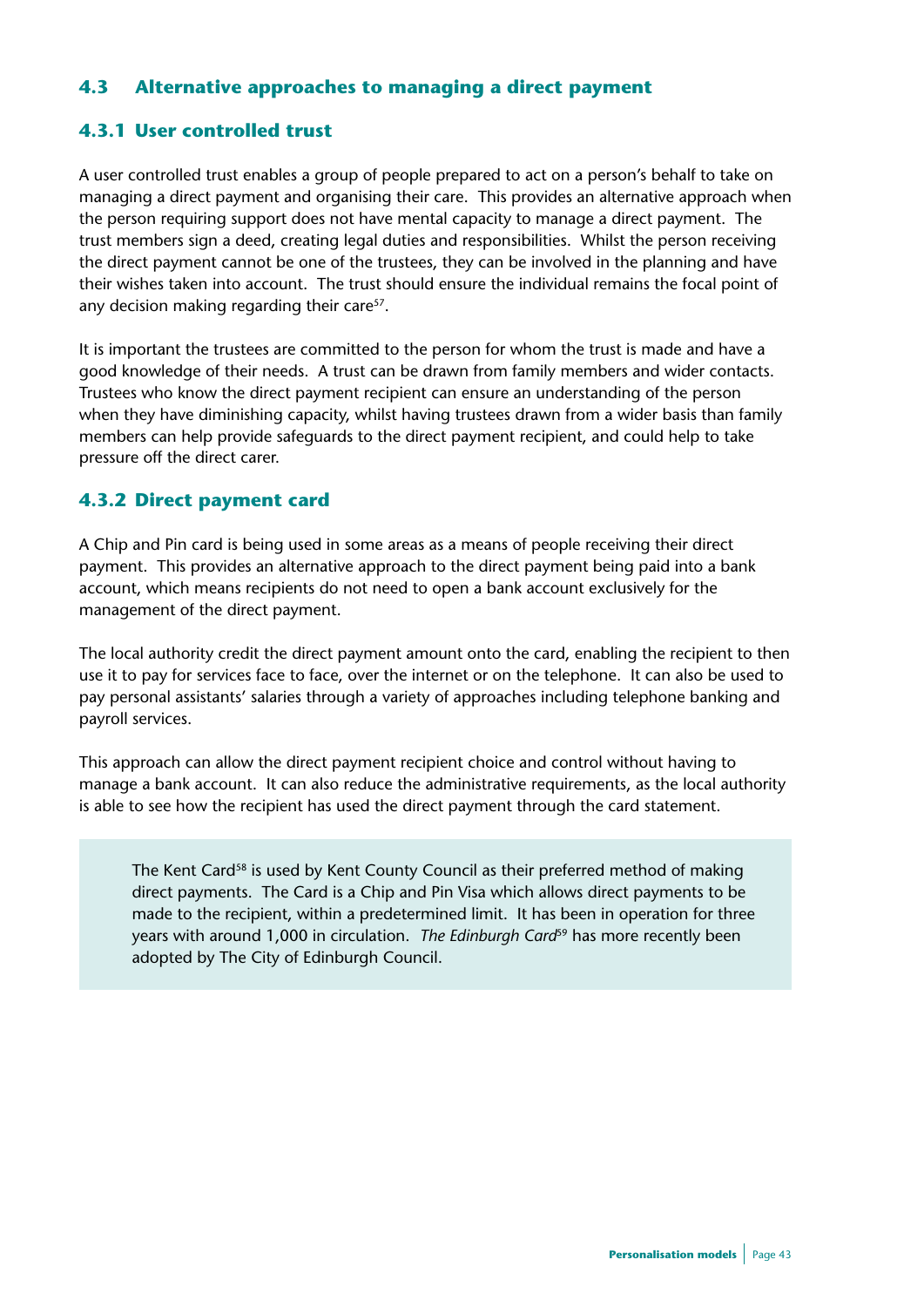# **4.4 Alzheimer Scotland**

Alzheimer Scotland is committed to promoting the personalisation of services for people with dementia and working to make sure its own services are fully flexible and operating in a way which gives control to service users and their carers and families.

The following provide some examples of our work in personalising support and our aim of ensuring that no-one has to go through dementia on their own.

# **4.4.1 Dementia Advisor Network**

In autumn 2009 Alzheimer Scotland launched its Dementia Advisor Network with 19 dementia advisors in 18 local authorities, with the aim of having an advisor in every local authority and ultimately every town in Scotland. With two exceptions, the Dementia Advisors are fully funded by Alzheimer Scotland's own fundraised resources and form part of the organisation's contribution to improving support for people with dementia and their families and carers.

Dementia advisors provide light-touch contact with people with dementia, family members and carers, as a point of contact throughout the illness from diagnosis to end-of-life. Their role is to empower people with dementia and their carers by assisting them to access the information they need, promoting independence, self-help, well-being, choice and control.

The dementia advisors also have a wider development role in increasing the awareness of dementia and helping communities to become more dementia-friendly.

# **4.4.2 Post diagnostic support pilot**

Alzheimer Scotland's post diagnostic pilot project, *Facing Dementia Together*, is based in East Renfrewshire and Renfrewshire and works in partnership with local authorities and the health board. Funded by the Scottish Government for two years, the project's aim is to extend the level of self-directed support for the care and support of people with dementia, and to empower people with dementia to feel able to take control and make their own choices.

Project staff work with people in the early stage of the illness, involving their families and carers as appropriate, to support them to:

- Understand and come to terms with living with dementia
- Benefit from peer support from other people with dementia
- Put in place legal arrangements to maximise their control over future decisions made on their behalf
- Plan ahead for their future needs, discussing options for future care and setting out their wishes using advanced person-centred planning tools to creatively design services and fit them to their natural supports including support from family, friends and community.

Project staff also work with local authority and health board staff to develop approaches and systems, raise awareness and assist in the cultural shift towards personalisation of services for people with dementia.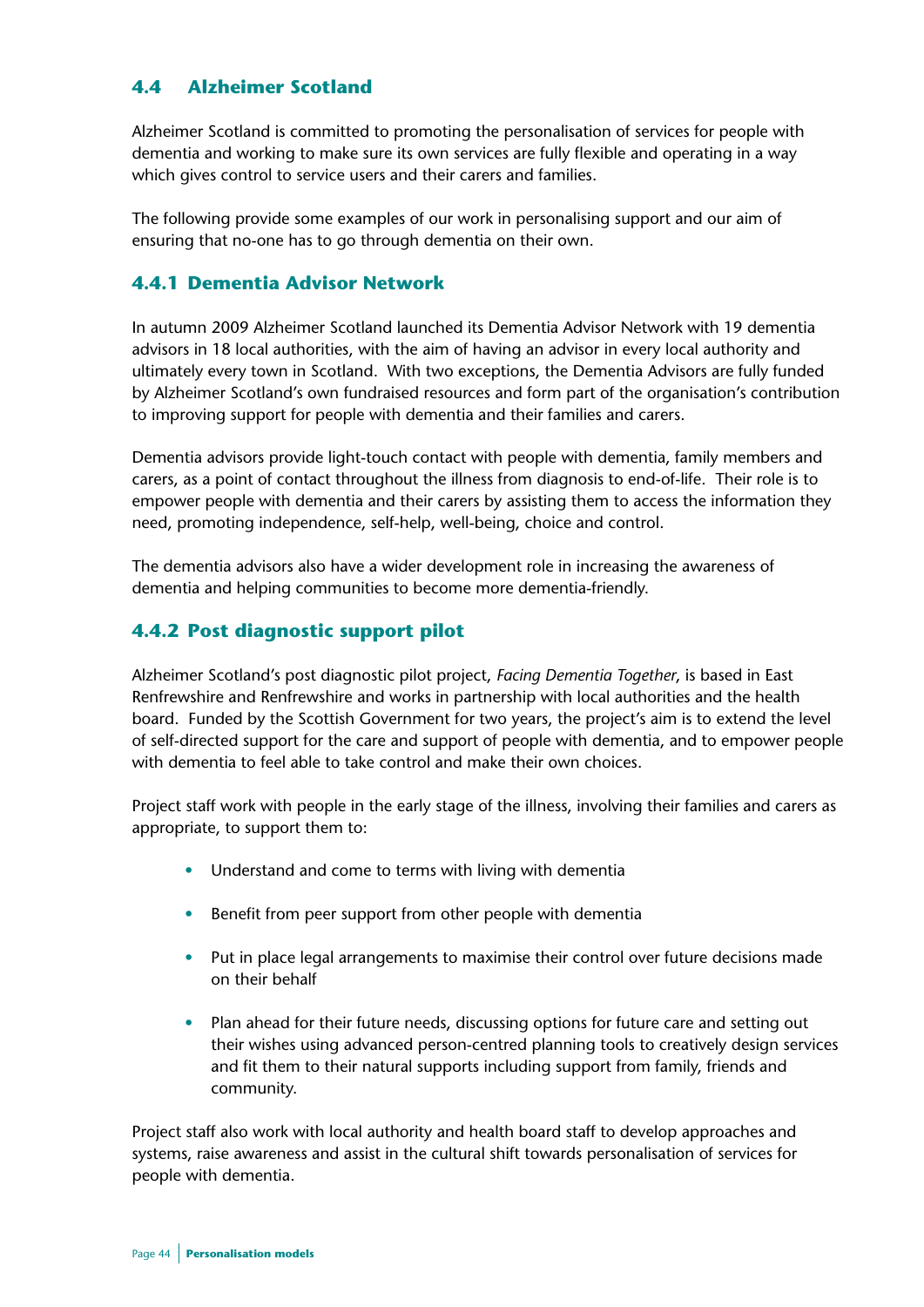# **Alzheimer Scotland Facing Dementia Together Case Study**

Ann enjoyed an active social life until recently. She was a professional artist, keen gardener and bee keeper. She loved being outdoors and hill walking. She was also an active member of the church.

Ann became disconnected from her social life in the two years prior to her diagnosis of Alzheimer's disease. This was largely due to her mobility deteriorating to the extent she could no longer go out unaccompanied. Additionally, many of her friends had passed away or their health had deteriorated such that they were unable to leave their homes. At the point of referral to the post diagnostic team Ann was depressed, isolated and considering long term care.

Ann's awareness of the changes in her abilities, and of the changing dynamics in her established relationships with others at church and at the artist group she was a member of had a negative impact on her sense of self and self esteem. Due to these factors she was not interested in re-establishing these links. Project staff helped Anne to develop coping strategies for her short term memory loss. This impacted positively on her mood and on her sense of isolation. They also worked with Ann to establish new community links, based on her long term interests allowing her to redevelop skills and form new relationships, impacting positively on her self-esteem.

Ann is now a member of a community art group. Recently project staff arranged a person centred planning meeting with Ann, her daughter and her community psychiatric nurse, to help ensure that she and her daughter are able to take control of decisions about her future care. They discussed self-directed support as a personalised option.

The project is being evaluated by the Dementia Services Development Centre at the University of Stirling.

At time of writing the pilot has been going for less than a year. Project staff have worked with a number of people with dementia at levels ranging from simple information provision to a personcentred planning meeting, with the person with dementia, family members and key professionals looking at dreams and fears for the future to enable the person and family to take control of decisions about future care.

The experience of the pilot to date has identified a number of issues impacting on the ability of people with dementia to plan their own future care:

- Diagnosis often does not come early enough, and people may have already lost connections within their communities such as their local church or bridge club, and/or have given up some or all of their hobbies and interests. This can mean that it is no longer a case of helping them to maintain their natural supports but to regain them or develop new ones.
- Local authorities are working to national eligibility criteria for personal care services and are under financial constraints. This means they have difficulty in providing resources for preventative supports to people early on in their illness before they would be assessed as needing personal care.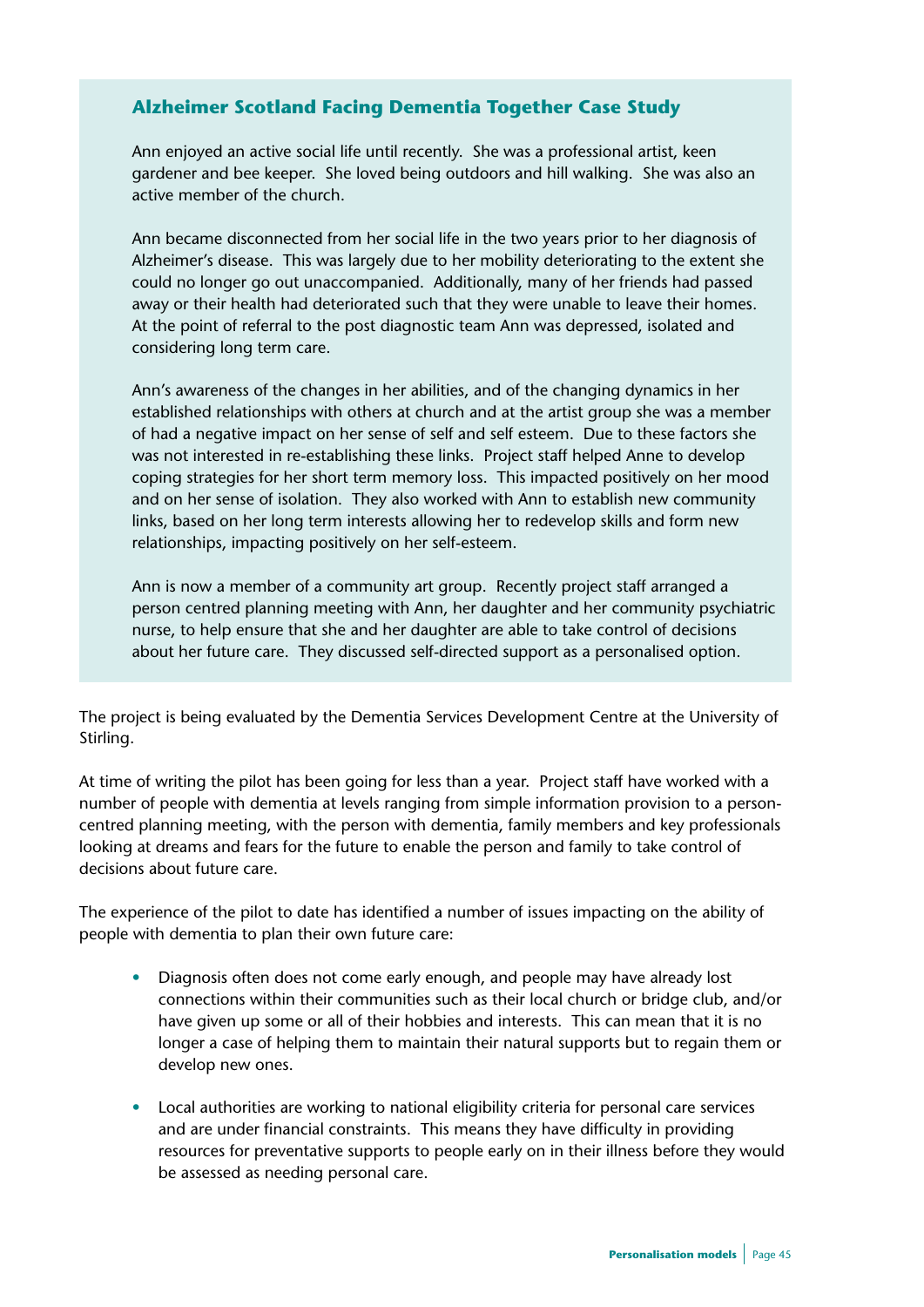- There are no agreed resource allocation systems, which makes it difficult to predict how much individual budget a person would get at the point where they need services, in order to plan with confidence.
- It takes time for people to go through the process of coming to terms with their condition and accepting it, and reach a point where they may (or may not) want to look at what the future is likely to hold for them and make plans. The process has to move at the pace which suits each individual.

# **4.4.3 Self-Directed Support Pilot**

Funded by the Scottish Government, Alzheimer Scotland is delivering a two year pilot in North, East and South Ayrshire demonstrating best practice in supporting people with moderate to severe dementia facing the prospect of long stay care, and their families, to design creative personalised solutions using self-directed support as an alternative to institutionalised care.

The project aims to demonstrate that self-directed support is a practical, cost-effective approach to providing more personalised services which better support both the person with dementia and their family.

# **Self-Directed Support Pilot Case Study**

Ellie is in her late 70s, has three children and five grandchildren whom she adores; she is a keen artist and fanatical shopper.

In August 2009 Ellie was admitted to hospital following a fall. Ellie remained in hospital for 6 weeks, after which her family were advised she should go into a care home as she required constant care 24 hours a day.

Ellie was referred to Alzheimer Scotland's Self-directed Support Pilot Project and has now been back living in her own home for the past few months. Her family, with the support of the Project, received a direct payment and devised a flexible package of care to meet Ellie's needs. They now employ two personal assistants using the direct payment monies; this enables the family to manage their other commitments, without being overwhelmed. Ellie remains connected to her friends, family and community and enjoys her continued independence in her own home....and the occasional shopping trip!

Ellie's package of care costs over £100 per week **less** than the standard charge for a nursing home.

This pilot project has also been going for less than a year but has already established a number of self-directed support packages which are enabling people with dementia to stay in their own home.

Project staff work directly with individuals and carers and families to assist them to explore options for the care of the person with dementia, maximising natural supports and using purchased services or employing personal assistants. They also work with social work staff to assist them to develop their practice.

Pilot staff have identified a number of issues which affect the ability of people with dementia to take up self-directed support: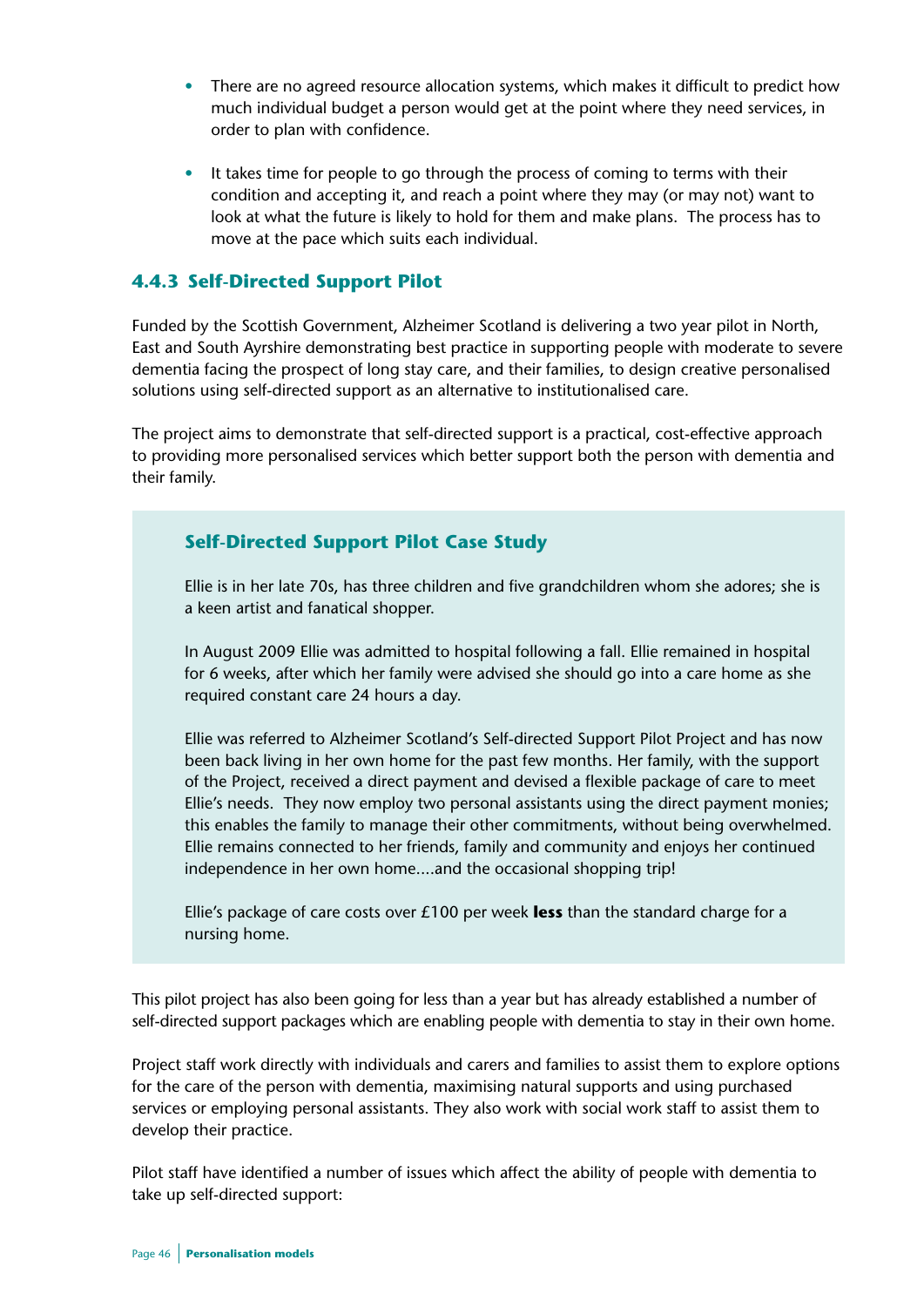- Families are often not given information about this option and some professional **staff are unclear** about direct payments and internal systems.
- Assessments are **based on hours of service provision not the outcomes** to be achieved, which stifles creativity and options.
- Processing of direct payment applications is **too slow** in some authorities for people nearing long term care, taking up to 6 months to get the packages up and running. **Long timescales have a bigger impact upon people with dementia than others who have more stable impairments**.
- Assessment and care planning continue to be led by the professional rather than people with dementia and carers, reducing the **choice and control**.
- **Limited resources, existing block funded contracts and lack of flexibility with budget streams restrict choices** - for example one authority can give a direct payment instead of home care hours but all day care and respite money is committed to buildings-based services.

# **Private sector care agency support to remain an active part of community**



Bill cares for his wife Rita, who was diagnosed with early onset Alzheimer's disease a number of years ago; they live in

a small town. Bill had refused the local authority home care service, as he was concerned carers would arrive at irregular times, interfering with their own routine. A private sector agency had provided short-term temporary care for Rita to allow Bill to attend a series of information sessions for his own healthcare needs and he had been happy with the care they provided.

Bill is now using a direct payment to pay the private sector agency to care for Rita whilst he attends church meetings, which allows him to remain an active part of his faith community.

# **Financial struggle**

There is an £8.77 shortfall per hour between the agency weekend cost and direct payment standard rate, which Bill must pay. Their social worker had suggested using an alternative agency; however, Bill does not want to change as he has confidence in the care being provided for Rita.

Unfortunately this is not a support Bill can rely on having in the medium to longer term. It is a financial struggle to supplement the agency payments; Bill recently had to cut back the number of hours of care from six to four per week, primarily for financial reasons.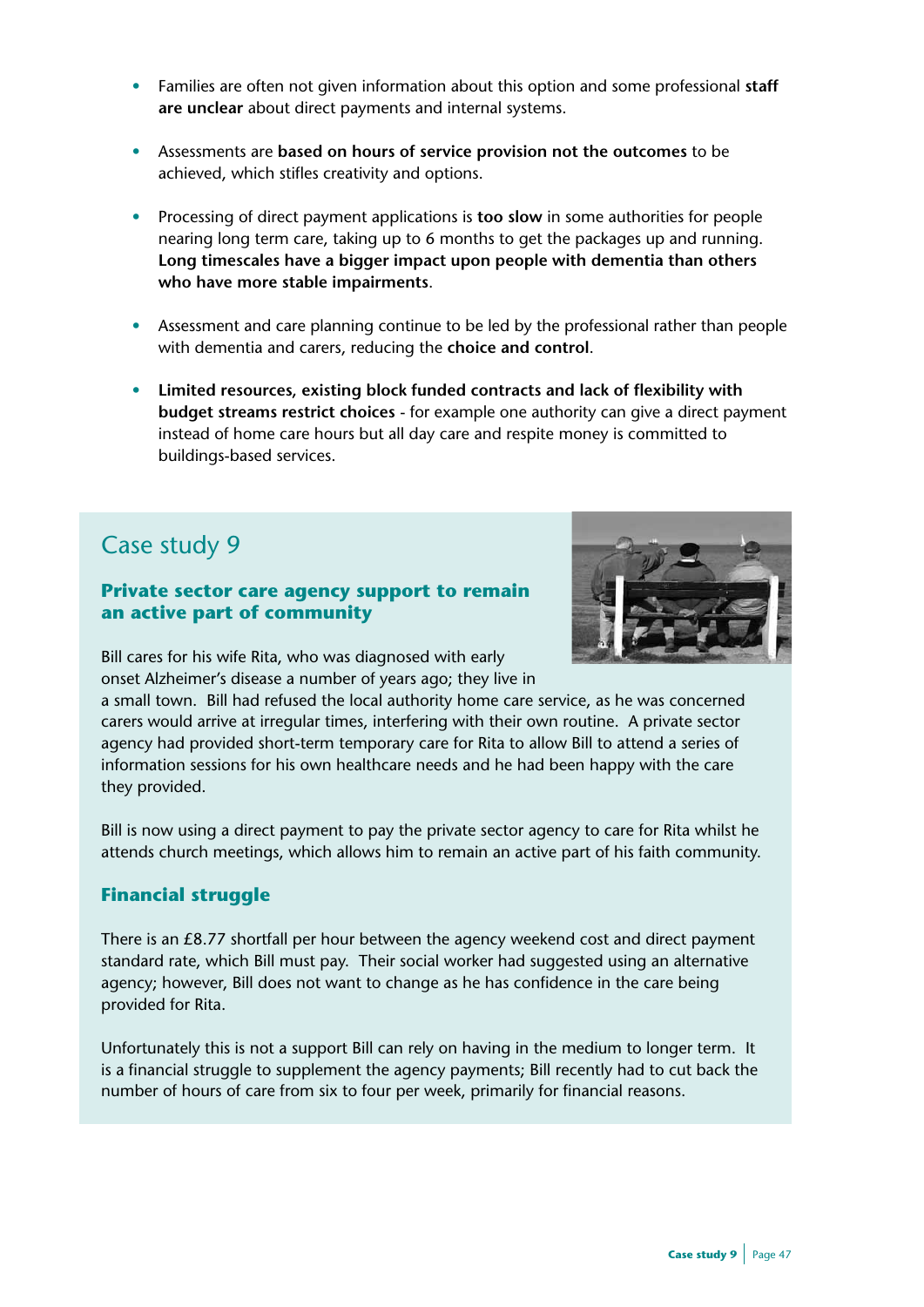## **Husband providing personal care**

Michael cares for his wife Mary, who has vascular dementia; they are both aged over 70 and live in a small town. They receive a direct payment to pay for Michael to provide personal care for his wife. Michael is registered self-employed, with Mary purchasing care services from him. The direct payment contract is between Mary and the local authority, and Michael signed it as Mary's guardian.

## **Exceptional circumstances**

Michael initially found out about direct payments when reading a leaflet on free personal care in 2002; he realised that he was carrying out the majority of the tasks outlined in the leaflet for his wife. On qualifying for the state pension Michael's entitlement to carer's allowance ceased; the injustice he felt at this regulation gave him the impetus to seek a direct payment.

Michael applied for a direct payment when the amendment to legislation, brought about by the Adult Support and Protection (Scotland) Act 2007, allowed local authorities to determine whether exceptional circumstances exist which would justify using a direct payment to employ a close relative in a particular case.

The application for a direct payment was initially refused. Michael sought advice through his MSP and then complained to the local authority about the decision. A senior officer from the social work department visited them at home to re-assess their case, spending a number of hours observing the care Michael provided for Mary. The senior officer accepted exceptional circumstances existed which permitted employing a close relative. However, there were still a number of obstacles to overcome including Michael obtaining guardianship for Mary.

#### **Persistence**

Michael believes the process of getting a direct payment could have been much smoother had he received timely appropriate information along the way. Mary granted Michael continuing power of attorney (financial matters) at an early stage in her illness - had their solicitor informed them about welfare power of attorney at this stage, Michael would not have had to seek guardianship.

*"Getting a direct payment required a great deal of persistence, determination and resourcefulness"* Michael

However, once he came into contact with the senior officer she provided key information which smoothed the process.

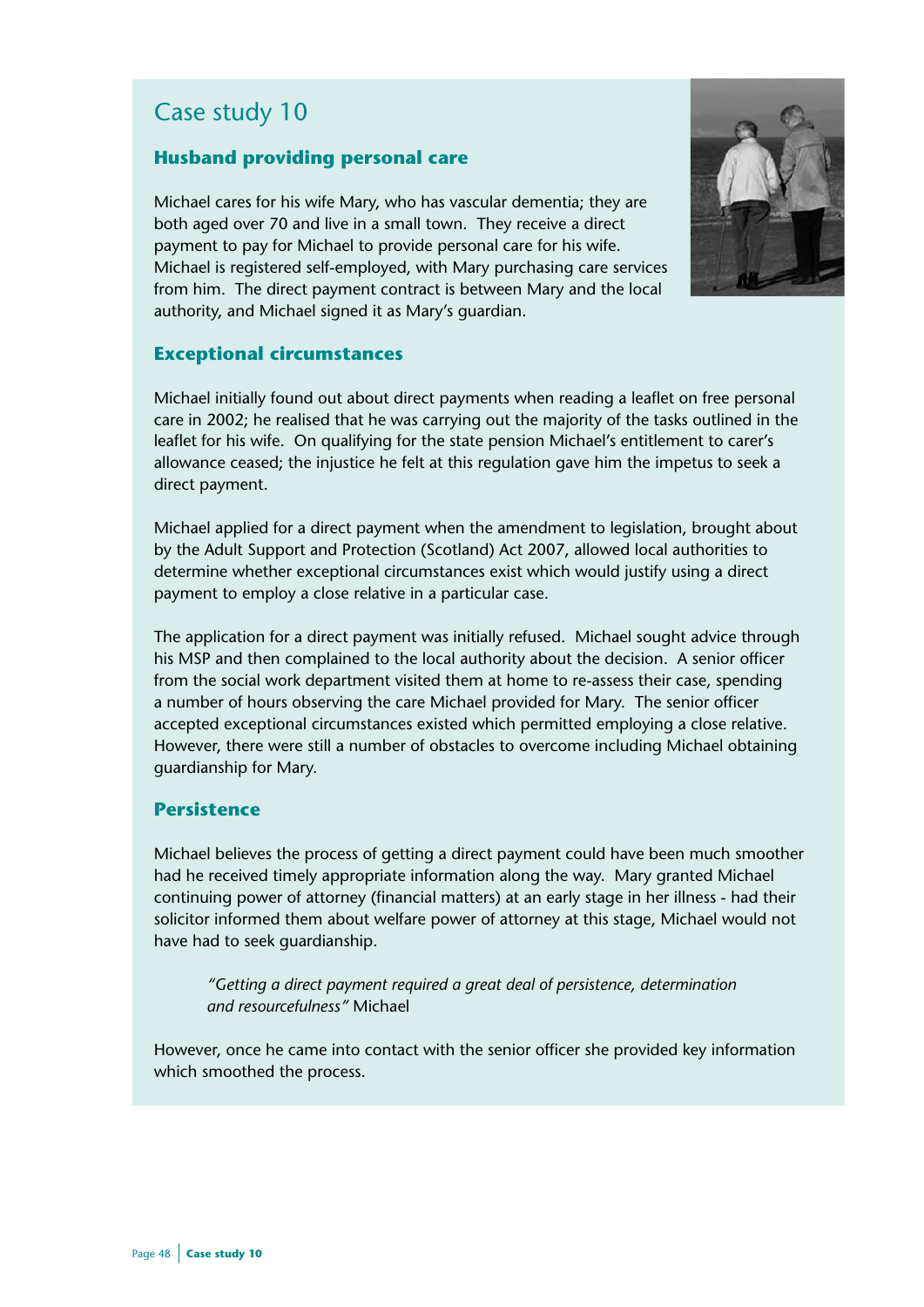# 5. Conclusion

The study has shown that direct payments are working well for some people with dementia; with the flexibility and control they provide being the greatest benefit. The case studies demonstrate that direct payments are enabling people with dementia to remain at home during the advanced stages of the illness, adding to quality of life for both carers and the person with dementia, providing cost effective care and responding sensitively to the specific needs of families and the person with dementia.

However, despite direct payments having been in existence for over two decades, with older people being eligible for 10 years, and a requirement to offer them to everyone with an assessed need for support, the number of people using them remains very low overall and the number of users with dementia is lower still. At present, direct payments are the main mechanism allowing people with dementia and carers to take control of the support they receive. The study has highlighted a number of improvements to policy and practice that might increase uptake of direct payments by people with dementia and their carers.

# **5.1 Recommendations - direct payments**

In order to improve the uptake and effectiveness of direct payments by people with dementia local authorities should:

- **Increase potential recipients' awareness** through publicity and impartial information, so that people with dementia and their carers are aware of what is involved in taking on a direct payment, ahead of an assessment of their needs. The research has demonstrated people with dementia and their carers currently often find out about direct payments by chance through informal means.
- **Improve understanding within social work departments towards direct payments and their potential benefit** for people with dementia and their carers. Research evidence demonstrates a protectionist culture towards older people and people with dementia and an expectation that they will lead more restricted lives than younger care groups, and this study has shown that the way direct payments are presented to potential recipients can be shaped by professionals' own views.
- **Streamline systems, with reduced bureaucracy and a quicker process** of putting a direct payment in place. Unlike many other care groups, where delays in providing a direct payment are therefore especially problematic. Symptoms may be largely stable, dementia is a progressive illness with needs increasing over time. There is a need for timely intervention in response to changing and increasing care needs.
- **Improve support and information and make reporting requirements more straightforward** for the direct payment recipient. The individual budget pilots in England demonstrated the personal challenges and transitions older people may face, such as suddenly taking on a new role as a carer $60$ . They found that individualised funding for older people required a "whole system" approach, including access to good information, advice and advocacy and services that support older people with planning and arranging services.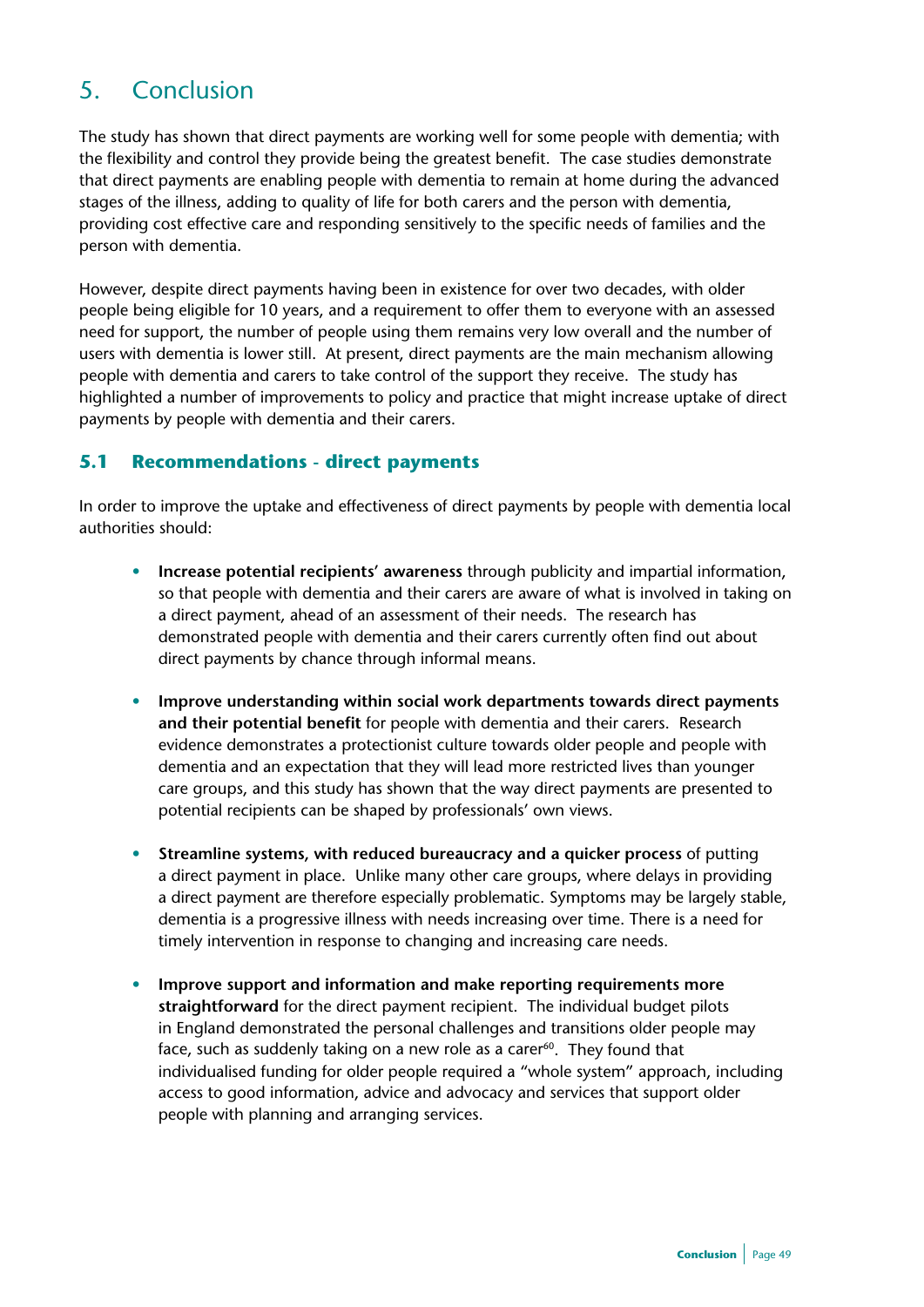- **The Scottish Government should work with local authorities to ensure parity in the operation of direct payments**, so that recipients in different areas have equal flexibility and choice over how and when they spend their direct payment, providing it is meeting their assessed needs. The data on local authorities' various direct payment rates and criteria and the different experiences in the case studies demonstrates the differing levels of flexibility between local authorities, including the ability to purchase the services of self-employed personal assistants the scope to afford agency rates and the timescale in which the direct payment had to be spent.
- **Adapt legislation to allow an appropriate person such as carer to take on managing the direct payment on behalf of a person with dementia, when the person lacks capacity and there is no one with power of attorney or guardianship**. This is in keeping with the English example of a *suitable person*ab being able to take on the direct payment on the person's behalf<sup> $61$ </sup>. The appropriate person should have a duty to ensure that the principles of the Adults with Incapacity Act are adhered to.
- **Introduce a straightforward process for health money to be included in direct payments** in recognition that the needs of people with dementia do not fit neatly into social work or health board defined parameters.

# **5.2 Recommendations - developing personalisation**

Direct payments operate in the margin alongside the dominant care management system of adult social care and are only one of a number of ways of personalising peoples' services. There is a need for transformational change in order to scale-up personalisation so that the majority of people with dementia and their carers can have genuine control over their support. It is also essential that structural issues, which limit the opportunity to develop individualised funding, are addressed:

- **Local authorities should use an outcomes-based approach** when assessing the support needs of people with dementia. The focus should be on the impact or end result of support and/or services on the lives of the person with dementia and their carer. People with dementia and their carers should also be supported to take an active role in assessing their own needs for support.
- **Social work resources should be structured so as to facilitate individualised funding**, with a fair and equitable budget to allow support to be designed around the person with dementia and their family, and a variety of options for managing the social care money to suit individual circumstances.
- **Health boards and local authorities should ensure the provision of good early stage support and a preventative approach** to supporting people with dementia and their carers.

ab Usually the suitable person will be a family member or friend who may previously have been involved in the care of the person eligible for services. Whatever the relationship of the proposed suitable person to the person requiring care the local authority must ensure that the best interests of the person lacking capacity are prioritised above all other considerations.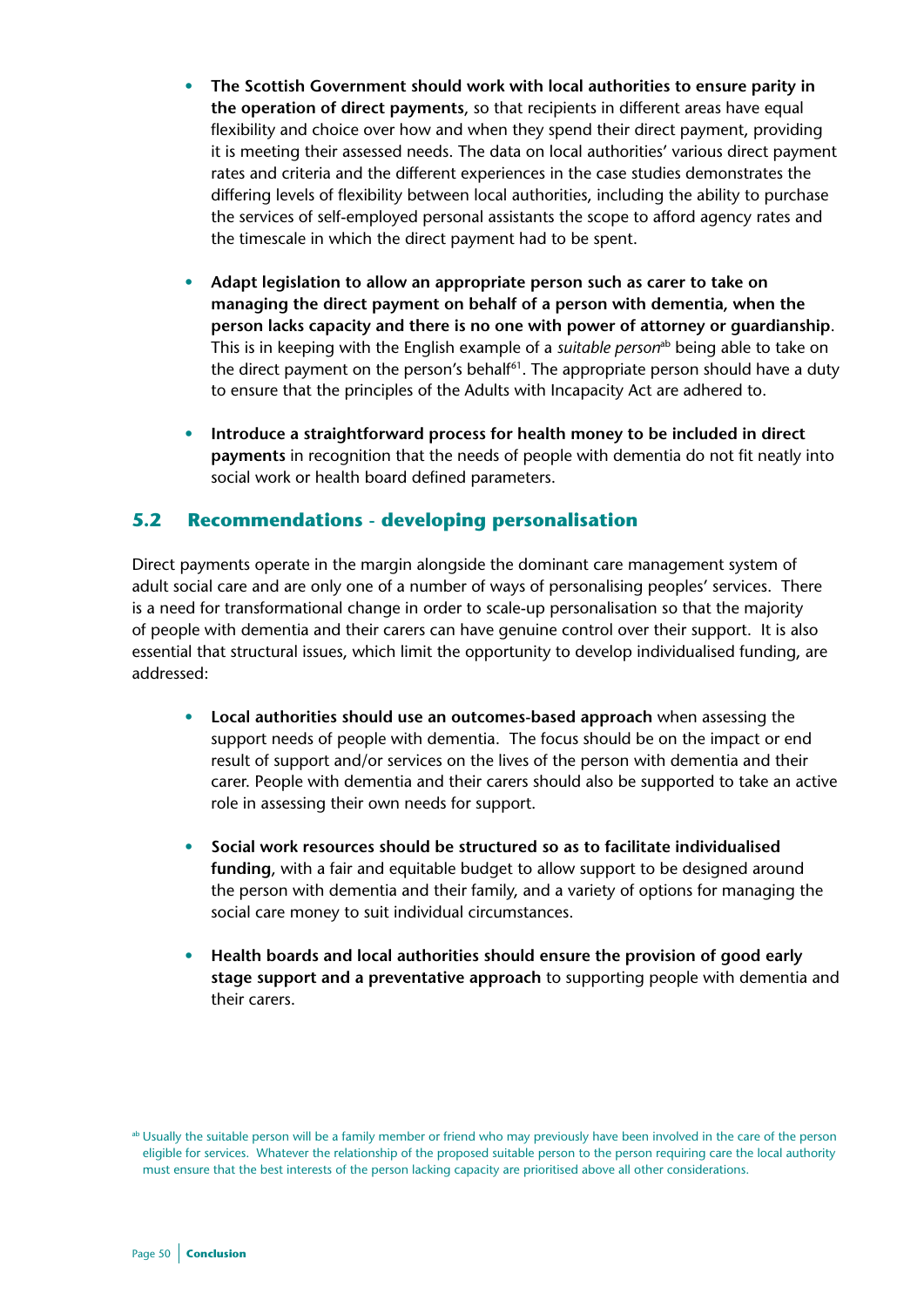- **The Scottish Government should establish a change fund** to enable the development of post diagnostic support planning, with a flexible budget to help people to maintain their natural supports from an early stage and an indicative budget for future care planning to follow the person as their needs progress.
- **Local authorities should develop a preventative and planned approach** to funding support for people with dementia and their carers throughout the journey of the illness, taking a long term view on the cost of care. There should be a focus on value for money and the best outcome, with the removal of restrictive cost ceilings and an unlocking of resources to facilitate the creation of a range of options open to families as the needs of the person with dementia progress.

It is essential that the Scottish Government's forthcoming *Self-directed Support Strategy*, in conjunction with the *National Dementia Strategy*, provide a clear message on the direction of travel towards greater personalisation of health and social care so that the majority of people with dementia and their carers have genuine choice and control.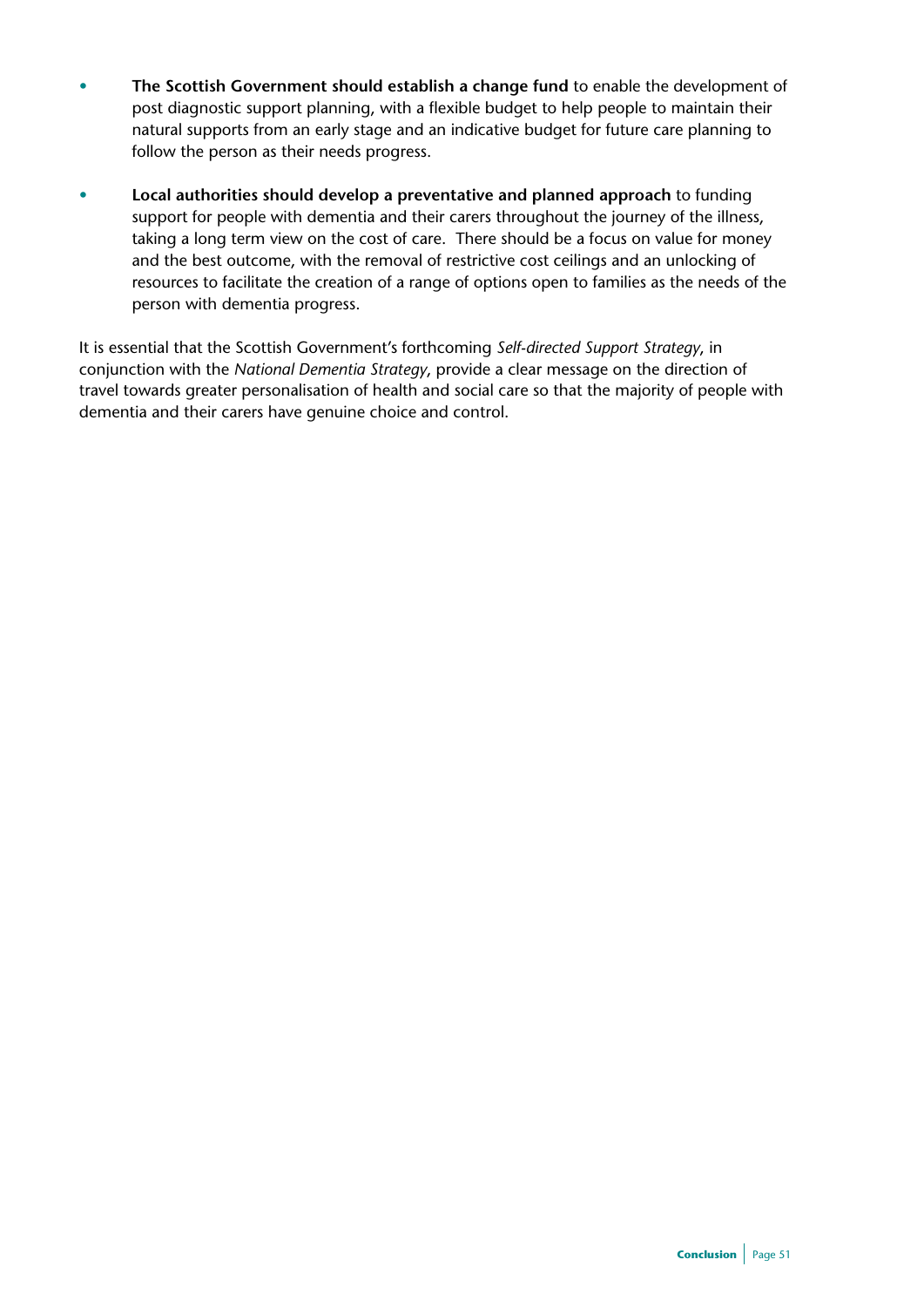## **Direct payment contributing to a larger package of care**



Katherine, living in England, organises the care of her mother Jean, who has vascular dementia and lives in a small town in

Scotland. Jean suffered a serious life-threatening illness and spent a number of months in hospital. Full-time live-in care was put in place to enable her to return home which was paid for from personal resources.

After the care package had been set up a friend suggested they might be entitled to a direct payment towards the cost of Jean's care. The hospital social worker had previously informed them there was no need for social work involvement if they were arranging private care.

## **Direct payments make a valuable contribution**

They used a private sector agency to provide self-employed personal assistants and Jean now receives a direct payment of £9,000 per year towards the cost of her care, with the bulk of the costs continuing to be met from personal resources. A personal assistant lives with Jean for a period of three to four weeks, with Katherine travelling to her mother's home to manage the change-over of carers. This allows Katherine to ensure each new carer understands how care is to be provided; ensuring Jean's quality of life and routine is paramount. Katherine's travel expenses are included in the cost of the care package.

In addition to the direct payment the social work department provides a local care agency to give the live-in carer an afternoon off each week.

# **Good quality of life**

Since returning home from hospital Jean has made significant progress in her physical health and wellbeing. She enjoys a good quality of life in her own home, which Katherine believes could not be achieved in a residential environment.

Katherine found that during Jean's time in hospital health and social care did not work together to plan future care; nursing staff were of the opinion residential care was the only option whereas social work did not take an interest until Jean was considered medically fit to leave hospital. The family did not receive any support in their bid to have their mother return home - had the receipt of direct payments been a critical factor in enabling Jean to leave hospital she might not have been able to return home.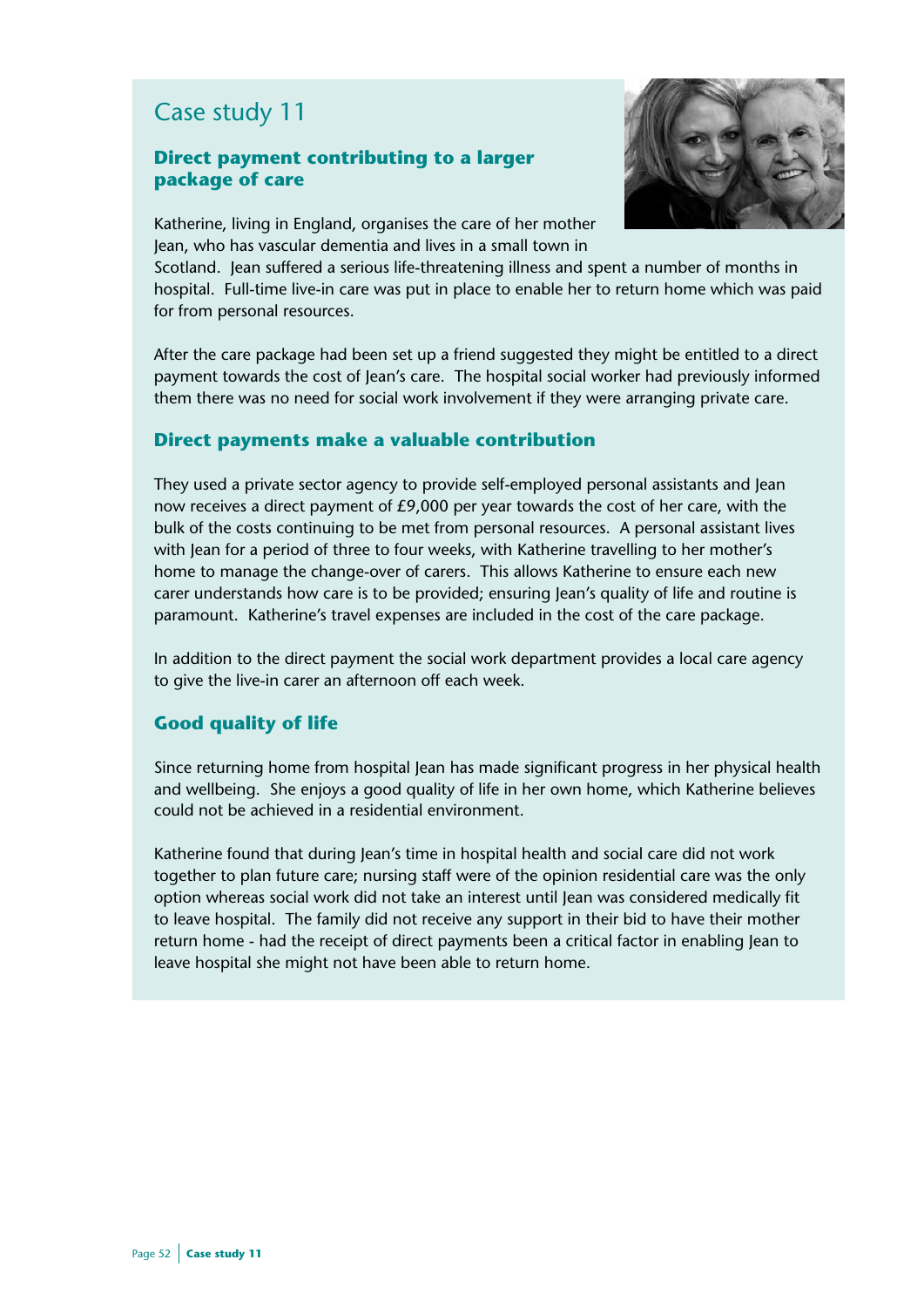# **Social support from a voluntary sector support worker**



Margaret cared for her elderly father Ian, with the help of community supports, for eight years before he moved into a

care home. Ian, a very active man, lived in his own home in a city a short drive away from his daughter.

Ian had been receiving social support from a designated male support worker provided by a voluntary sector organisation when a friend told her about direct payments.

# **Direct payment as support needs increased**

As Ian's support needs increased, Margaret applied for a direct payment to increase the time the support worker spent with Ian from six to 16 hours per week.

By the time Margaret received the first direct payment she had two outstanding monthly invoices from the voluntary sector organisation, who had informed her they would be unable to continue providing the service indefinitely without payment. At this stage Margaret was feeling forced into considering her father moving into a care home, as the level of care being provided was no longer sufficient to support Ian at home.

# **Playing catch-up**

Margaret did not want her father to go into a care home; had the system not been so difficult and slow, she would have felt able to pursue increased support, still using a direct payment so that she could use the same organisation, which she trusted.

*"My father's deterioration and patterns of behaviour could have been managed had care been increased as it was needed"* Margaret

Having successfully managed her father's care in the community for many years, Margaret was left feeling let down by a slow bureaucratic system which meant they were always playing catch-up with Ian's support needs. Ian is now living in a care home.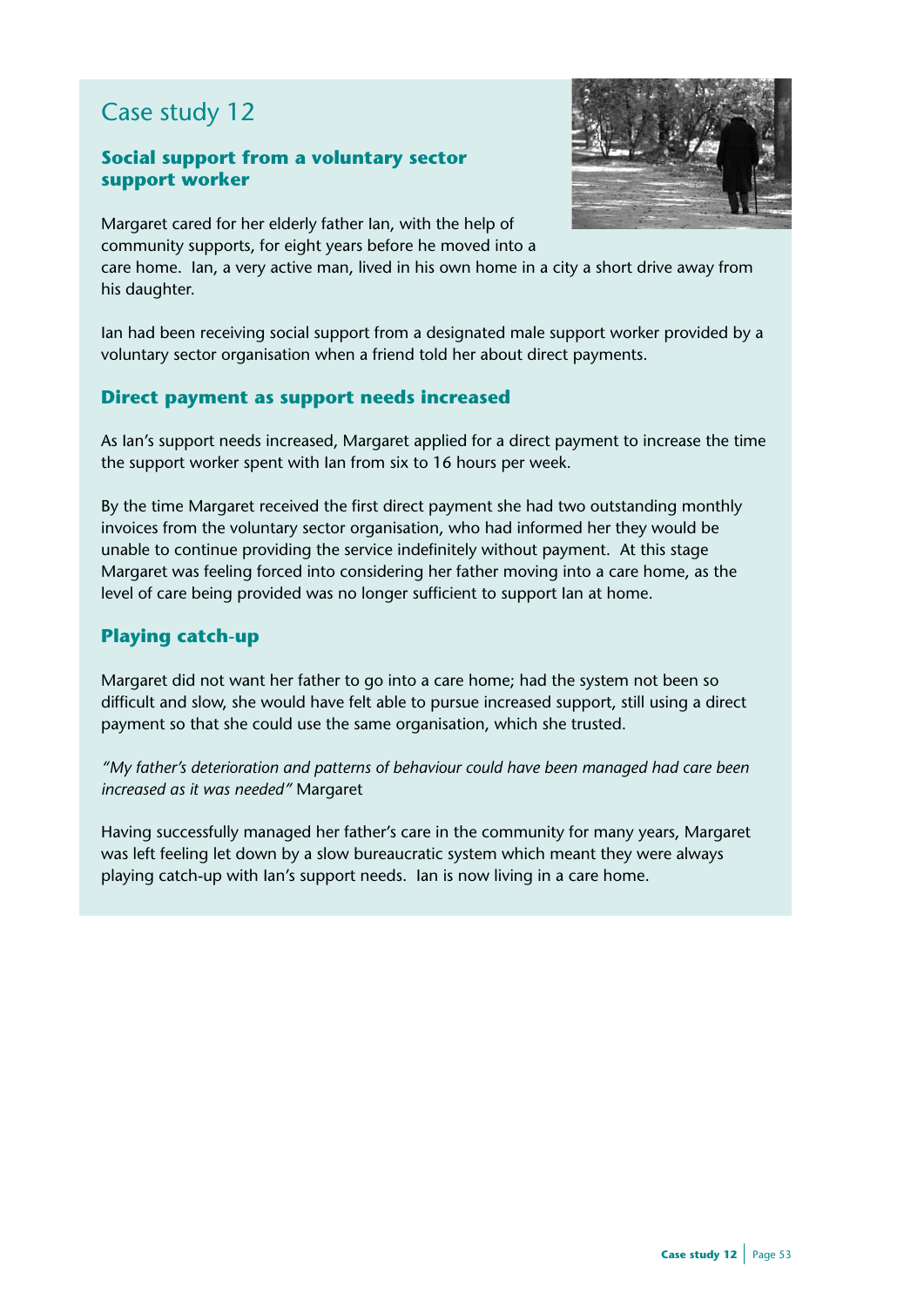# **6. Appendices**

# **Appendix 1 - List of participating local authorities**

# **Social work staff were interviewed in the following local authorities:**

Aberdeenshire Council Clackmannanshire Council Dundee City Council East Ayrshire Council East Dunbartonshire Council Fife Council Moray Council North Ayrshire Council North Lanarkshire Council South Lanarkshire Council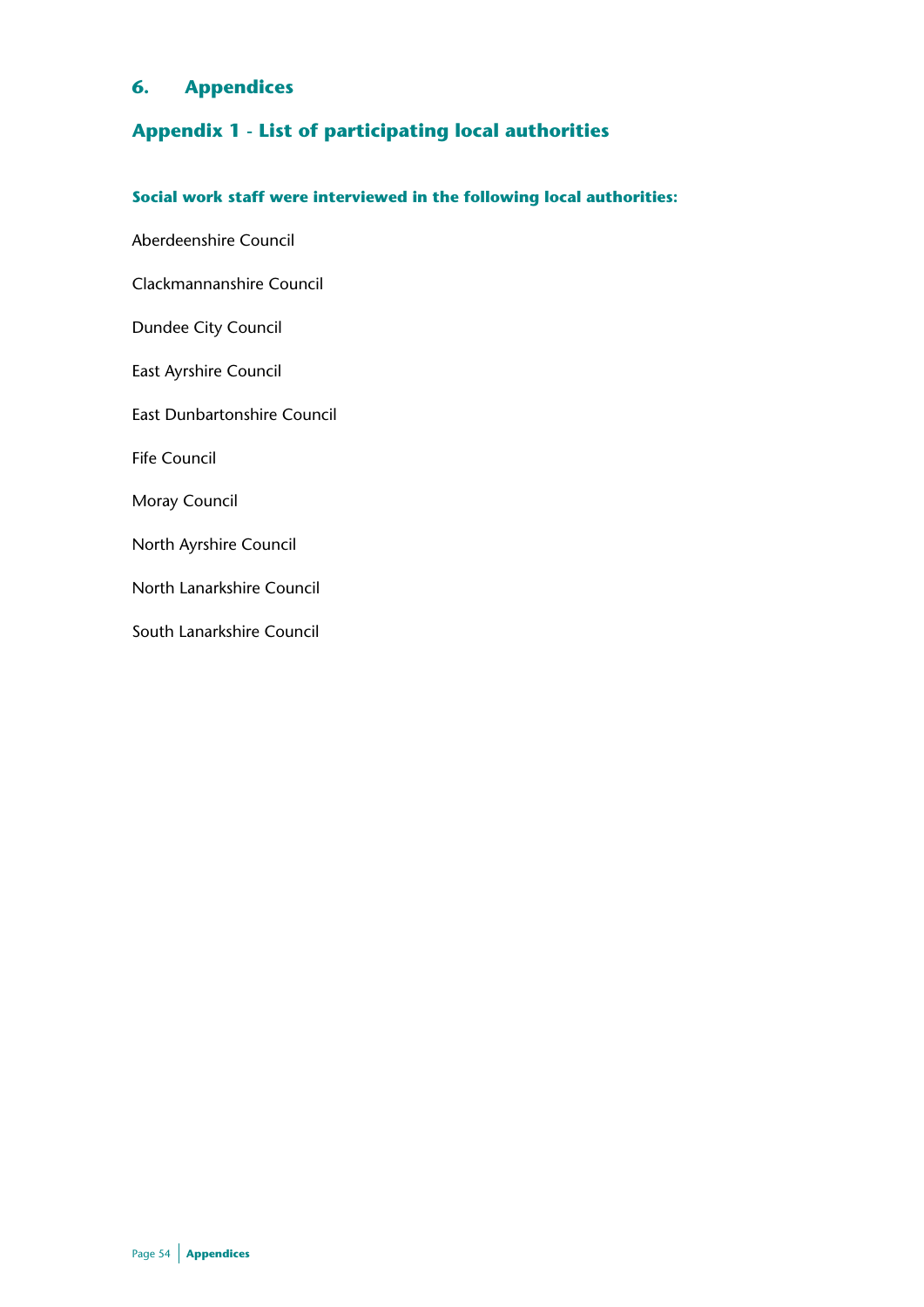# **Appendix 2 - Case study details**

| <b>Gender</b>                                     | Female                                                                                                                                                                                                                |
|---------------------------------------------------|-----------------------------------------------------------------------------------------------------------------------------------------------------------------------------------------------------------------------|
| Age                                               | 70s                                                                                                                                                                                                                   |
| <b>Relationship to main</b><br>carer              | Mother (daughter)                                                                                                                                                                                                     |
| Location                                          | Small accessible town                                                                                                                                                                                                 |
| <b>Finding out about</b><br>self-directed support | Friend                                                                                                                                                                                                                |
| Way payments used                                 | Employing a personal assistant and using a private sector<br>agency                                                                                                                                                   |
| <b>Difficulties</b>                               | Setting-up the direct payment<br>Finding out information about self directed support<br>Staffing issues - personal assistant on long term sick leave                                                                  |
| <b>Benefits</b>                                   | Enabled person with dementia to be cared for at home<br>throughout the illness<br>Supported the family carers, enabling main carer to continue<br>working<br>All care and support provided for by one carer at a time |

| Gender                                            | Female                                                                                                                              |
|---------------------------------------------------|-------------------------------------------------------------------------------------------------------------------------------------|
| Age                                               | 70s                                                                                                                                 |
| Relationship to main<br>carer                     | Mother (daughter)                                                                                                                   |
| Location                                          | Remote rural                                                                                                                        |
| <b>Finding out about</b><br>self-directed support | Social work department                                                                                                              |
| Way payments used                                 | Rent holiday cottage for other family members to care for mother<br>and allow main carer respite in her own home                    |
| <b>Difficulties</b>                               | <b>None</b>                                                                                                                         |
| <b>Benefits</b>                                   | Enabled main carer time in her own home in knowledge mother<br>was being cared for by family<br>Value for money for local authority |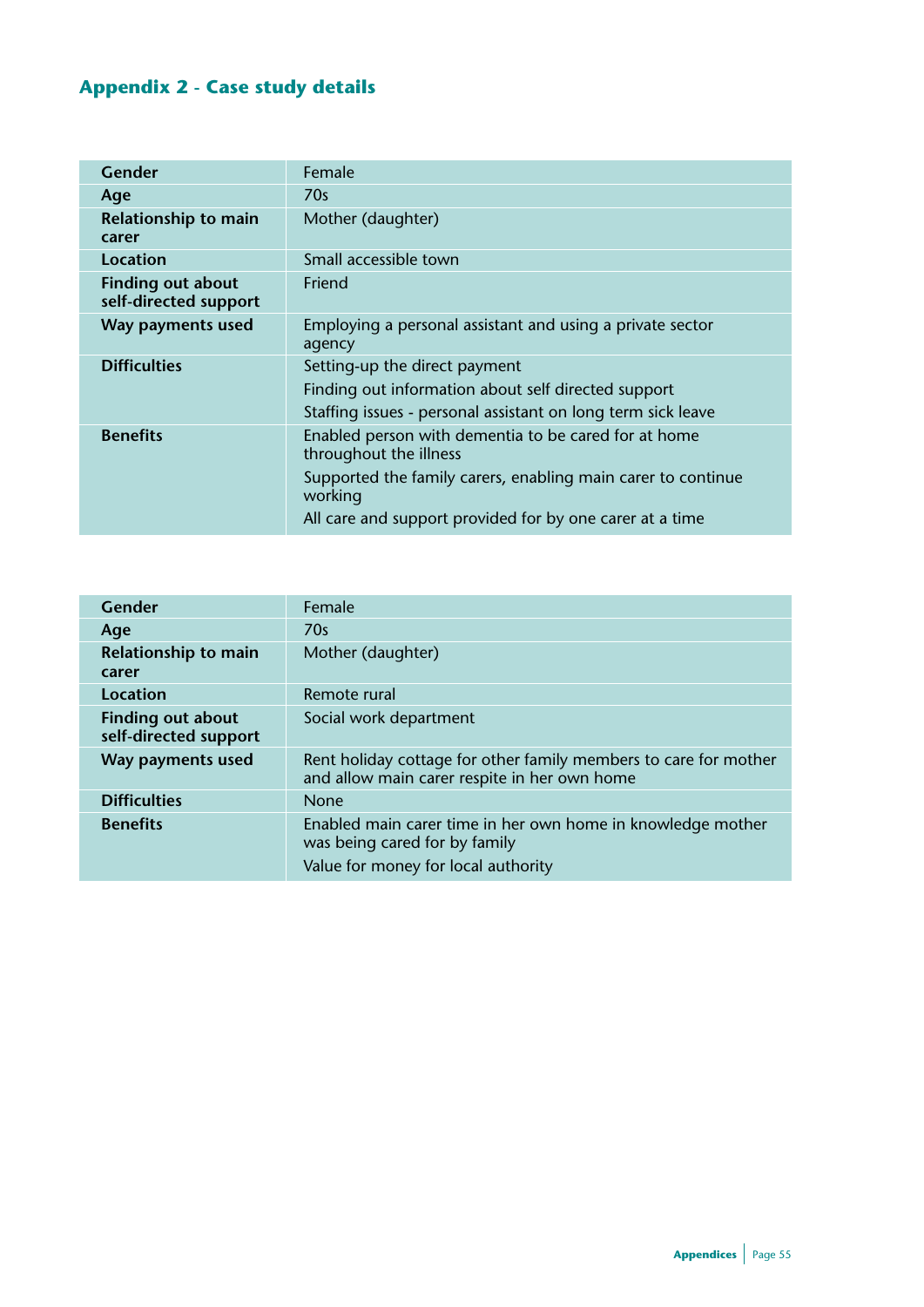| Gender                                            | Female                                                                                |
|---------------------------------------------------|---------------------------------------------------------------------------------------|
| Age                                               | 70s                                                                                   |
| Relationship to main<br>carer                     | Wife                                                                                  |
| Location                                          | Small accessible town                                                                 |
| <b>Finding out about</b><br>self-directed support | Free personal care leaflet                                                            |
| Way payments used                                 | Husband providing personal care (exceptional circumstances)                           |
| <b>Difficulties</b>                               | Time delay as a result of lack of timely information<br>Application initially refused |
| <b>Benefits</b>                                   | Husband was providing personal care                                                   |

| Gender                                            | Female                                                                                                                                                                                                                                          |
|---------------------------------------------------|-------------------------------------------------------------------------------------------------------------------------------------------------------------------------------------------------------------------------------------------------|
| Age                                               | 64 years                                                                                                                                                                                                                                        |
| Relationship to main<br>carer                     | Wife                                                                                                                                                                                                                                            |
| Location                                          | Urban area                                                                                                                                                                                                                                      |
| <b>Finding out about</b><br>self-directed support | Social work department                                                                                                                                                                                                                          |
| Way payments used                                 | Purchase support from a private sector agency to care for person<br>with dementia when husband goes out                                                                                                                                         |
| <b>Difficulties</b>                               | Direct payment level significantly lower than the agency hourly<br>rate, resulted in the family carer reducing the number of hours<br>care is provided by the agency<br>Main carer has found reporting requirement to be overly<br>bureaucratic |
| <b>Benefits</b>                                   | Enabled the main carer to continue being an active member of<br>their faith community                                                                                                                                                           |

| Gender                                            | Female                                                                                                                                                        |
|---------------------------------------------------|---------------------------------------------------------------------------------------------------------------------------------------------------------------|
| Age                                               | 70s                                                                                                                                                           |
| Relationship to main<br>carer                     | Mother (daughter)                                                                                                                                             |
| Location                                          | Small accessible town                                                                                                                                         |
| <b>Finding out about</b><br>self-directed support | Friend                                                                                                                                                        |
| Way payments used                                 | Contribute to the cost of full time care to be provided by live-in<br>personal assistants supplied by a private sector care agency                            |
| <b>Difficulties</b>                               | Long time delay in payments being put into place<br>Failure of hospital social worker to inform family about possible<br>entitlement to self-directed support |
| <b>Benefits</b>                                   | Enabled person with dementia to return home and be cared for,<br>when residential care was being suggested by social worker                                   |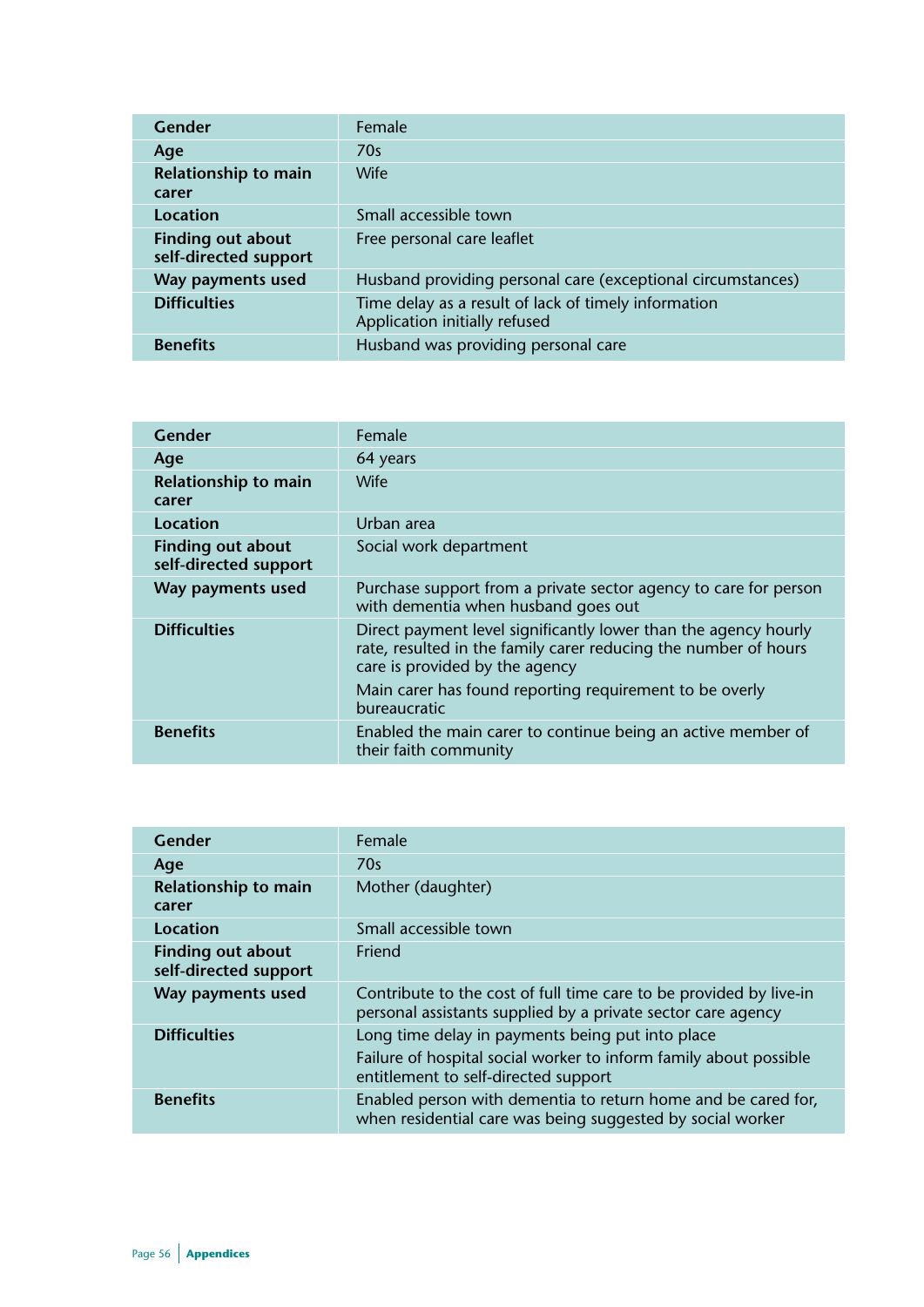| Gender                                            | Female                                                                                                                                                                 |
|---------------------------------------------------|------------------------------------------------------------------------------------------------------------------------------------------------------------------------|
| Age                                               | 70s                                                                                                                                                                    |
| Relationship to main<br>carer                     | Mother (daughter)                                                                                                                                                      |
| Location                                          | Accessible rural area                                                                                                                                                  |
| <b>Finding out about</b><br>self-directed support | Social work department                                                                                                                                                 |
| Way payments used                                 | Purchase the support from self-employed personal assistants to<br>provide social support and care for the person with dementia in<br>the home and on outings           |
| <b>Difficulties</b>                               | <b>None</b>                                                                                                                                                            |
| <b>Benefits</b>                                   | Enabled the people who are known to the person with dementia<br>to be used as personal assistants<br>Provided flexibility to enable the main carer to continue working |

| Gender                                            | Male                                                                                                                                                                                                                         |
|---------------------------------------------------|------------------------------------------------------------------------------------------------------------------------------------------------------------------------------------------------------------------------------|
| Age                                               | 70s                                                                                                                                                                                                                          |
| Relationship to main<br>carer                     | Father (daughter)                                                                                                                                                                                                            |
| Location                                          | Urban area                                                                                                                                                                                                                   |
| <b>Finding out about</b><br>self-directed support | Friend                                                                                                                                                                                                                       |
| Way payments used                                 | Support worker provided through voluntary sector agency                                                                                                                                                                      |
| <b>Difficulties</b>                               | Time delay in application being processed resulted in outstanding<br>invoices from service provider. It also meant support could not be<br>increased quickly enough to delay person with dementia moving<br>into a care home |
| <b>Benefits</b>                                   | Social support for person with dementia to carry out activities<br>outwith the home                                                                                                                                          |

| Gender                                            | Male                                                                                                                      |
|---------------------------------------------------|---------------------------------------------------------------------------------------------------------------------------|
| Age                                               | 60s                                                                                                                       |
| <b>Relationship to main</b><br>carer              | <b>Husband</b>                                                                                                            |
| Location                                          | Remote rural                                                                                                              |
| <b>Finding out about</b><br>self-directed support | Social work department                                                                                                    |
| Way payments used                                 | Employ carers on a needs basis to sleep-over with person with<br>dementia, to enable family carer time away from the home |
| <b>Difficulties</b>                               | Managing the administrative requirements of the direct payment<br>is an added burden for the main carer                   |
| <b>Benefits</b>                                   | Enabled the family carer time away from the home to have a<br>holiday and visit with family                               |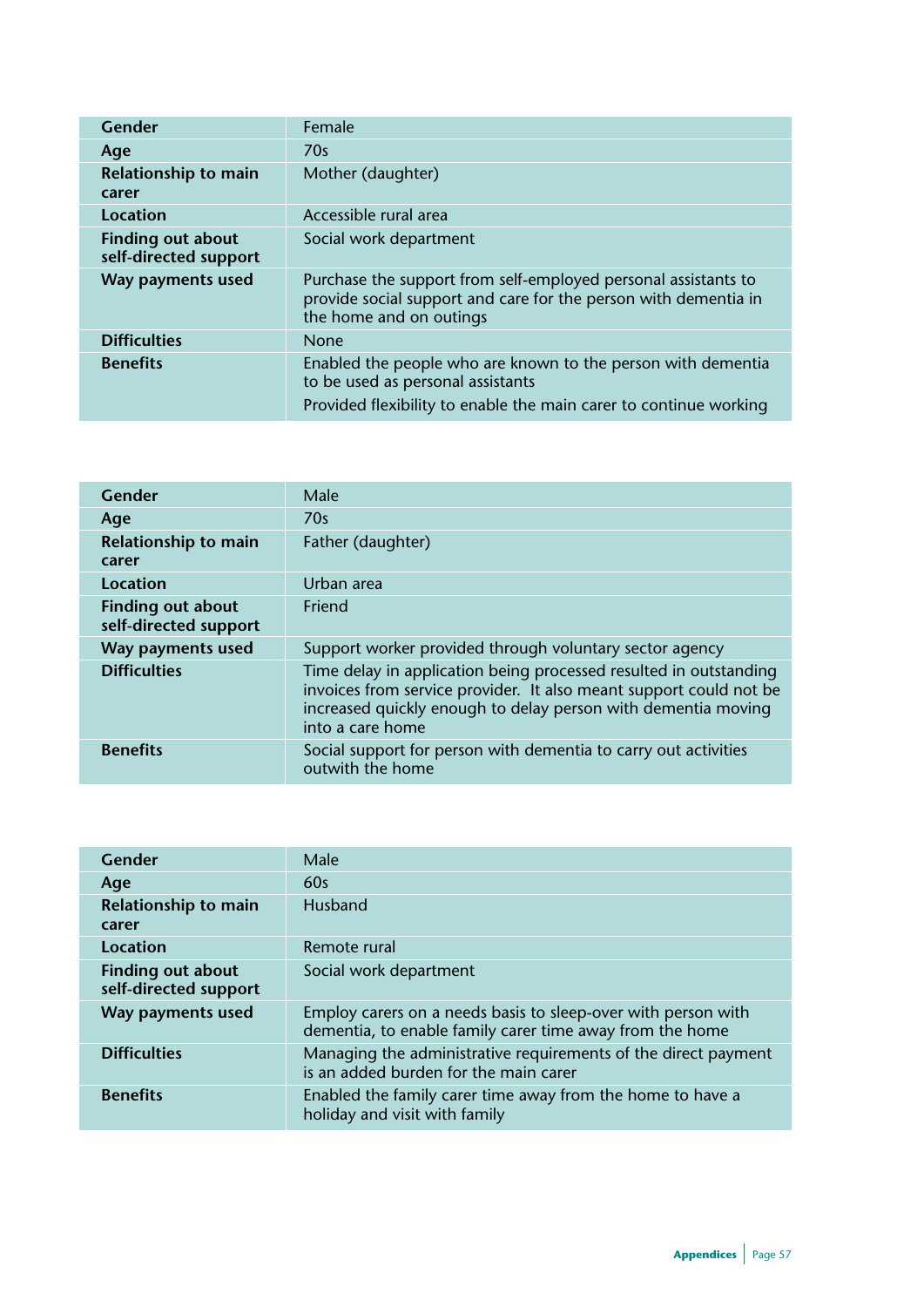| Gender                                            | Male                                                                                          |
|---------------------------------------------------|-----------------------------------------------------------------------------------------------|
| Age                                               | 80s                                                                                           |
| Relationship to main<br>carer                     | Father (son)                                                                                  |
| Location                                          | <b>Urban</b>                                                                                  |
| <b>Finding out about</b><br>self-directed support | Friend                                                                                        |
| Way payments used                                 | Employ a personal assistant to provided support for person with<br>dementia in their own home |
| <b>Difficulties</b>                               | <b>None</b>                                                                                   |
| <b>Benefits</b>                                   | Enabled the person with dementia to live at home for an<br>additional year                    |
|                                                   | Friendship formed with personal assistant, adding to the quality<br>of life                   |

| Gender                                     | Female                                                                               |
|--------------------------------------------|--------------------------------------------------------------------------------------|
| Age                                        | 60s                                                                                  |
| Relationship to main<br>carer              | Wife                                                                                 |
| Location                                   | City centre                                                                          |
| Finding out about<br>self-directed support | Welfare rights talk given at a voluntary sector carer support group                  |
| Way payments used                          | Employ a personal assistant                                                          |
| <b>Difficulties</b>                        | Finding appropriate person to employ as a personal assistant                         |
| <b>Benefits</b>                            | Flexibility to arrange personal care to suit their needs                             |
|                                            | Personal assistant provides consistency and developed<br>understanding of care needs |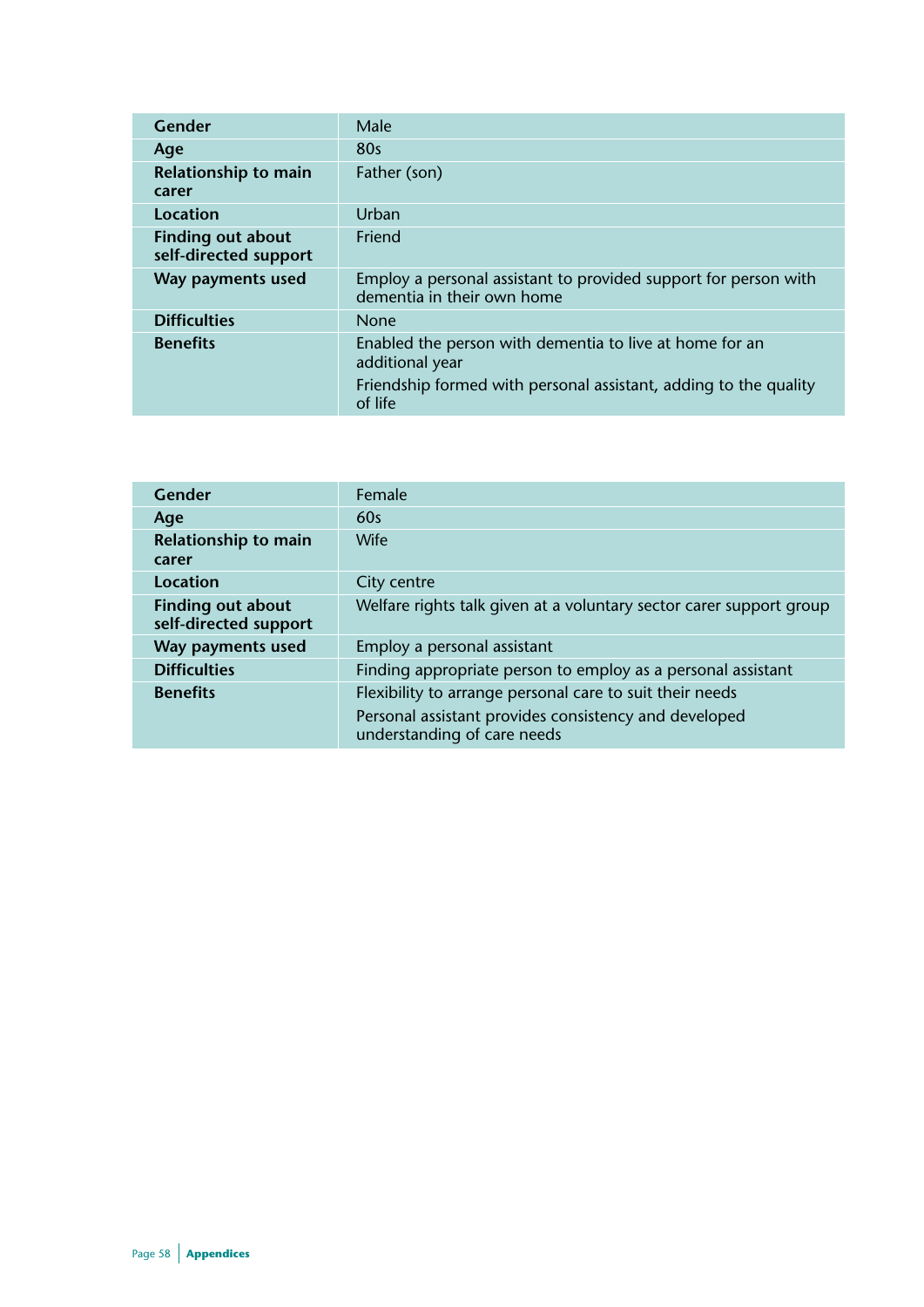| Gender                                            | Female                                                                                                                                                                                                                                                                                                                                                  |
|---------------------------------------------------|---------------------------------------------------------------------------------------------------------------------------------------------------------------------------------------------------------------------------------------------------------------------------------------------------------------------------------------------------------|
| Age                                               | 70s                                                                                                                                                                                                                                                                                                                                                     |
| Relationship to main<br>carer                     | Husband                                                                                                                                                                                                                                                                                                                                                 |
| Location                                          | Urban                                                                                                                                                                                                                                                                                                                                                   |
| <b>Finding out about</b><br>self-directed support | Social work department                                                                                                                                                                                                                                                                                                                                  |
| Way payments used                                 | Employ personal assistants                                                                                                                                                                                                                                                                                                                              |
| <b>Difficulties</b>                               | Problems with the quality of care staff provided by the private<br>sector care agency<br>Finding suitable people to employ as personal assistants<br>One personal assistant failed to return to work or make contact<br>with the main carer                                                                                                             |
| <b>Benefits</b>                                   | Personal assistants have formed a good understanding of the<br>person with dementia's needs<br>Provides flexibility to enable the family carer to go outwith the<br>home to carryout their own commitments and interests<br>Enabled the person with dementia to continue being cared for in<br>their own home during the advanced stages of the illness |

| <b>Gender</b>                                     | Male                                                                                                                                                                                                                                                                   |
|---------------------------------------------------|------------------------------------------------------------------------------------------------------------------------------------------------------------------------------------------------------------------------------------------------------------------------|
| Age                                               | 70s                                                                                                                                                                                                                                                                    |
| Relationship to main<br>carer                     | <b>Husband</b>                                                                                                                                                                                                                                                         |
| <b>Location</b>                                   | Remote rural                                                                                                                                                                                                                                                           |
| <b>Finding out about</b><br>self-directed support | Son                                                                                                                                                                                                                                                                    |
| Way payments used                                 | Purchase the support of a private sector care agency to provide<br>personal care and respite for main carer                                                                                                                                                            |
| <b>Difficulties</b>                               | Local authority would not allow family carer their preference, to<br>purchase the services of self-employed personal assistants                                                                                                                                        |
|                                                   | The requirement to spend direct payment within each quarter<br>year means the main carer cannot save the respite hours to suit<br>her needs better                                                                                                                     |
|                                                   | Service provided by the private sector agency service not<br>matched-up to their Care Commission inspection report. There<br>were problems initially with the carers provided by the agency                                                                            |
| <b>Benefits</b>                                   | Provides flexibility to enable personal care hours to be arranged<br>in one three hour block in the morning, instead of three one hour<br>blocks of personal care throughout the day which they would<br>receive through the local authority directly provided service |
|                                                   | Allows the family carer time to pursue their own interests two<br>afternoons per week                                                                                                                                                                                  |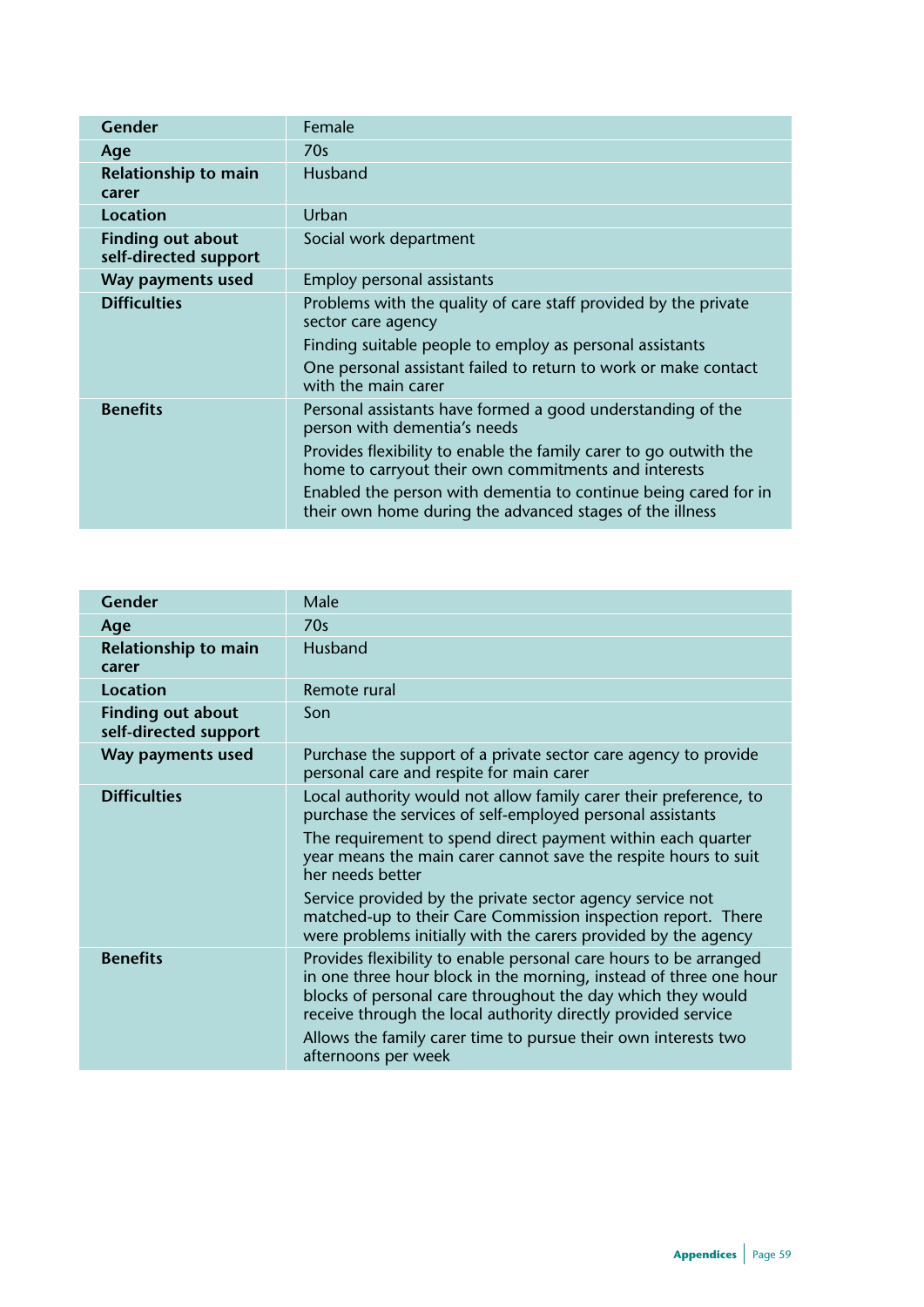# **Appendix 3 - Local authorities direct payment rates**

| <b>Local authorities</b>       | Direct payment rate/s                                                                                                | <b>Rationale for rate paid</b>                                                                                                                                                                 |
|--------------------------------|----------------------------------------------------------------------------------------------------------------------|------------------------------------------------------------------------------------------------------------------------------------------------------------------------------------------------|
| <b>Aberdeen City</b>           | No response                                                                                                          | No response                                                                                                                                                                                    |
| <b>Aberdeenshire</b>           | No response                                                                                                          | No response                                                                                                                                                                                    |
| <b>Angus</b>                   | Multiple                                                                                                             | Type of support required                                                                                                                                                                       |
| <b>Argyll &amp; Bute</b>       | Single                                                                                                               | Not applicable                                                                                                                                                                                 |
| Clackmannanshire               | Single                                                                                                               | Not applicable                                                                                                                                                                                 |
| <b>Dumfries &amp; Galloway</b> | Multiple                                                                                                             | Dependent on the care group e.g. older<br>people, mental health, physical disability                                                                                                           |
| <b>Dundee City</b>             | No response                                                                                                          | No response                                                                                                                                                                                    |
| <b>East Ayrshire</b>           | Single                                                                                                               | Not applicable                                                                                                                                                                                 |
| <b>East Dunbartonshire</b>     | Multiple                                                                                                             | Type of support required and whether<br>employing a personal assistant or using an<br>agency.                                                                                                  |
| <b>East Lothian</b>            | Multiple                                                                                                             | Whether employing a personal assistant or<br>using an agency. Also a rate for specialist<br>support, which is negotiated at point of<br>assessment.                                            |
| <b>East Renfrewshire</b>       | Not provided                                                                                                         | Whether employing a personal assistant or<br>using an agency.                                                                                                                                  |
| Edinburgh, City of             | Multiple                                                                                                             | Whether employing a personal assistant or<br>using an agency.                                                                                                                                  |
| Eilean Siar (Western Isles)    | Single                                                                                                               | Not applicable                                                                                                                                                                                 |
| <b>Falkirk</b>                 | Two, with an<br>additional enhanced<br>rate                                                                          | Whether employing a personal assistant or<br>using an agency. Scope for higher rate for<br>specialist needs.                                                                                   |
| <b>Fife</b>                    | Standard and<br>enhanced rate                                                                                        | Enhanced rate for those assessed with<br>complex needs.                                                                                                                                        |
| <b>Glasgow City</b>            | Standard and<br>enhanced rate                                                                                        | Enhanced rate for those assessed with<br>complex needs.                                                                                                                                        |
| Highland                       | Operate policy of<br>equivalence; pay the<br>amount it would cost<br>to directly provide or<br>purchase the service. | Based on assessment of need and<br>support required.                                                                                                                                           |
| Inverclyde                     | <b>Three</b>                                                                                                         | Type of support required                                                                                                                                                                       |
| Midlothian                     | Two                                                                                                                  | Whether employing a personal assistant or<br>purchasing from an agency.                                                                                                                        |
| <b>Moray</b>                   | Standard and<br>enhanced rate                                                                                        | Enhanced rate paid in exceptional<br>circumstances for complex needs.                                                                                                                          |
| <b>North Ayrshire</b>          | <b>Three</b>                                                                                                         | Whether employing a personal assistant<br>or purchasing from agency. Enhanced rate<br>for employing personal assistant with<br>appropriate skills for those who require<br>additional support. |
| <b>North Lanarkshire</b>       | <b>Three</b>                                                                                                         | Level of support recipient requires to<br>manage their direct payment and arranging<br>support, type of support required and level<br>of fluctuation in the person's care needs.               |
| <b>Orkney</b>                  | <b>Three</b>                                                                                                         | Type of support required.                                                                                                                                                                      |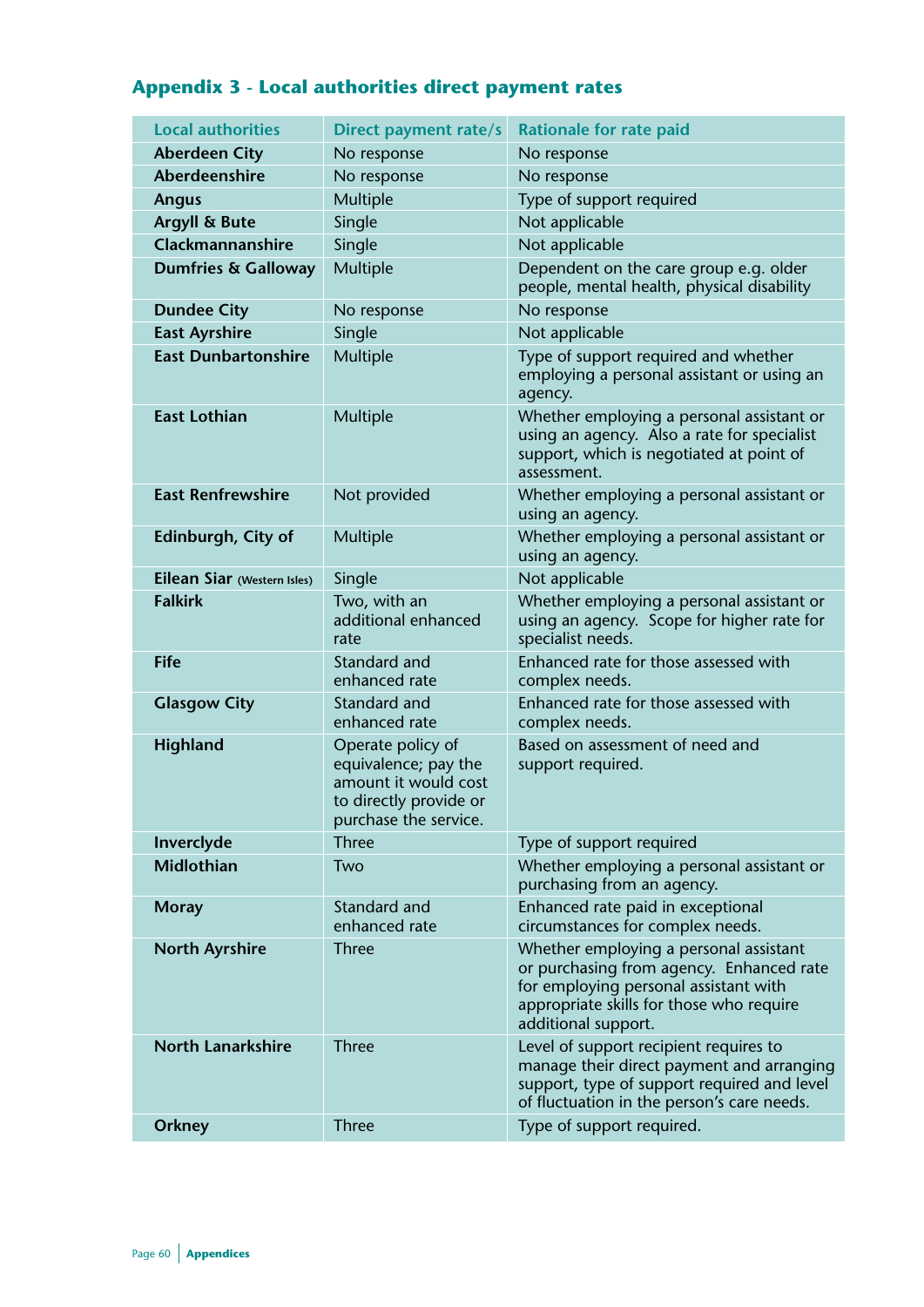| <b>Perth &amp; Kinross</b> | Three        | Personal assistant rate; two agency rates,<br>level paid dependent on distance between<br>them and recipient.                               |
|----------------------------|--------------|---------------------------------------------------------------------------------------------------------------------------------------------|
| <b>Renfrewshire</b>        | Single       | Not applicable                                                                                                                              |
| <b>Scottish Borders</b>    | No response  | No response                                                                                                                                 |
| <b>Shetland Islands</b>    | Two          | Type of support required                                                                                                                    |
| <b>South Ayrshire</b>      | Single       | Not applicable                                                                                                                              |
| <b>South Lanarkshire</b>   | Multiple     | Type of support required and whether<br>employing a personal assistant or<br>purchasing from an agency.                                     |
| <b>Stirling</b>            | Multiple     | Whether employing a personal assistant or<br>purchasing from an agency. Different rates<br>for those living in urban and rural localities.  |
| <b>West Dunbartonshire</b> | Multiple     | Type of support required; and whether<br>employing a personal assistant or<br>purchasing from an agency.                                    |
| <b>West Lothian</b>        | <b>Three</b> | Standard rate for core care needs, enhanced<br>and exceptional rate for those with complex<br>needs or who require a specific intervention. |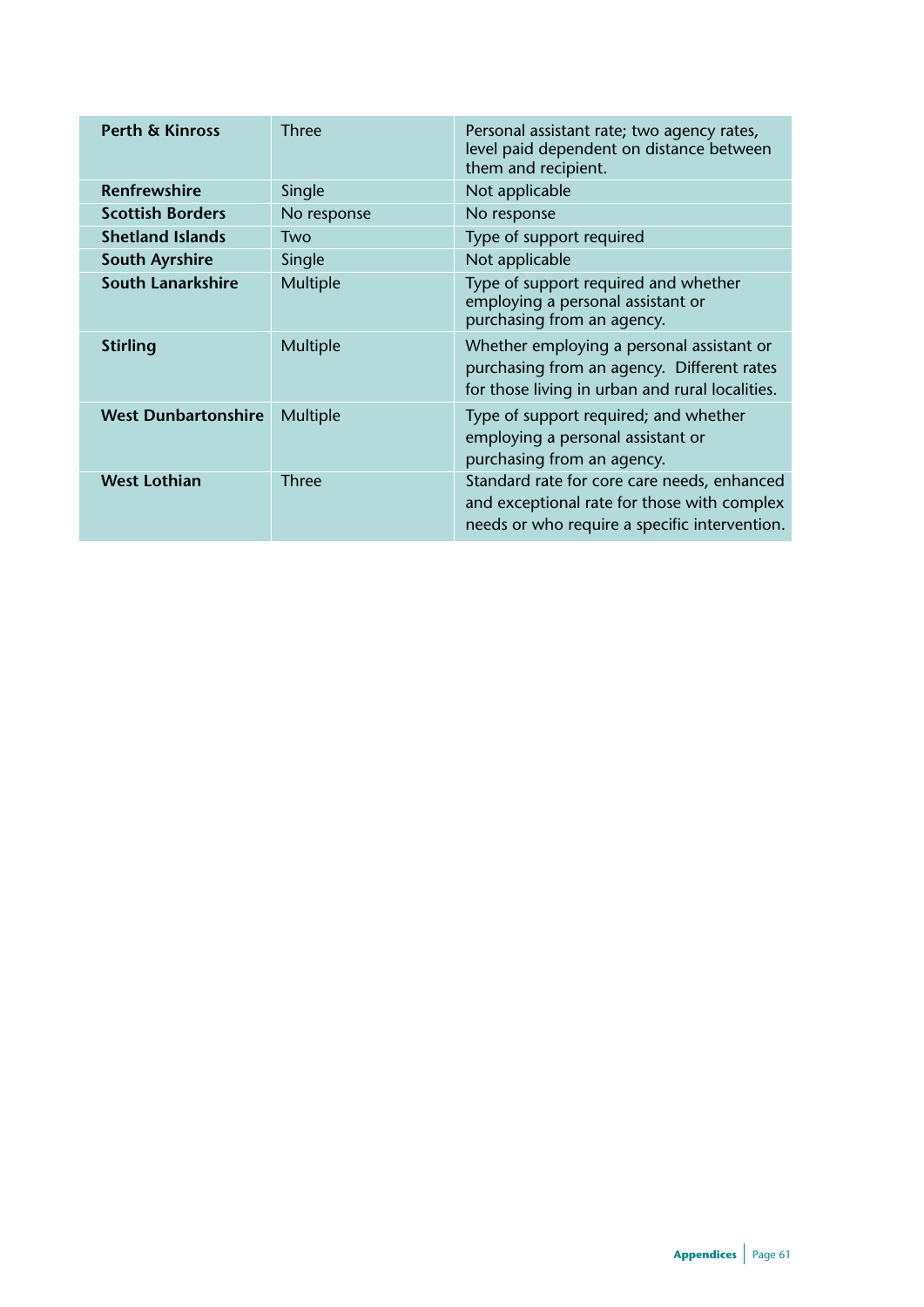#### **References**

- 1 Alzheimer Europe provides a comprehensive list of all known dementias **http://www.alzheimer-europe.org/Dementia/A-Z-of-dementias**
- 2 Midpoint for 2010 between consensus prevalence rates of dementia from Alzheimer Society (2007) *Dementia UK*. A report to the Alzheimer's Society on the prevalence and economic cost of dementia in the UK produced by King's College London and London School of Economics and Harvey R (1998) *Young onset dementia: epidemiology, clinical symptoms, family burden, support and outcome* Imperial College, London used for population aged 30 to 59. Alzheimer Europe (2009) *EuroCoDe: prevalence of dementia in Europe* used for population aged 60 and over.
- 3 ADI (2009) *World Alzheimer Report.* **London http://www.alz.co.uk/research/worldreport/**
- 4 Wanless D (2006) *Securing good care for older people: taking a long-term view.* **http://www.kingsfund.org.uk/research/publications/securing\_good.html**
- 5 ADSW (2009) *Personalisation: principles, challenges and a new approach; a statement by the Association of Directors of Social Work* **http://www.adsw.org.uk/Our-Work/Publications/**
- 6 Leadbeater C et al (2008) *Making it personal* Demos
- 7 Alzheimer Scotland (2008) *Meeting our needs: the level and quality of dementia support services in Scotland.* Edinburgh
- 8 Scottish Executive (2005) *Changing Lives 21st century social work review* **http://www.scotland.gov.uk/Publications/2006/02/02094408/0**
- 9 GRO (2009) *Projected population of Scotland (2008 based)* **http://www.gro-scotland.gov.uk/statistics/publications-and-data/popproj/projected-population-of-scotland-2008 based/index.html**
- 10 Lord Sutherland (2008) *Independent review of free personal and nursing care in Scotland* Edinburgh and Audit Scotland (2008) *A review of free personal and nursing care.* Edinburgh
- 11 Morris J (2006) Independent living: the role of the disability movement in the development of government policy, in Glendinning C & Kemp P A (eds) *Cash and care: policy challenges in the welfare state* Policy Press, Bristol 235-248
- 12 Wanless D (2006) op cit
- 13 Integrated Care Network (2008) *Why is everyone talking about personalisation?* **http://www.dhcarenetworks.org.uk/\_library/Resources/ICN/ICN\_advice/An\_ICN\_discussion\_paper-\_Personalisation.pdf**
- 14 Beresford P (2008) *What future for care?* Joseph Rowntree Foundation York
- 15 Scottish Executive (2005) op cit
- 16 Leadbeater C & Lownsbrough H (2005) *Personalisation and participation: the future of social care in Scotland.* Demos
- 17 Commission for Rural Communities (2008) *The personalisation of adult social care in rural areas* **http://www.ruralcommunities.gov.uk/files/CRC%2078%20Adult%20Social%20Care.pdf**
- 18 Clark H, Gough H & Macfarlane (2004) *It pays dividends direct payments and older people* Bristol: Policy Press
- 19 Changing Lives Service Development Group (2008) *Personalisation: a shared understanding.* **http://www.socialworkscotland.org.uk/resources/pub/PersonalisationPapers.pdf**
- 20 Department of Health (2007) *Putting people first: a shared vision and commitment to the transformation of adult social care.* London
- 21 Department of Health (2009) *Personal health care budgets* **http://www.dh.gov.uk/en/Healthcare/Highqualitycareforall/Personalhealthbudgets/index.htm**
- 22 Dunning J & Samuel M (2010) *The personalisation equation* Community Care 18 February 2010
- 23 Local Government Association and Association of Directors of Adult Social Care (2009) *Making progress with putting people first: self-directed support.* London **http://www.dhcarenetworks.org.uk/\_library/Resources/Personalisation/Personalisation\_advice/Making\_progress\_** with PPF - self-directed support final.pdf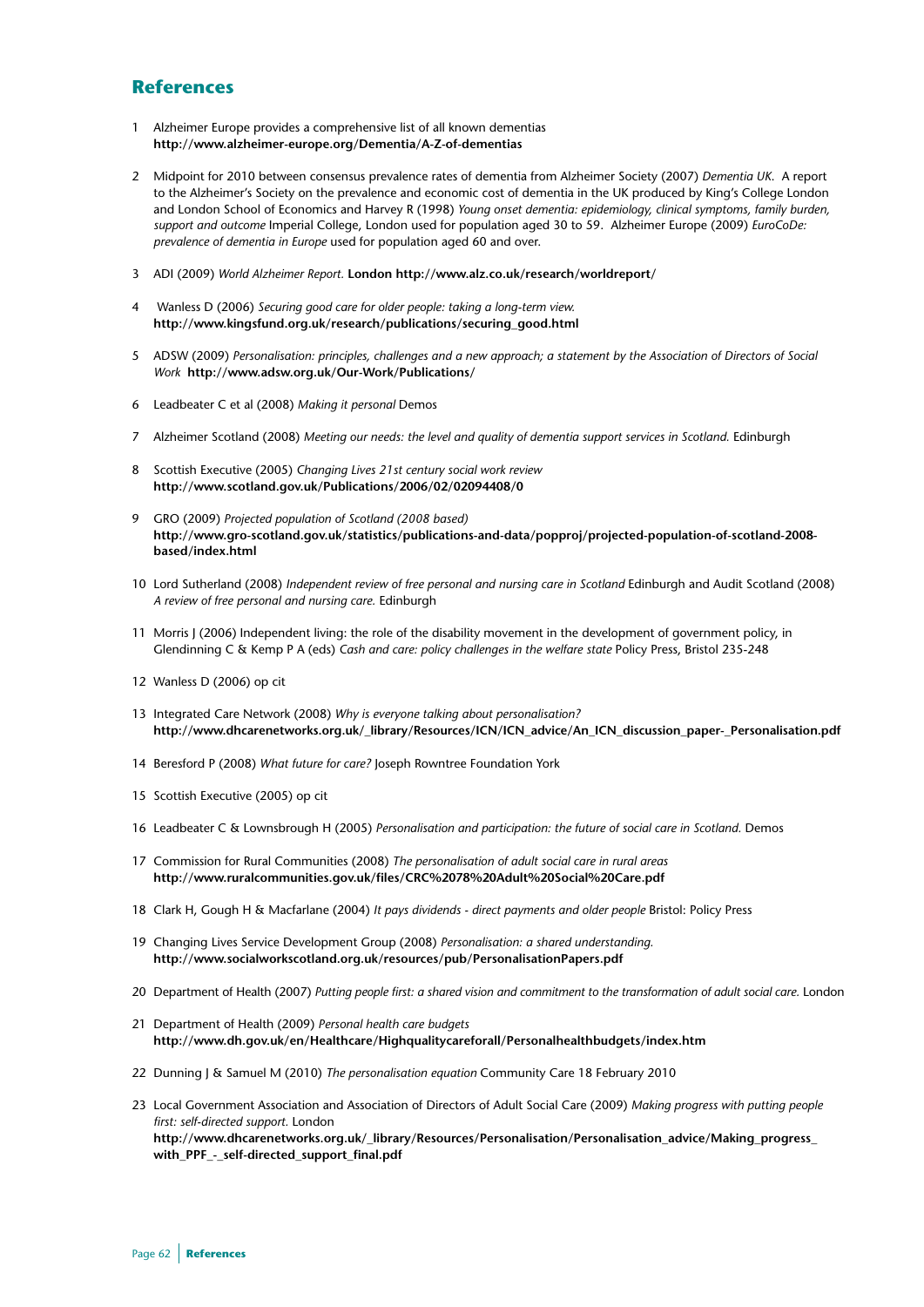- 24 Local Government Association and Association of Directors of Adult Social Care (2009) *Putting people first: measuring progress* **http://www.adass.org.uk/images/stories/PPF%20Measuring%20Progress%207%20May%20NA.pdf**
- 25 IBSEN (2008) *Evaluation of the Individual Budgets Pilot Programme: Final Report* SPRU University of York **http://www.dh.gov.uk/en/publicationsandstatistics/publications/publicationspolicyandguidance/dh\_089505**
- 26 Department of Health (2010) *Putting people first: personal budgets for older people making it happen.* London (weblink)
- 27 Manthorpe J (2009) *Older people, individual budgets and well-being.* SPRU seminar
- 28 Department of Health and ADASS (2009) *National dementia strategy: objective 6 improved community personal support* **http://www.dhcarenetworks.org.uk/\_library/Resources/Dementia/NDS\_Obj\_6\_Think\_Tank\_Programme\_7.7.09\_final.doc**
- 29 Scottish Parliament written question and answers S3W-17918 25 November 2008 **http://www.scottish.parliament.uk/business/pqa/wa-08/wa1125.htm**
- 30 ADSW (2009) op cit
- 31 Scottish Executive (2005) op cit
- 32 Social Work Inspection Agency local authority performance inspection reports (multiple dates) **http://www.swia.gov.uk/swia/589.204.html**
- 33 Scottish Government (2010) *Self-directed support: a national strategy for Scotland* **http://www.scotland.gov.uk/Publications/2010/02/05133942/14**
- 34 Barnes C (2007) *Direct payments for personal assistants for disabled people: a key to independent living* presentation notes **http://www.independentliving.org/docs7/barnes20070605.html**
- 35 Newbigging K & Lowe L (2005) *Direct payments and mental health: new directions*. **http://www.jrf.org.uk/publications/implementing-direct-payments-mental-health**
- 36 Davey V et al (2007) *Direct payments: a national survey of direct payments policy and practice.* Personal Social Services Research Unit LSE PSSRU London
- 37 Davey V et al (2007) op cit
- 38 Scottish Government (2010) *Self-directed support (direct payments) Scotland 2009* **http://www.scotland.gov.uk/Resource/Doc/299811/0093457.pdf**
- 39 Scottish Government (2009A) *Home care services Scotland* **http://www.scotland.gov.uk/Resource/Doc/293019/0090393.pdf**
- 40 Social Work Inspection Agency op cit
- 41 Homer T & Gilder P (2008) *A review of self directed support in Scotland* Scottish Government Social Research. Edinburgh
- 42 Alzheimer Scotland self administered questionnaire sent to its members who had identified themselves as carers, carried out in February 2008
- 43 Clark H, Gough H & Macfarlane (2004) op cit
- 44 Davey V et al (2007) et al
- 45 Scottish Government (2009B) *National eligibility criteria and waiting times for the personal and nursing care of older people.* **http://www.scotland.gov.uk/Topics/Health/care/17655/research/NewPage**
- 46 Alzheimer Scotland (2008) *Meeting our needs the level and quality of dementia support services in Scotland.* Edinburgh
- 47 Scottish Government (2009B) op cit
- 48 Homer T & Gilder P (2008) op cit and Commission for Social Care Inspection (2004) *Direct payments: what are the barriers?* London
- 49 ISBEN (2008) *Evaluation of the individual budget pilot programme*. **http://www.york.ac.uk/inst/spru/pubs/pdf/IBSEN.pdf**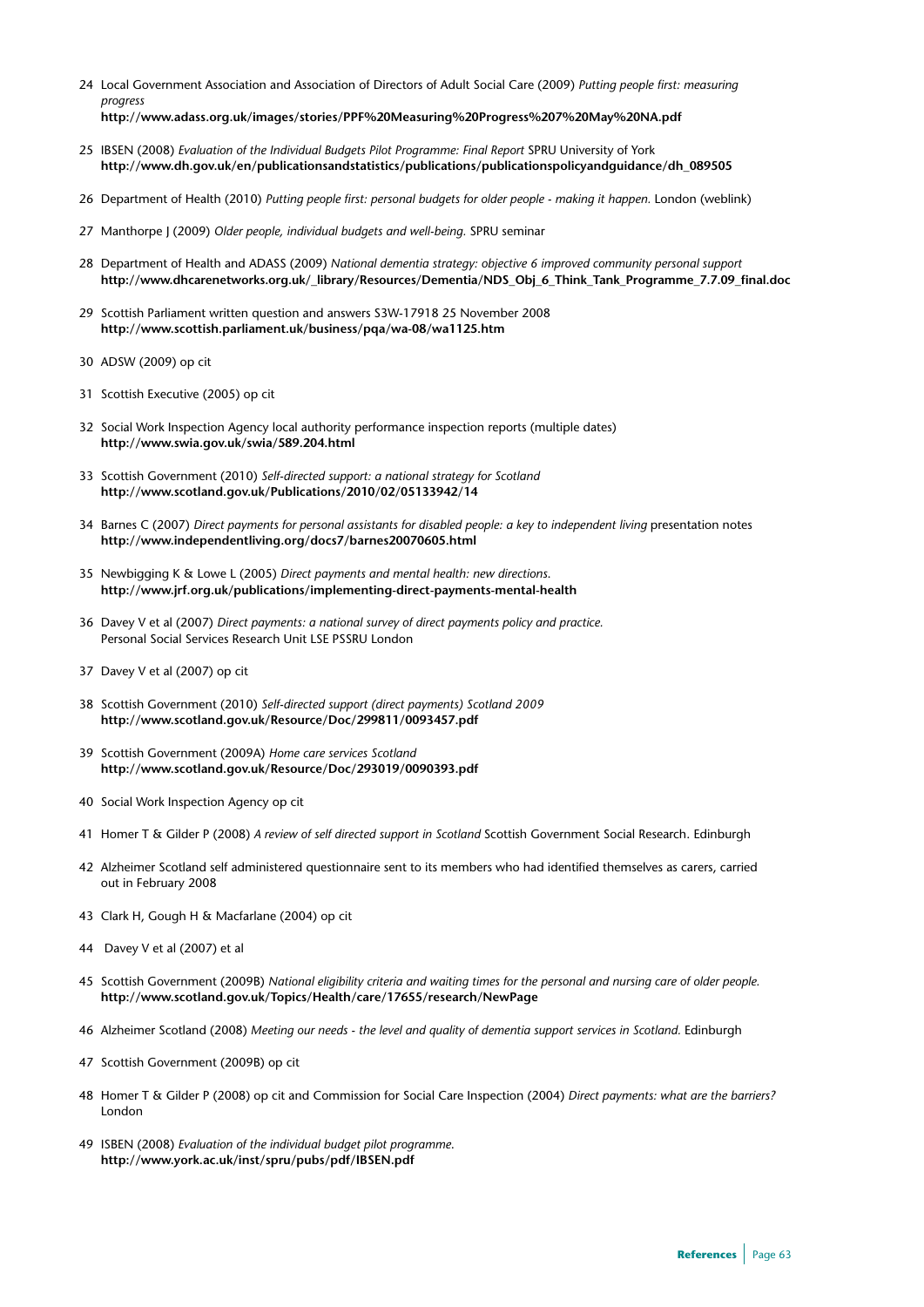- 50 Department of Health (2007) *Older people's services and individual budgets: good practice examples and ideas*. **http://www.dhcarenetworks.org.uk/\_library/Resources/Personalisation/Personalisation\_advice/Older\_People\_and\_ IBs\_May\_07\_Angela\_Nicholls\_CSIP.pdf**
- 51 In Control *What is self-directed support* **http://www.incontrol.org.uk/site/INCO/Templates/General.aspx?pageid=37&cc=GB**
- 52 In Control *Seven steps to being in control* **http://www.in-control.org.uk/site/INCO/Templates/General.aspx?pageid=38&cc=GB**
- 53 Etherington K, Hatton C & Waters J (2009) *Way ahead: our early experience in North Lanarkshire of demonstrating the impact of the in Control approach.* Lancaster University
- 54 Sanderson H et al *From a support plan to an individual service fund* **http://www.helensandersonassociates.co.uk/PDFs/What%20are%20we%20learning%20about%20Individual%20 Service%20Funds\_Sept%2008.pdf**
- 55 Department of Health (2010) *Putting people first: personal budgets for older people making it happen*. **http://www.dhcarenetworks.org.uk/Personalisation/Topics/Browse/Olderpeople/?parent=2736&child=7085**
- 56 Worcestershire County Council (2009) *How can I use my individual budget to get the support I need* **http://worcestershire.whub.org.uk/cms/PDF/Individual%20Budget%20Leaflet%20May%202009.pdf**
- 57 Scottish Executive (2007) *CCD 7/2007: self-directed support new national guidance* Edinburgh **http://www.dh.gov.uk/dr\_consum\_dh/groups/dh\_digitalassets/documents/digitalasset/dh\_104895.pdf**
- 58 Kent Council direct payment card **http://www.kent.gov.uk/adult\_social\_services/social\_services\_professionals/advice\_and\_information/the\_kent\_card.aspx**
- 59 Edinburgh City Council direct payment card **http://www.edinburghlectures.co.uk/internet/Social\_care/Direct%20Payments/CEC\_how\_will\_i\_receive\_my\_direct\_ payment\_**
- 60 Department of Health (2010) op cit
- 61 Department of Health (2009) *Guidance on direct payments for community care, services for carers and children's services* **http://www.dh.gov.uk/prod\_consum\_dh/groups/dh\_digitalassets/documents/digitalasset/dh\_104895.pdf**